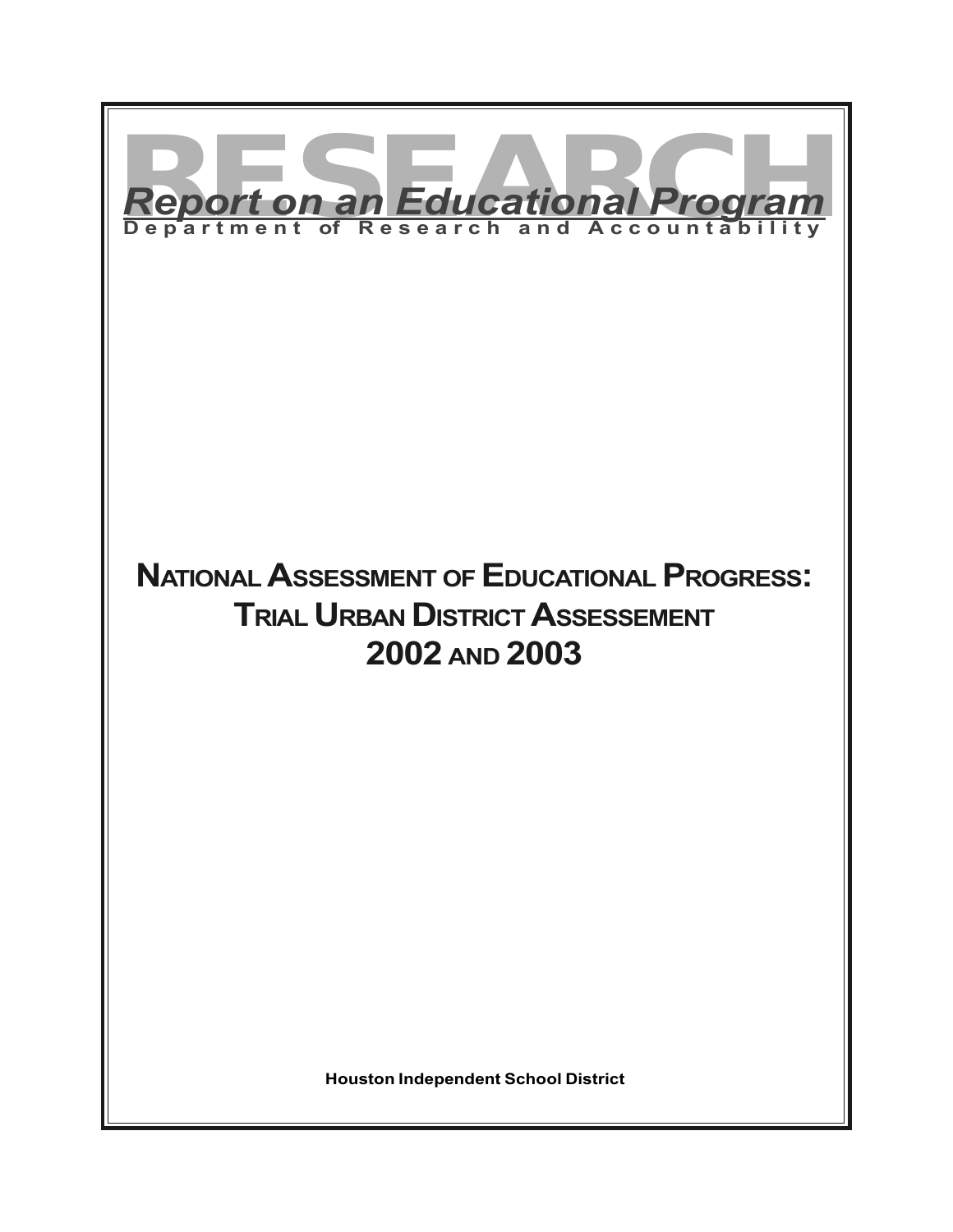

# **HOUSTON INDEPENDENT SCHOOL DISTRICT Board of Education**

**Karla Cisneros, PRESIDENT Dianne Johnson, FIRST VICE PRESIDENT Diana Dávila, SECOND VICE PRESIDENT Arthur M. Gaines, Jr., SECRETARY Manuel Rodríguez, Jr., ASSISTANT SECRETARY** **Laurie Bricker Kevin H. Hoffman Lawrence Marshall Harvin C. Moore**

 **Kaye Stripling SUPERINTENDENT OF SCHOOLS**

**Robert Stockwell CHIEF ACADEMIC OFFICER**

**Kathryn Sánchez ASSISTANT SUPERINTENDENT DEPARTMENT OF RESEARCH AND ACCOUNTABILITY**

 **Deborah L. Muñiz RESEARCH SPECIALIST**

**Carla Stevens RESEARCH MANAGER**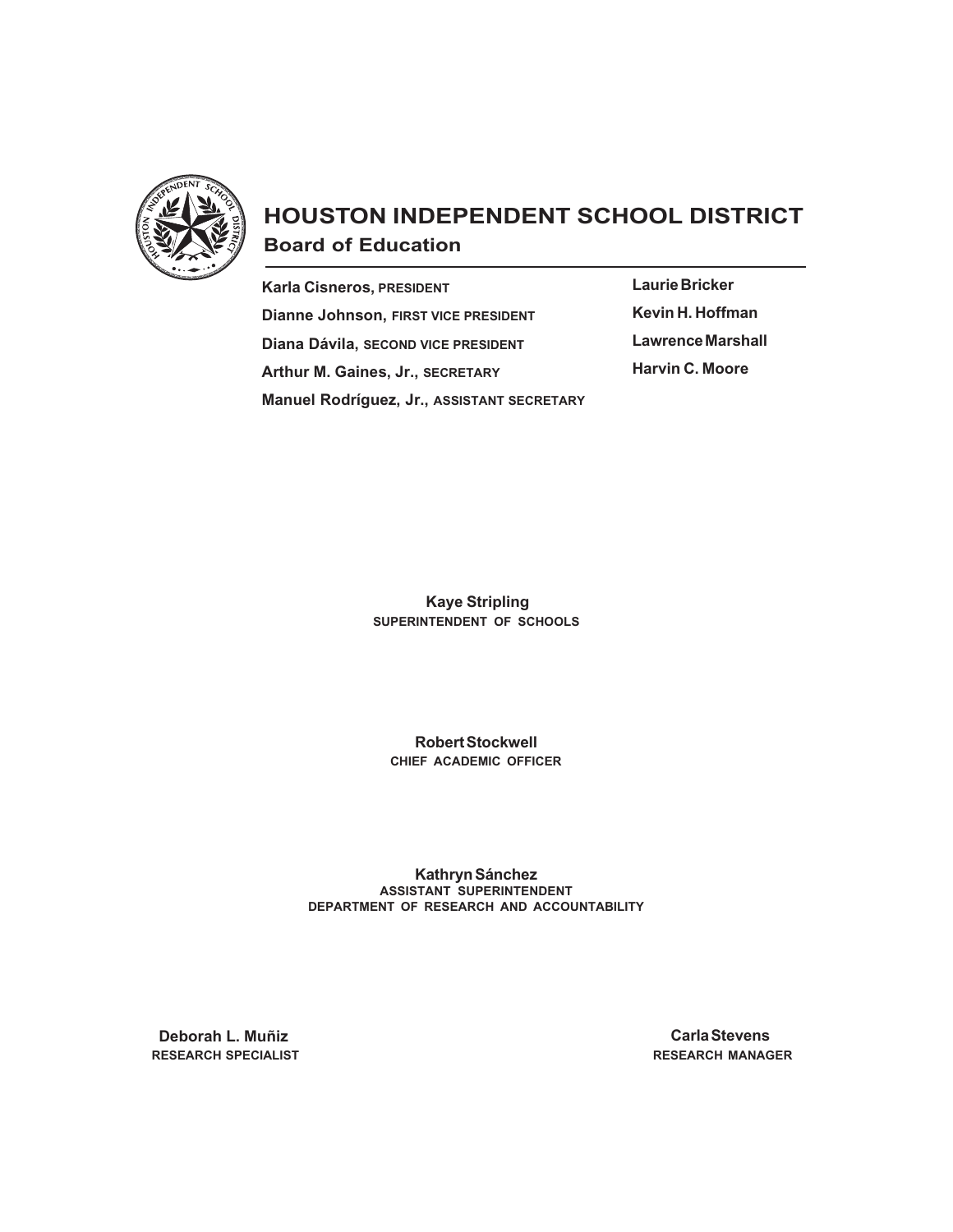## **NATIONAL ASSESSMENT OF EDUCATIONAL PROGRESS: TRIAL URBAN DISTRICT ASSESSMENT 2002 AND 2003**

### **Introduction**

In 2002, the Houston Independent School District (HISD) voluntarily participated in the National Assessment of Educational Progress (NAEP) Trial Urban District Assessment (TUDA). NAEP, also known as the Nation's Report Card, is the nation's only federally authorized survey of student achievement in various subject areas. NAEP is administered by the National Center for Education Statistics (NCES), an agency within the U.S. Department of Education's Institute of Education Sciences.

The 2002 TUDA marked the initial benchmark administration of the reading and writing assessments. The following six urban districts participated: Atlanta Public Schools, Chicago Public Schools, Houston Independent School District, Los Angeles Unified School District, New York City Public Schools, and the District of Columbia Public Schools. In 2003, the second administration of the reading assessment and the initial benchmark administration of the mathematics assessment for the TUDA was given to 10 districts. These districts were Atlanta Public Schools, Boston Public Schools, Charlotte-Mecklenburg Schools, Chicago Public Schools, Cleveland Municipal School District, Houston Independent School District, Los Angeles Unified School District, New York City Public Schools, San Diego City Schools, and the District of Columbia Public Schools. In order to be consistent with NAEP reporting practices, districts will be referred to by their city name in this report.

#### **Analysis of TUDA Results**

The 2002 and 2003 results from TUDA were analyzed at the districtwide level for the reading, mathematics, and writing assessments for fourth and eighth grades. Due to sampling methods used by NCES, results are only available at the district level and not at the school level. This report also includes results for the nation, Texas, and large central city for comparisons. Large central city includes nationally representative public schools located in large central cities within metropolitan statistical areas of 50,000 or more as defined by the Federal Office of Management and Budget. It is not synonymous with "inner city."

Student performance is reported by using scale scores, which represent equal units on a continuous scale. The reading and mathematics scale scores range from 0 to 500. The writing scale scores range from 0 to 300. In addition, student performance is reported by using the percentage of students who attained the reading achievement levels of Basic, Proficient, and Advanced. The National Assessment Governing Board (NAGB) defines the achievement levels as follows:

- *• Basic*: denotes partial mastery of prerequisite knowledge and skills that are fundamental for proficient work at each grade.
- *• Proficient*: represents solid academic performance for each grade assessed. Students reaching this level have demonstrated competency over challenging subject matter, including subject matter knowledge, application of such knowledge to real-world situations, and analytical skills appropriate to the subject matter.
- *• Advanced*: signifies superior performance.

Through the utilization of scale scores and achievement levels, a comparative analysis of the current 2003 TUDA performance of Houston students on the reading assessment with the results of the 2002 TUDA is included in this report. Also, an analysis of Houston's students performance on the reading, mathematics, and writing assessments compared with students in the other participating districts is presented. Lastly, the results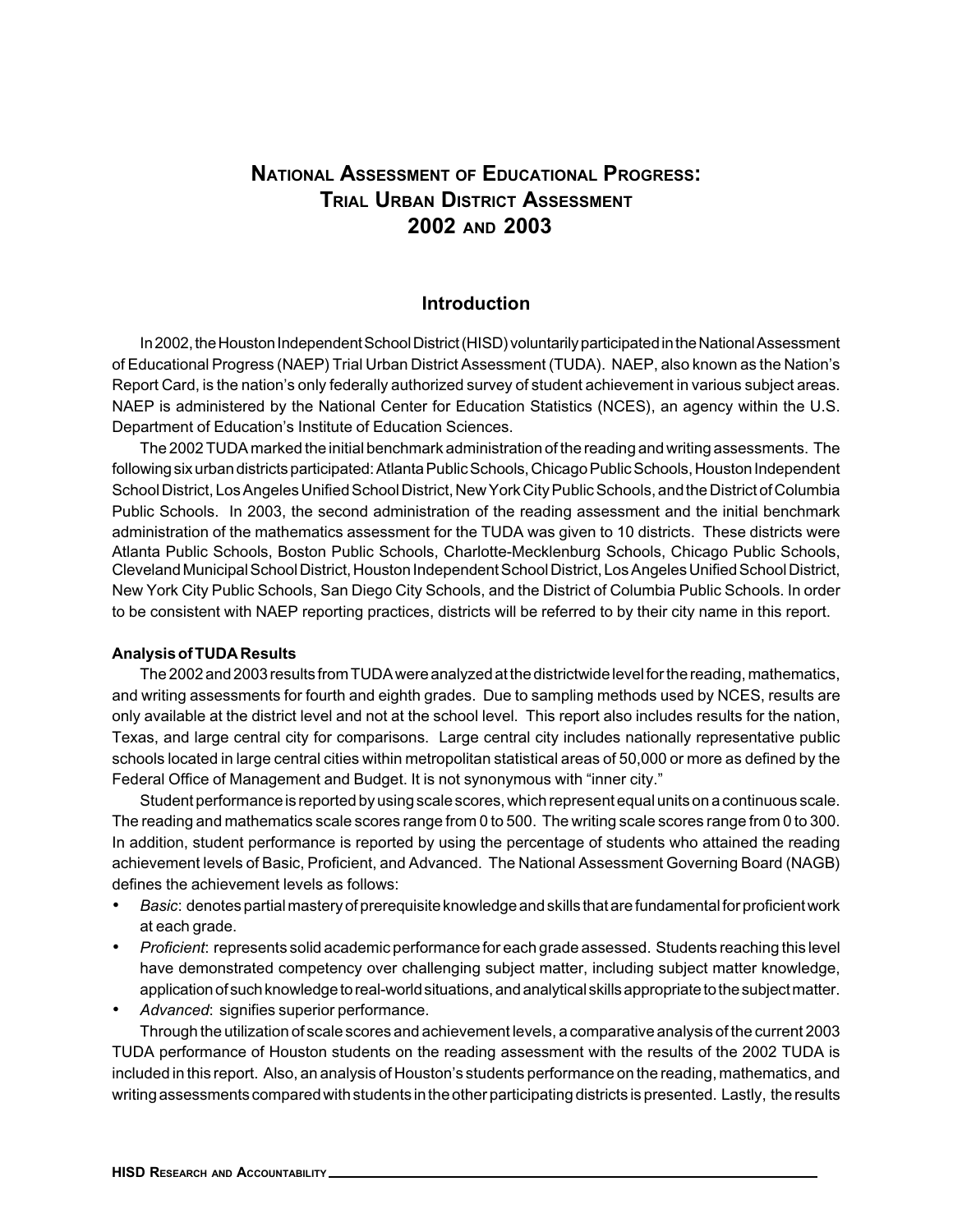by ethnicity and eligibility for free/reduced lunch are presented for each assessment. Results by context were only available for the reading and mathematics assessments.

### **Participation**

The process for selecting students to participate in the TUDA involved several procedures. First, NCES randomly selected schools from each of the participating districts, and then requested a roster of all the students from the selected schools. NCES randomly selected students from the school roosters and identified students with disabilities (SD) and limited English proficient students (LEP). Each selected school was asked to complete a student questionnaire for students with disabilities and/or LEP status using NAEP guidelines. According to NAEP guidelines students with disabilities should be included in the NAEP assessment unless:

- The IEP team or equivalent group has determined that the student cannot participate in assessments such as NAEP, or
- The student's cognitive functioning is so severely impaired that he or she cannot participate, or
- The student's IEP requires that the student be tested with an accommodation that NAEP does not permit, and the student cannot demonstrate his or her knowledge of reading or mathematics without that accommodation.

Also, students with LEP status should be included in the NAEP assessment unless:

- The student has received reading or mathematics instruction primarily in English for *less than 3* school years including the current year, and
- The student cannot demonstrate his or her knowledge of reading or mathematics in English even with an accommodation permitted by NAEP.

A total of 89 schools in Houston participated in the 2002 TUDA for the reading and writing assessments. **Table 1** presents the TUDA sample. The Houston sample included 1,326 students in grade four and 1,110 students in grade eight for the 2002 reading test. Also, 1,321 Houston students in grade four and 1,109 students in grade eight participated in the 2002 writing test. A total of 118 schools in Houston participated in the 2003 TUDA for the reading and mathematics assessments. The Houston sample included 1,889 students in grade four and 1,660 students in grade eight for the 2003 reading assessment. In addition, 2,303 students in grade four and 1,684 students in grade eight participated in the 2003 mathematics assessment. The sample also included students with disabilities and Limited English Proficient students from Houston. Testing accommodations were made for eligible students under the NAEP guidelines.

Table 1 also presents the number of identified and excluded HISD special population students. The district's exclusion rate for fourth grade SD and/or LEP students on the reading test increased from 17% in 2002 to 24% in 2003. The LEP exclusion rate increased from 16% to 20%, and the SD exclusion rate increased from 4% to 9%. The reading exclusion rate for eighth grade SD and/or LEP students was 7% in 2002 compared to 10% in 2003. The LEP exclusion rate increased from 4% to 6%, and the SD exclusion rate increased from 5% to 7% for eighth grade students. The SD and/or LEP exclusion rate for fourth grade students for the writing

|                        |       |         |         |               | Students: 2002 and 2003 Reading, Mathematics, and Writing Assessments |         |         |                    |
|------------------------|-------|---------|---------|---------------|-----------------------------------------------------------------------|---------|---------|--------------------|
|                        |       |         | Reading |               | Writing                                                               |         |         | <b>Mathematics</b> |
|                        |       | Grade 4 |         | Grade 8       | Grade 4                                                               | Grade 8 | Grade 4 | Grade 8            |
|                        | 2002  | 2003    | 2002    | <u> 2003 </u> | 2002                                                                  | 2002    | 2003    | 2003               |
| <b>TUDA Sample</b>     | 1.326 | 1.889   | 1.110   | 1,660         | 1.321                                                                 | 1.109   | 2,303   | 1,684              |
| SD/LEP Identified      | 43%   | 42%     | 27%     | 27%           | 40%                                                                   | 27%     | 45%     | 26%                |
| <b>SD/LEP Excluded</b> | 17%   | 24%     | 7%      | 10%           | 15%                                                                   | 8%      | 8%      | 8%                 |
| SD Identified          | 12%   | 18%     | 15%     | 18%           | 11%                                                                   | 15%     | 18%     | 16%                |
| <b>SD Excluded</b>     | 4%    | 9%      | 5%      | 7%            | 4%                                                                    | 5%      | 7%      | 7%                 |
| <b>LEP</b> Identified  | 36%   | 33%     | 16%     | 16%           | 33%                                                                   | 18%     | 35%     | 16%                |
| <b>LEP Excluded</b>    | 16%   | 20%     | 4%      | 6%            | 13%                                                                   | 5%      | 4%      | 5%                 |

Table 1: Percentage of Identified and Excluded Students with Disabilities and Limited English Proficient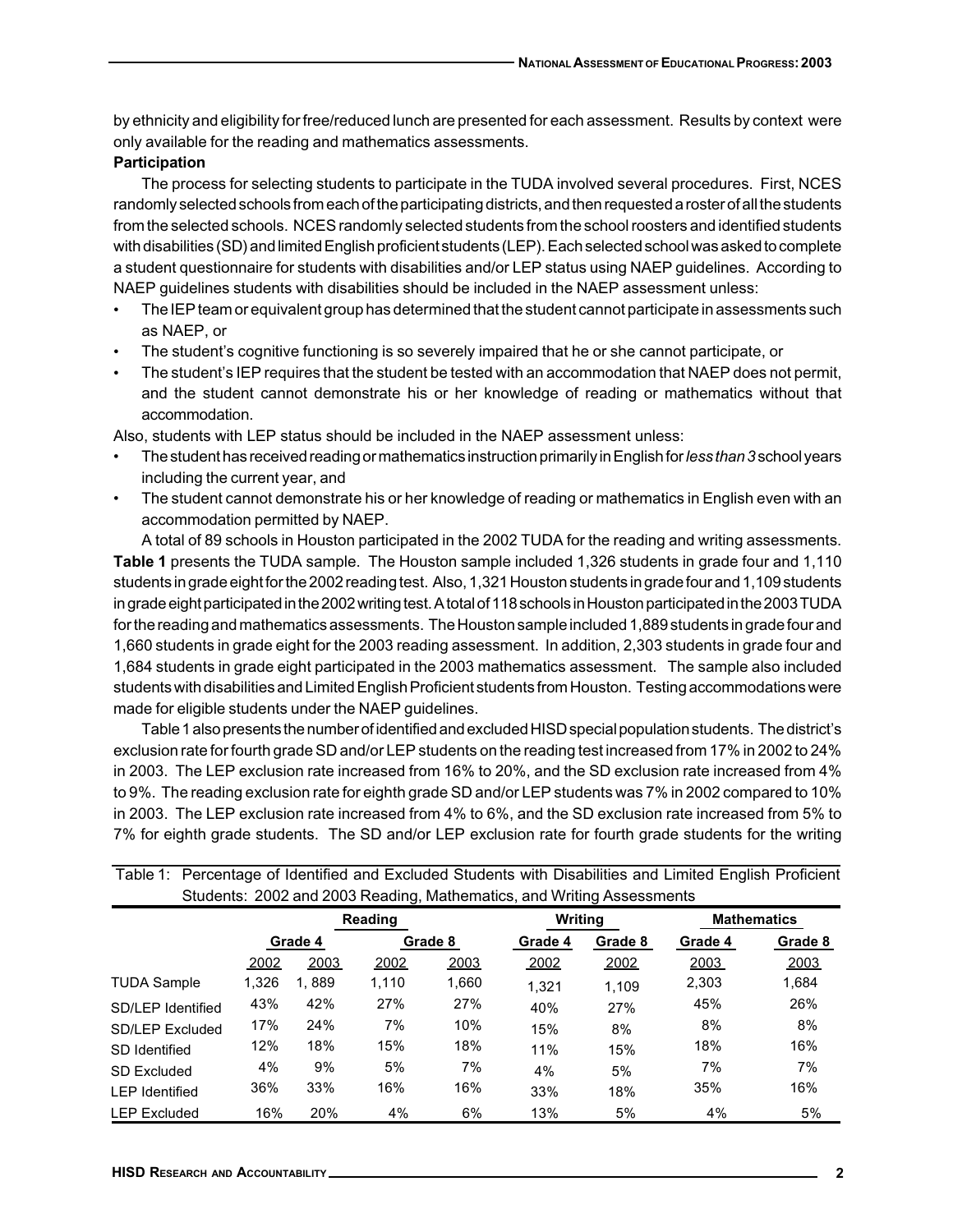assessment was 15% and 8% for eighth grade students. The SD and/or LEP exclusion rate on the 2003 mathematics test was 8% for fourth and eighth grade.

Higher exclusion rates on the reading assessments is due to the fact that the reading test is administered in English and a Spanish version is not offered. However, LEP students are allowed to use a mathematics test booklet that is written in Spanish. Therefore, the LEP exclusions dramatically decreased for the mathematics test.

## **2002 AND 2003 READING**

### **NAEP Reading Framework**

The NAEP reading section assessed "reading literacy," which was defined as "developing a general understanding of written text, thinking about text in different ways, and using a variety of text types for different purposes." The NAEP contexts for reading were:

- Reading for literary experience;
- Reading for information; and
- Reading to perform a task (grade 8).

Examples of "reading for literary experience" included students reading excerpts of novels, poems, essays, and plays. Examples of "reading for information" included students reading excerpts of magazine articles, newspapers, and textbook chapters. Eighth grade students were asked to do "reading to perform a task," which included reading schedules, directions, repair manuals, and instruction manuals. The four aspects of reading included:

- Forming a general understanding;
- Developing interpretation;
- Making reader/text connections; and
- Examining content and structure.

Reading was assessed through multiple choice and constructed-response questions (students write their own response). Unique scoring guides were developed for each constructed-response question. Each student took either two 25-minute blocks of questions or one 50-minute block. Blocks included at least one reading passage and a related set of 10-12 comprehension questions which may have included multiple choice and constructed-response questions.

## **Reading Results: Grade 4**

The NAEP Reading Assessment results of fourth-grade students for 2002 and 2003 are presented in **Table 2**. Results are presented by scale scores and the percentage of students at or above the basic and proficient achievement levels. In order to make comparisons, the results for the nation, Texas, large central city, and participating districts are also included in Table 2. Boston, Charlotte, Cleveland, and San Diego did not participate in the 2002 NAEP Reading Assessment.

As mentioned previously, the reading scale scores range from 0 to 500. The average scale score for Texas fourth grade students on the reading assessment was 215, just below the national average of 216 in 2003. Also, the average scale score for the nation slightly decreased from 217 in 2002 to 216 in 2003. The average scale score for Texas decreased from 217 in 2002 to 215 in 2003, while Houston's average scale score increased from 206 to 207. This average reading scale score for Houston fourth-grade students was lower than the nation and Texas, but higher than the large central city average for both years. Of the six participating districts on the 2002 NAEP Reading Assessment, Houston and New York City had the highest average scale scores. In 2003, Houston's average scale score was higher than six other districts with the exception of Charlotte, New York City, and San Diego.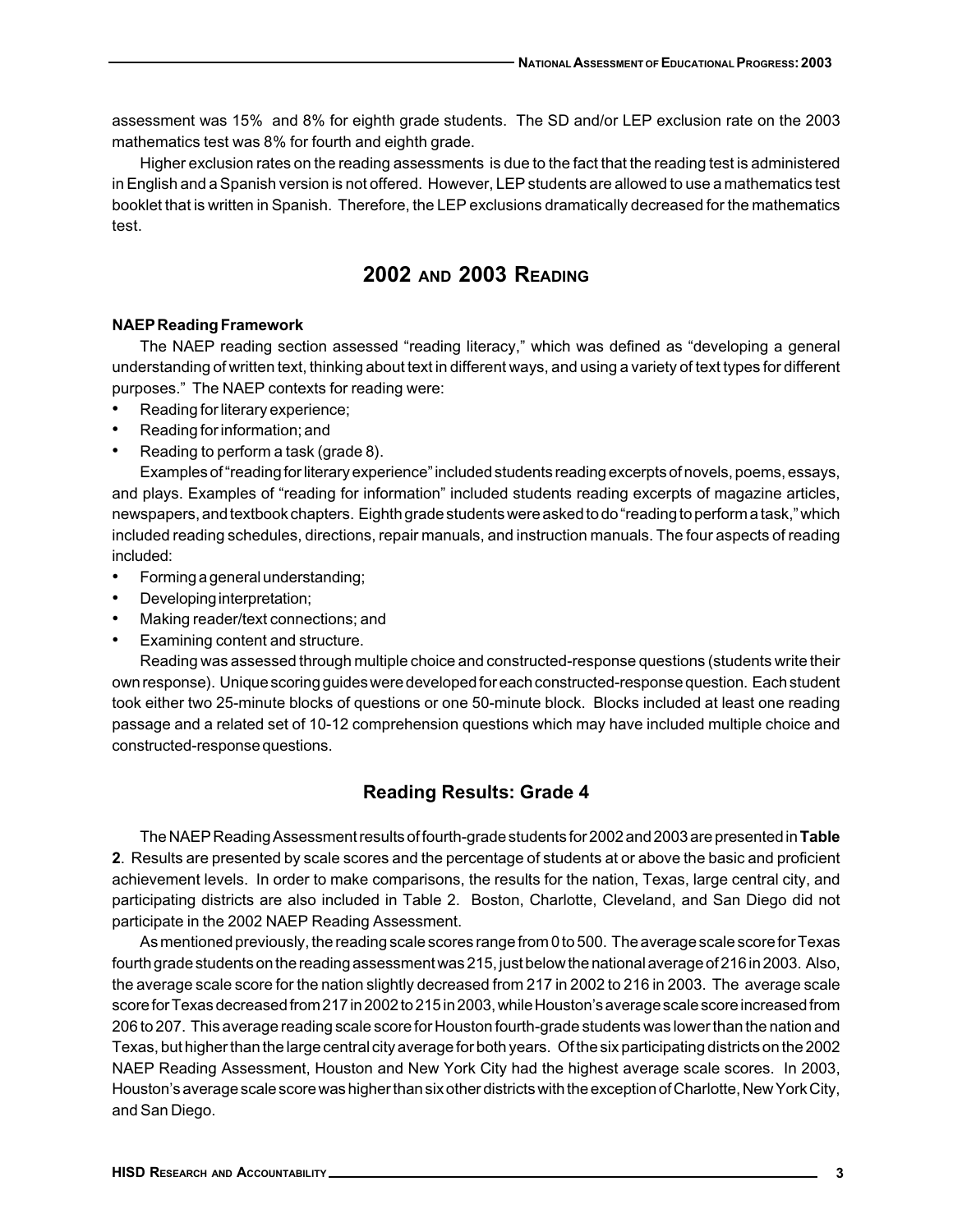|                      | <b>Scale Scores</b> | $(0-500)$ |      | At or Above Basic<br>(Percentage of Students) |      | At or Above Proficient<br>(Percentage of Students) |
|----------------------|---------------------|-----------|------|-----------------------------------------------|------|----------------------------------------------------|
|                      | 2002                | 2003      | 2002 | 2003                                          | 2002 | 2003                                               |
| Nation               | 217                 | 216       | 62   | 62                                            | 30   | 30                                                 |
| Texas                | 217                 | 215       | 62   | 59                                            | 28   | 27                                                 |
| Large Central City   | 202                 | 205       | 45   | 48                                            | 17   | 20                                                 |
| <b>Houston</b>       | 206                 | 207       | 48   | 48                                            | 18   | 18                                                 |
| Atlanta              | 195                 | 197       | 35   | 37                                            | 12   | 14                                                 |
| <b>Boston</b>        |                     | 206       |      | 48                                            |      | 16                                                 |
| Charlotte            |                     | 219       |      | 64                                            |      | 31                                                 |
| Chicago              | 193                 | 198       | 34   | 40                                            | 11   | 14                                                 |
| Cleveland            |                     | 195       |      | 35                                            |      | 9                                                  |
| District of Columbia | 191                 | 188       | 31   | 31                                            | 10   | 10                                                 |
| Los Angeles          | 191                 | 194       | 33   | 35                                            | 11   | 11                                                 |
| New York City        | 206                 | 210       | 47   | 53                                            | 19   | 22                                                 |
| San Diego            |                     | 208       |      | 51                                            |      | 22                                                 |
| -Not Available       |                     |           |      |                                               |      |                                                    |

Table 2 : NAEP Fourth-Grade Reading Assessment Results by Scale Scores and Percentage of Students At or Above Basic and Proficient Levels: 2002 and 2003

The percentage of Texas fourth-grade students who scored at or above the proficient level was 27 percent, compared to 30 percent nationally in 2003. Twenty percent of fourth-grade students scored at or above the proficient level for large central city in 2003. The percent of Houston fourth-grade students who scored at or above the proficient level was 18 percent, which was higher than six other districts in 2003. The percentage of fourthgrade students who scored at or above the basic level in 2003 for the nation was 62 and 59 for Texas. The percentage of large central city fourth-grade students who scored at or above the basic level was 48 percent in 2003. The percentage of Houston fourth-grade students who scored at or above the basic level was 48 percent, which was lower than both Texas and the nation, but the same for large central city in 2003.

### **Reading Results by Race/Ethnicity**

**Table 3** presents the average reading scale scores of African American, Hispanic, and White fourth-grade students. The average scale score of African American students in Texas remained the same from 2002 to 2003 at 202. The average scale score of African American students in Houston increased from 200 in 2002 to 201

|                      |        | <b>African</b><br>American                                                               |        | <b>Hispanic</b> |        | White |  |
|----------------------|--------|------------------------------------------------------------------------------------------|--------|-----------------|--------|-------|--|
|                      | 2002   | 2003<br>198<br>197<br>202<br>202<br>192<br>193<br>200<br>201<br>192<br>191<br>202<br>$+$ | 2002   | 2003            | 2002   | 2003  |  |
| Nation               |        |                                                                                          | 199    | 199             | 227    | 227   |  |
| Texas                |        |                                                                                          | 208    | 205             | 232    | 227   |  |
| Large Central City   |        |                                                                                          | 197    | 198             | 224    | 226   |  |
| <b>Houston</b>       |        |                                                                                          | 203    | 203             | 233    | 235   |  |
| Atlanta              |        |                                                                                          |        |                 | 250    | 250   |  |
| <b>Boston</b>        |        |                                                                                          | $^{+}$ | 201             | $^{+}$ | 225   |  |
| Charlotte            | $^{+}$ | 205                                                                                      | $^{+}$ | 202             | $^{+}$ | 237   |  |
| Chicago              | 185    | 193                                                                                      | 193    | 196             | 221    | 224   |  |
| Cleveland            | $^{+}$ | 191                                                                                      | $^{+}$ | 201             | $^{+}$ | 208   |  |
| District of Columbia | 188    | 184                                                                                      | 193    | 187             | 248    | 254   |  |
| Los Angeles          | 186    | 187                                                                                      | 185    | 189             | 223    | 217   |  |
| New York             | 197    | 201                                                                                      | 201    | 205             | 226    | 231   |  |
| San Diego            | $^{+}$ | 196                                                                                      | $^{+}$ | 195             | $^{+}$ | 231   |  |

Table 3: NAEP Average Reading Scale Scores by Race/Ethnicity in Grade 4 : 2002 and 2003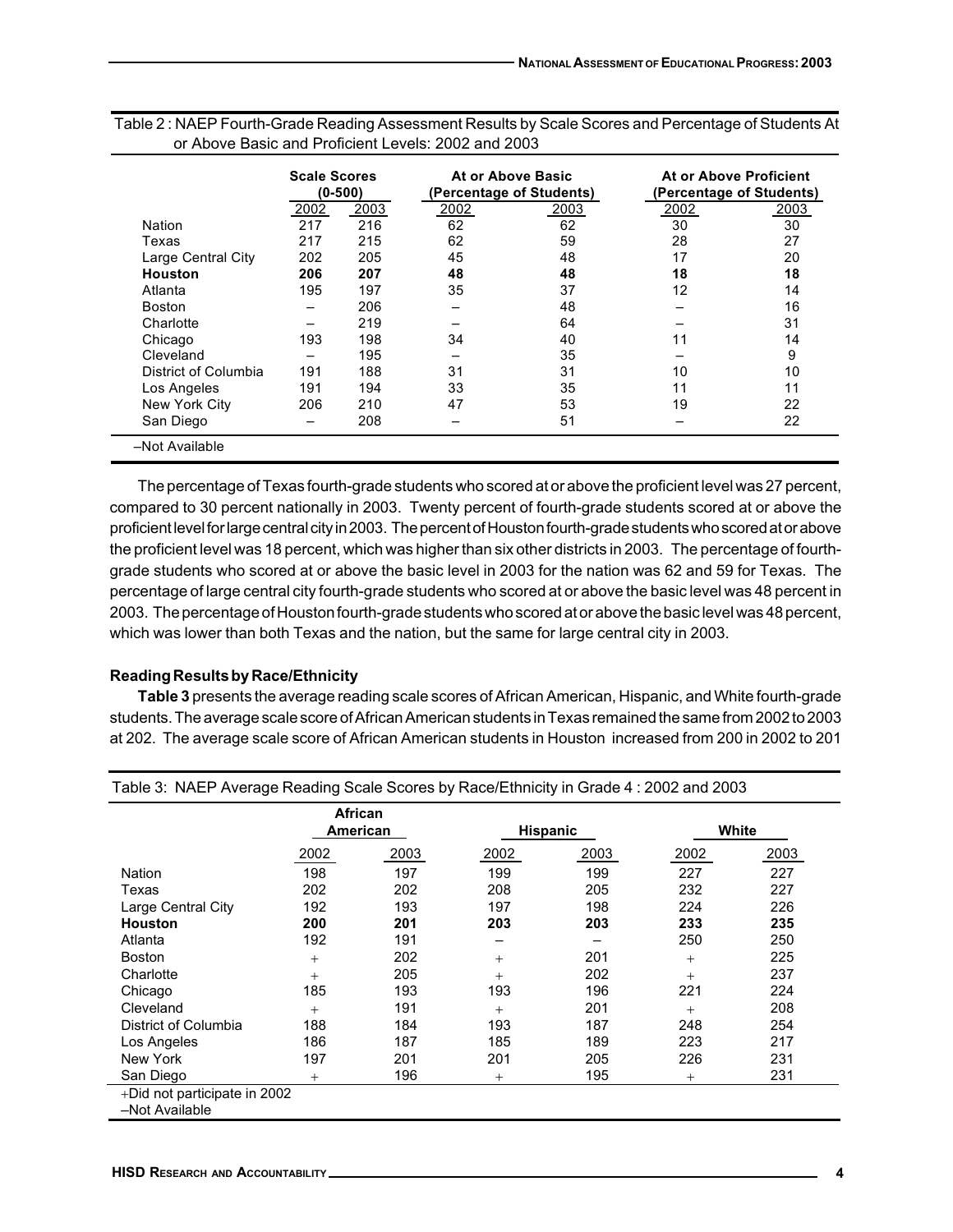

Figure 1: Average Reading Scale Scores for African American Students in Grade 4: 2003

in 2003. Hispanic students in Houston did not experience a change in their average scale score of 203 from 2002 to 2003. The average scale score of White students increased from 233 in 2002 to 235 in 2003.

**Figure 1** presents the average reading scale scores of African American fourth-grade students in 2003. African American fourth-grade students in Houston achieved a higher average scale score than their counterparts in the nation, large central city, and six of the participating districts. The widest gap was found among African American fourth-grade students in the District of Columbia who scored 17 points lower than their peers in Houston. The average scale score for Texas was one point higher than the Houston average scale score. Also, Charlotte and Boston had higher average scale scores than Houston. African American students in New York City had the same average scale score as Houston.

**Figure 2** presents the average reading scale scores of Hispanic fourth-grade students in 2003. The average scale score for Hispanic fourth-grade students in Houston was higher than the nation, large central city, and seven of the participating districts. The gap between Hispanic students in Houston and Los Angeles was 14 points; however, the District of Columbia had an even wider gap at 16 points. The average scale scores for Texas and New York City were two points higher than Houston's average scale score. Atlanta was not included in Figure 2 because there was not a sufficient number of Hispanic students tested.



Figure 2: Average Reading Scale Scores for Hispanic Students in Grade 4: 2003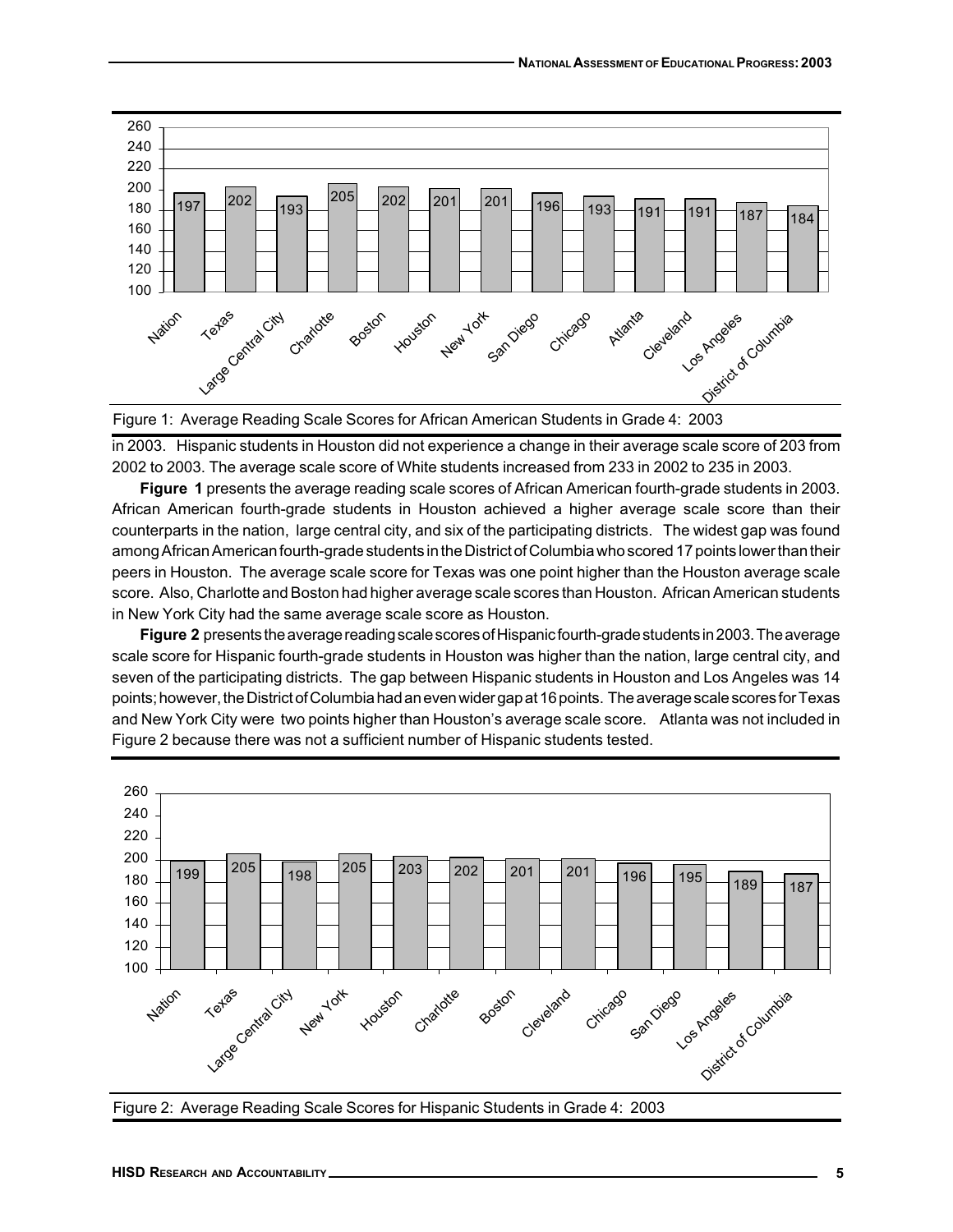

Figure 3: Average Reading Scale Scores for White Students in Grade 4: 2003

**Figure 3** presents the average reading scale scores of White fourth grade students in 2003. The average scale score for White fourth-grade students in Houston was 235, which was higher than the nation, Texas, large central city, and six of the participating districts. The widest gap was found among White students in Cleveland, who scored 27 points lower than their counterparts in Houston. The District of Columbia, Atlanta and Charlotte had higher average scale scores than Houston.

**Table 4** presents the percentage of fourth-grade students at or above the basic and proficient level by race/ ethnicity for 2002 and 2003. The percentage of African American students in Houston who were at or above the basic level increased from 40 in 2002 to 43 percent in 2003, while the percent at or above proficient remained the same at 12 percent. Also, African American students in Houston had a higher percent of students at or above the proficient level than the percent for large central city and seven of the districts in 2003. The percentage of Hispanic students in Houston who were at or above the basic level decreased from 45 in 2002 to 44 percent in

|                      |        |                             | <b>African American</b>          |      |        |                                                                 | <b>Hispanic</b> |      | White                       |      |                                  |      |
|----------------------|--------|-----------------------------|----------------------------------|------|--------|-----------------------------------------------------------------|-----------------|------|-----------------------------|------|----------------------------------|------|
|                      |        | At or Above<br><b>Basic</b> | At or Above<br><b>Proficient</b> |      |        | At or Above<br>At or Above<br><b>Proficient</b><br><b>Basic</b> |                 |      | At or Above<br><b>Basic</b> |      | At or Above<br><b>Proficient</b> |      |
|                      | 2002   | 2003                        | 2002                             | 2003 | 2002   | 2003                                                            | 2002            | 2003 | 2002                        | 2003 | 2002                             | 2003 |
| Nation               | 39     | 39                          | 12                               | 12   | 43     | 43                                                              | 14              | 14   | 74                          | 74   | 39                               | 39   |
| Texas                | 43     | 44                          | 14                               | 16   | 52     | 48                                                              | 18              | 17   | 80                          | 74   | 44                               | 39   |
| Large Central City   | 33     | 35                          | 9                                | 10   | 39     | 41                                                              | 12              | 13   | 70                          | 72   | 37                               | 39   |
| <b>Houston</b>       | 40     | 43                          | 12                               | 12   | 45     | 44                                                              | 14              | 15   | 79                          | 82   | 45                               | 48   |
| Atlanta              | 32     | 31                          | 8                                | 8    | -      |                                                                 |                 |      | 86                          | 91   | 67                               | 68   |
| <b>Boston</b>        | $^{+}$ | 43                          | $^{+}$                           | 11   | $+$    | 42                                                              | $+$             | 12   | $+$                         | 69   | $^{+}$                           | 37   |
| Charlotte            | $^{+}$ | 48                          | $^{+}$                           | 14   | $^{+}$ | 46                                                              | $+$             | 15   | $+$                         | 83   | $^{+}$                           | 52   |
| Chicago              | 25     | 33                          | 5                                | 10   | 33     | 39                                                              | 9               | 12   | 64                          | 70   | 35                               | 37   |
| Cleveland            | $^{+}$ | 30                          | $^{+}$                           | 7    | $^{+}$ | 44                                                              | $+$             | 14   | $+$                         | 51   | $^{+}$                           | 17   |
| District of Columbia | 28     | 27                          | 7                                | 7    | 34     | 29                                                              | 8               | 8    | 91                          | 90   | 66                               | 70   |
| Los Angeles          | 25     | 30                          | 6                                | 8    | 26     | 30                                                              |                 | 7    | 70                          | 60   | 38                               | 28   |
| New York City        | 37     | 43                          | 9                                | 13   | 42     | 47                                                              | 15              | 16   | 71                          | 77   | 35                               | 45   |
| San Diego            | $^{+}$ | 38                          | $^{+}$                           | 9    | $^{+}$ | 37                                                              | $+$             | 12   | $+$                         | 79   | $^{+}$                           | 43   |

Table 4: Percentage of Students At or Above Basic and Proficient Levels in Reading for Grade 4 by Race/ Ethnicity: 2002 and 2003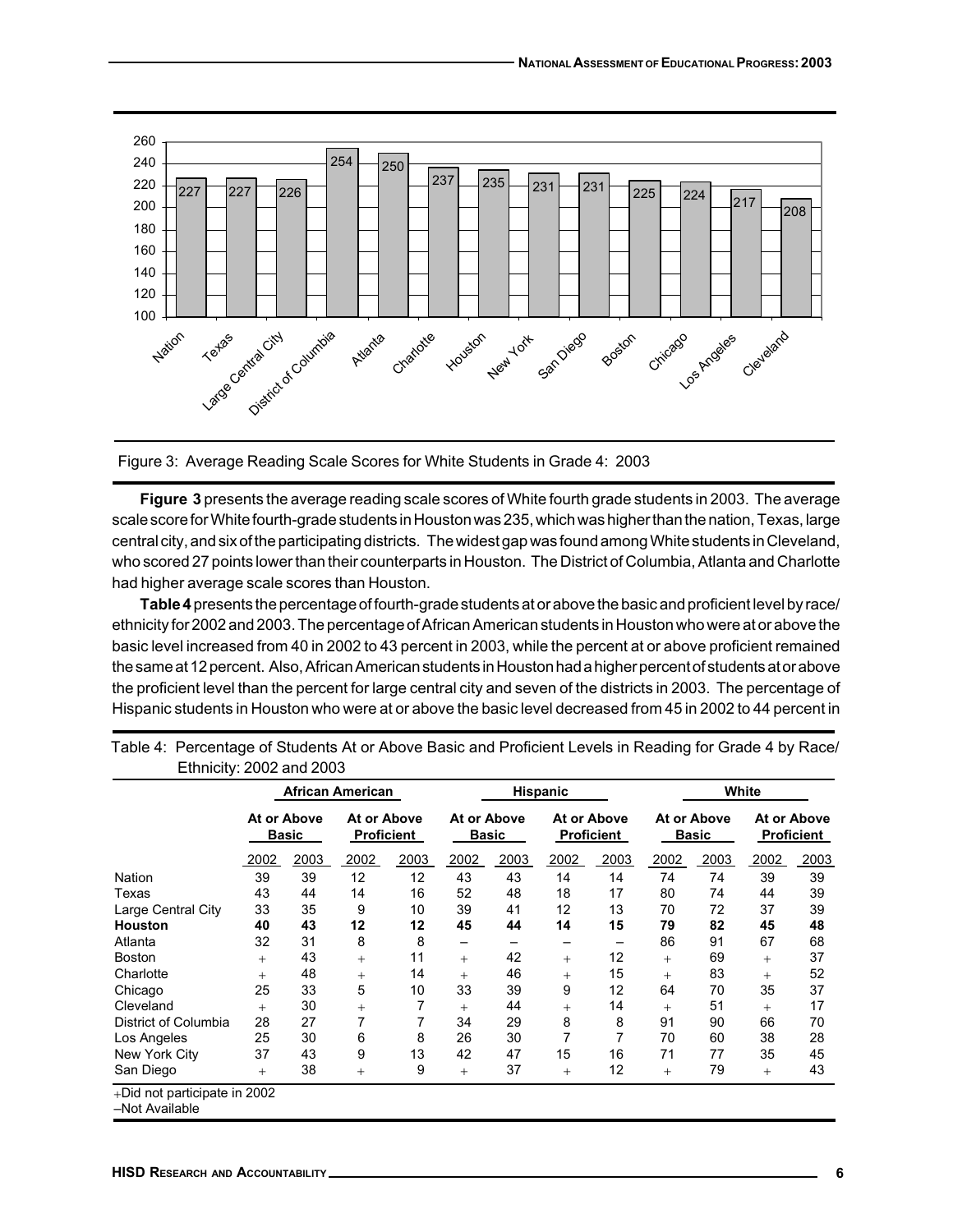2003, while the percent at or above proficient increased from 14 to 15 percent. Also, Hispanic students in Houston had a higher percent of students at or above the proficient level than the percent for the nation and large central city and six of the participating districts. The percentage of White students in Houston who were at or above the basic level increased from 79 in 2002 to 82 percent in 2003, and the percent at or above the proficient level increased from 45 to 48 percent. Also, White students in Houston had a higher percent of students at or above the proficient level in 2003 than the percent for the nation, Texas, large central city, and six of the participating districts.

#### **Reading Results by Eligibility for Free/Reduced Lunch**

**Table 5** presents NAEP average reading scale scores of fourth- grade students by eligibility for free/reduced lunch for 2002 and 2003. The average reading scale score for students in Houston who were eligible for free/ reduced lunch increased from 199 in 2002 to 201 in 2003. Houston students who were eligible for free/reduced lunch had higher average scale scores than their counterparts in seven of the participating districts in 2003. Boston and New York City were the only districts with a higher average scale score than Houston. The average scale score for students who were eligible for free/reduced lunch in large central cities was lower than Houston by four points. The nation's average scale score of 201 was the same as Houston's. Texas had an average scale score of 205, which was four points higher than Houstons' average scale score. The average scale score of students in Houston who were not eligible for free/reduced lunch decreased from 226 in 2002 to 220 in 2003. In addition, fourth-grade students who were not eligible for free/reduced lunch in the nation, Texas, large central city, and all of the participating districts scored higher, on average, than students who were eligible for free/ reduced lunch.

Table 5 also presents the gap between students who were eligible and students who were not eligible for free/reduced lunch in 2002 and 2003. The gap for Houston was narrowed from 27 to 19 points, since the average scale score decreased for students who were not eligible for free/reduced lunch from 2002 to 2003 and the average scale score for students who were eligible for free/reduced lunch slightly increased. Also, the gap for Houston between students who were eligible and students who were not eligible for free/reduced lunch was narrower than the gaps for the nation, Texas, large central city, and seven of the participating districts in 2003. The only school district with a narrower gap than Houston was Boston with a 17-point gap. Atlanta had the widest gap at 41 points in 2003. Data for Cleveland were not available.

|                      | Eligible |      |        | <b>Not Eligible</b> | Gap    |      |
|----------------------|----------|------|--------|---------------------|--------|------|
|                      | 2002     | 2003 | 2002   | 2003                | 2002   | 2003 |
| Nation               | 202      | 201  | 229    | 229                 | 27     | 28   |
| Texas                | 210      | 205  | 228    | 226                 | 18     | 21   |
| Large Central City   | 195      | 197  | 222    | 223                 | 27     | 26   |
| Houston              | 199      | 201  | 226    | 220                 | 27     | 19   |
| Atlanta              | 189      | 189  | 214    | 230                 | 25     | 41   |
| <b>Boston</b>        | $+$      | 204  | $+$    | 221                 | $+$    | 17   |
| Charlotte            | $^{+}$   | 200  | $^{+}$ | 234                 | $^{+}$ | 34   |
| Chicago              | 190      | 194  | 222    | 227                 | 32     | 33   |
| Cleveland            | $^{+}$   | 195  | $+$    |                     | $+$    |      |
| District of Columbia | 185      | 182  | 210    | 206                 | 25     | 24   |
| Los Angeles          | 186      | 189  | 199    | 213                 | 13     | 24   |
| New York             | 201      | 206  | 219    | 241                 | 18     | 35   |
| San Diego            | $^{+}$   | 197  | $^{+}$ | 224                 | $+$    | 27   |

Table 5: NAEP Average Reading Scale Scores by Eligibility for Free/Reduced Lunch in Grade 4: 2002 and 2003

–Not Available

+Did not participate in 2002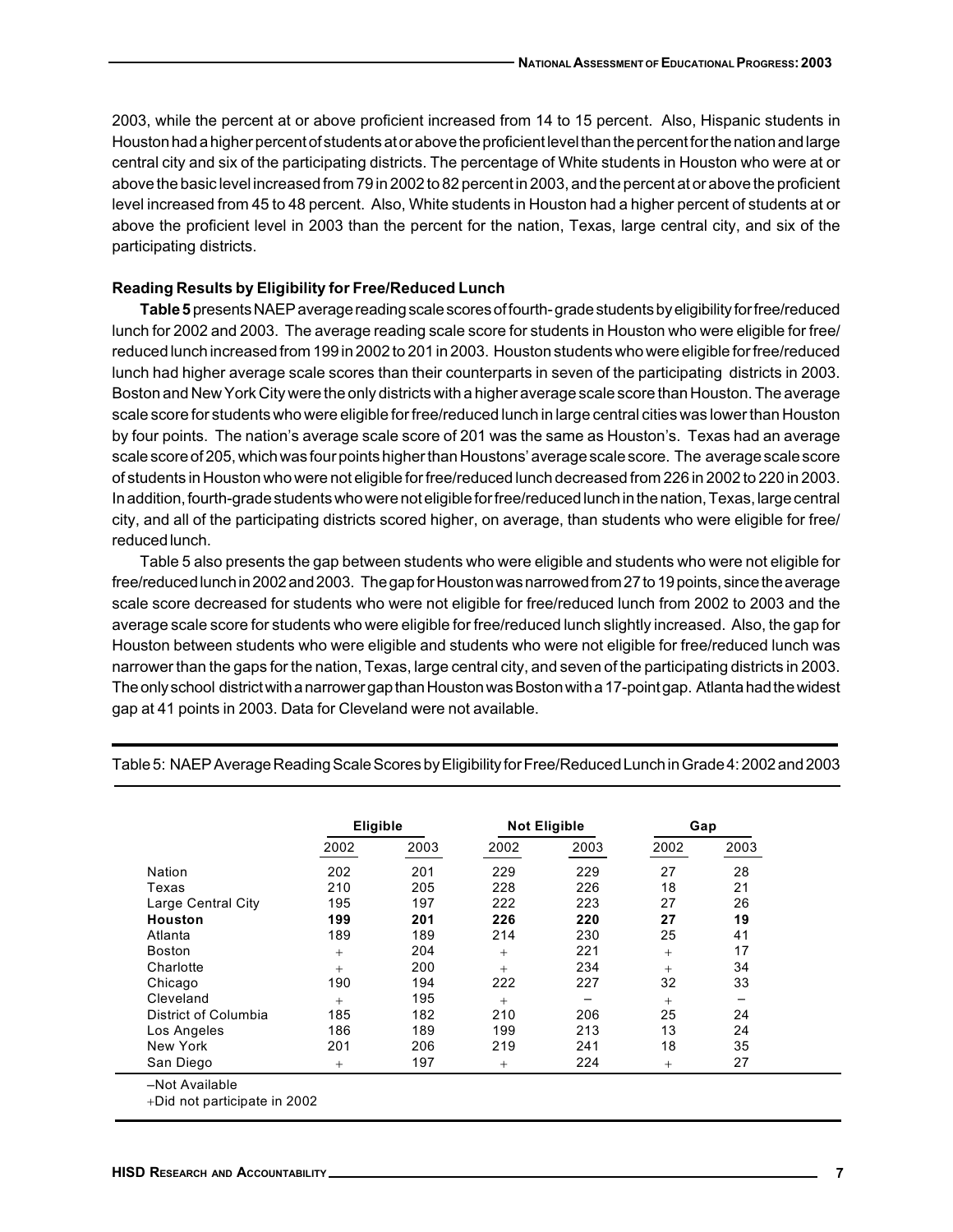|                      |        | <b>Eligible</b>             |                                  |      |                             | <b>Not Eligible</b> |                                  |      |
|----------------------|--------|-----------------------------|----------------------------------|------|-----------------------------|---------------------|----------------------------------|------|
|                      |        | At or Above<br><b>Basic</b> | At or Above<br><b>Proficient</b> |      | At or Above<br><b>Basic</b> |                     | At or Above<br><b>Proficient</b> |      |
|                      | 2002   | 2003                        | 2002                             | 2003 | 2002                        | 2003                | 2002                             | 2003 |
| Nation               | 46     | 44                          | 16                               | 15   | 76                          | 75                  | 41                               | 41   |
| Texas                | 53     | 48                          | 20                               | 16   | 76                          | 72                  | 39                               | 39   |
| Large Central City   | 36     | 39                          | 11                               | 12   | 67                          | 68                  | 34                               | 36   |
| <b>Houston</b>       | 40     | 42                          | 11                               | 12   | 72                          | 66                  | 39                               | 31   |
| Atlanta              | 29     | 29                          | 7                                | 7    | 55                          | 71                  | 27                               | 45   |
| <b>Boston</b>        | $^{+}$ | 46                          | $^{+}$                           | 13   | $+$                         | 65                  | $^{+}$                           | 30   |
| Charlotte            | $^{+}$ | 43                          | $^{+}$                           | 12   | $+$                         | 81                  | $^{+}$                           | 47   |
| Chicago              | 30     | 36                          | 8                                | 11   | 65                          | 71                  | 33                               | 38   |
| Cleveland            | $+$    | 35                          | $+$                              | 9    | $+$                         | -                   | $^{+}$                           |      |
| District of Columbia | 25     | 25                          | 5                                | 6    | 52                          | 48                  | 23                               | 24   |
| Los Angeles          | 27     | 31                          | 7                                | 8    | 42                          | 57                  | 14                               | 23   |
| New York City        | 42     | 49                          | 15                               | 18   | 62                          | 86                  | 30                               | 54   |
| San Diego            | $^{+}$ | 39                          | $+$                              | 12   | $+$                         | 69                  | $^{+}$                           | 37   |

Table 6: Percentage of Students At or Above Basic and Proficient Levels in Reading for Grade 4 by Eligibility for Free/Reduced Lunch: 2002 and 2003

–Not Available

**Table 6** presents the percentage of fourth-grade students at or above the basic and proficient levels by eligibility for free/reduced lunch for 2002 and 2003. The percentage of students eligible for free/reduced lunch in Houston who were at or above the basic level increased from 40 in 2002 to 42 percent in 2003, and the percent at or above proficient increased from 11 to 12 percent. Students eligible for free/reduced lunch in Houston had a higher percent of students at or above the proficient level in 2003 than Atlanta, Chicago, Cleveland, the District of Columbia, and Los Angeles. The percent of students eligible for free/reduced lunch at or above the proficient level for Houston was the same for Charlotte and San Diego.

### **Reading Results by Contexts**

As mentioned previously, the NAEP reading framework included assessing fourth-grade students on reading for literary experience and reading for information. **Table 7** presents the average reading scale scores of Houston fourth-grade students by context. The average scale score for the context, "reading for literary experience," slightly decreased from 211 in 2002 to 210 in 2003. The average scale score for the context, "reading for information," increased from 200 in 2002 to 202 in 2003. A comparison of the average scale scores between "reading for literary experience" and "reading for information" reveals that fourth-grade students achieved a higher scale score on "reading for literary experience." The composite average scale score in 2003 was 207.

Table 7: NAEP Average Reading Scale Scores by Context for Houston Fourth-Grade Students: 2002 and 2003

|                                 |      | <b>Average Scale Score</b> |
|---------------------------------|------|----------------------------|
|                                 | 2002 | 2003                       |
| Reading for Literary Experience | 211  | 210                        |
| Reading for Information         | 200  | 202                        |
| <b>Reading Composite Score</b>  | 206  | 207                        |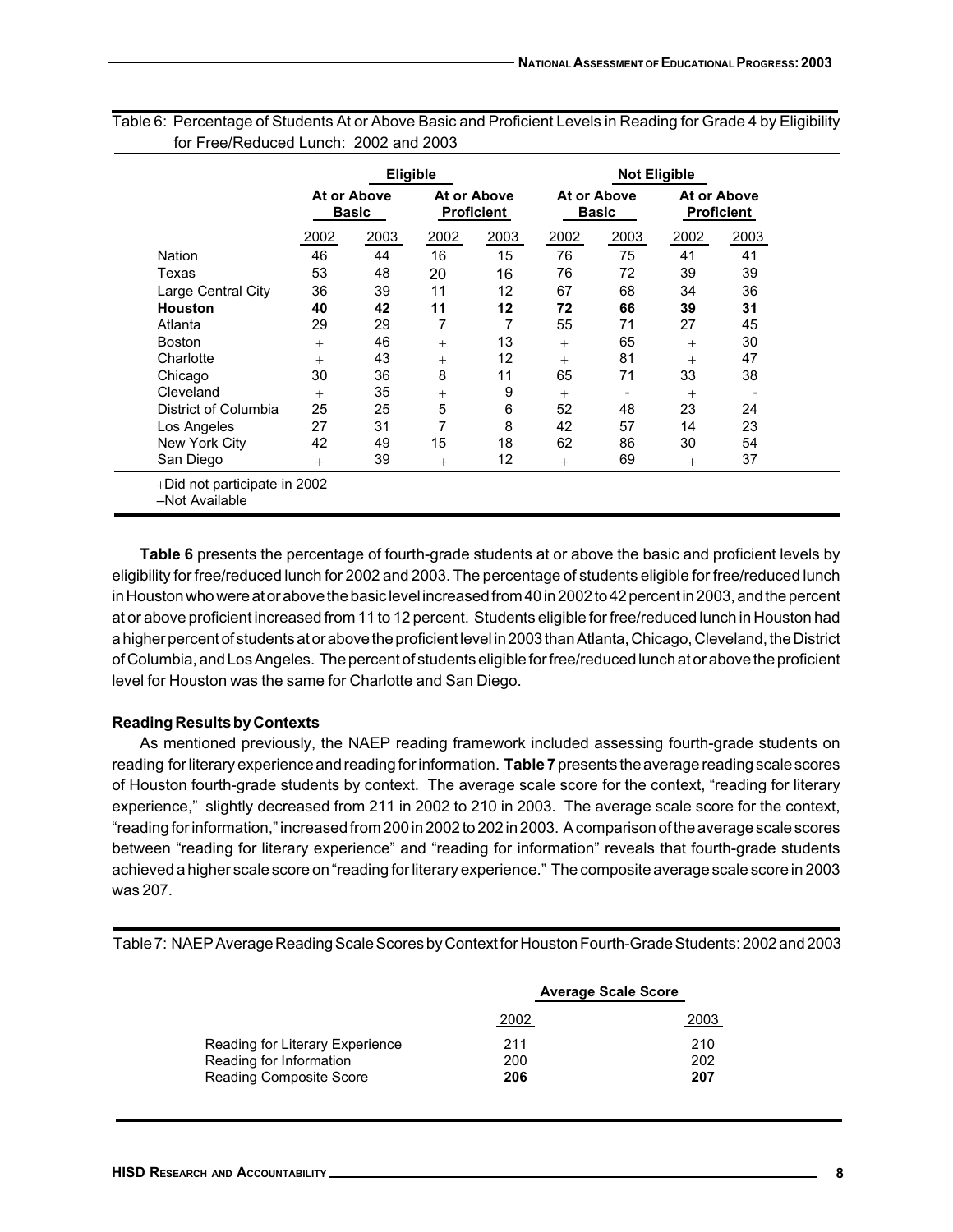### **Reading Results: Grade 8**

The NAEP Reading Assessment results of eighth-grade students for 2002 and 2003 are presented in **Table 8**. Results are presented by scale scores and the percentage of students at or above the basic and proficient achievement levels. In order to make comparisons, the results for the nation, Texas, large central city, and participating districts are also included in Table 8. Boston, Charlotte, Cleveland, and San Diego did not participate in the 2002 NAEP Reading Assessment; therefore, there are no 2002 reading results for these districts. In addition, data for eighth-grade students in New York City were not available in 2002 because the district did not meet the required 70 percent school participation rate.

As mentioned previously, the reading scale scores range from 0 to 500. The average scale score for Texas eighth-grade students on the reading assessment was 259, lower than the national average of 261 in 2003. The average scale score for the nation slightly decreased from 263 in 2002 to 261 in 2003. Also, the average scale score for Texas decreased from 262 in 2002 to 259 in 2003, and Houston's average scale score decreased from 248 in 2002 to 246 in 2003. The average reading scale score for Houston eighth-grade students was lower than the nation, Texas, and large central city average in 2003. Of the five participating districts on the 2002 NAEP Reading Assessment, Chicago had the highest average scale score followed by Houston. Houston's average scale score in 2003 was higher than the average scale score for Atlanta, Cleveland, the District of Columbia, and Los Angeles.

The percentage of Texas eighth-grade students who scored at or above the proficient level was 26 percent, compared to 30 percent nationally in 2003. Nineteen percent of eighth-grade students scored at or above the proficient level for large central city in 2003. Eighth-grade students in Houston experienced a decrease in the percent of students at or above the proficient level from 17 percent in 2002 to 14 percent in 2003. Although Houston experienced a decrease in 2003, Houston's 14 percent was higher than the percent of eighth-grade students who scored at or above the proficient level in Atlanta, Cleveland, the District of Columbia, and Los Angeles . The percentage of eighth-grade students who scored at or above the basic level for the nation was 72 percent and 71 percent for Texas in 2003. In addition, the percentage of large central city eighth-grade students who scored at or above the basic level in 2003 was 59 percent. The percentage of Houston eighthgrade students who scored at or above the basic level was 55 percent, which was lower than the nation, Texas, and large central city.

|                      | <b>Scale Scores</b><br>$(0-500)$<br>2002<br>2003<br>263<br>261<br>262<br>259<br>251<br>249<br>248<br>246 |     |        | At or Above Basic<br>(Percentage of Students) | At or Above Proficient<br>(Percentage of Students) |      |  |
|----------------------|----------------------------------------------------------------------------------------------------------|-----|--------|-----------------------------------------------|----------------------------------------------------|------|--|
|                      |                                                                                                          |     | 2002   | 2003                                          | 2002                                               | 2003 |  |
| Nation               |                                                                                                          |     | 74     | 72                                            | 31                                                 | 30   |  |
| Texas                |                                                                                                          |     | 73     | 71                                            | 31                                                 | 26   |  |
| Large Central City   |                                                                                                          |     | 60     | 59                                            | 20                                                 | 19   |  |
| Houston              |                                                                                                          |     | 59     | 55                                            | 17                                                 | 14   |  |
| Atlanta              | 236                                                                                                      | 240 | 42     | 47                                            | 8                                                  | 11   |  |
| <b>Boston</b>        | $^{+}$                                                                                                   | 252 | $^{+}$ | 61                                            | $^{+}$                                             | 22   |  |
| Charlotte            | $^{+}$                                                                                                   | 262 | $^{+}$ | 71                                            | $^{+}$                                             | 30   |  |
| Chicago              | 249                                                                                                      | 248 | 62     | 59                                            | 15                                                 | 15   |  |
| Cleveland            | $^{+}$                                                                                                   | 240 | $^{+}$ | 48                                            | $^{+}$                                             | 10   |  |
| District of Columbia | 240                                                                                                      | 239 | 48     | 47                                            | 10                                                 | 10   |  |
| Los Angeles          | 237                                                                                                      | 234 | 44     | 43                                            | 10                                                 | 11   |  |
| New York             |                                                                                                          | 252 | $^{+}$ | 62                                            | $^{+}$                                             | 22   |  |
| San Diego            | $^{+}$                                                                                                   | 250 | $^{+}$ | 60                                            | $^{+}$                                             | 20   |  |

Table 8 : NAEP Eighth-Grade Reading Assessment Results by Scale Scores and Percentage of Students At or Above Basic and Proficient Levels: 2002 and 2003

–Not Available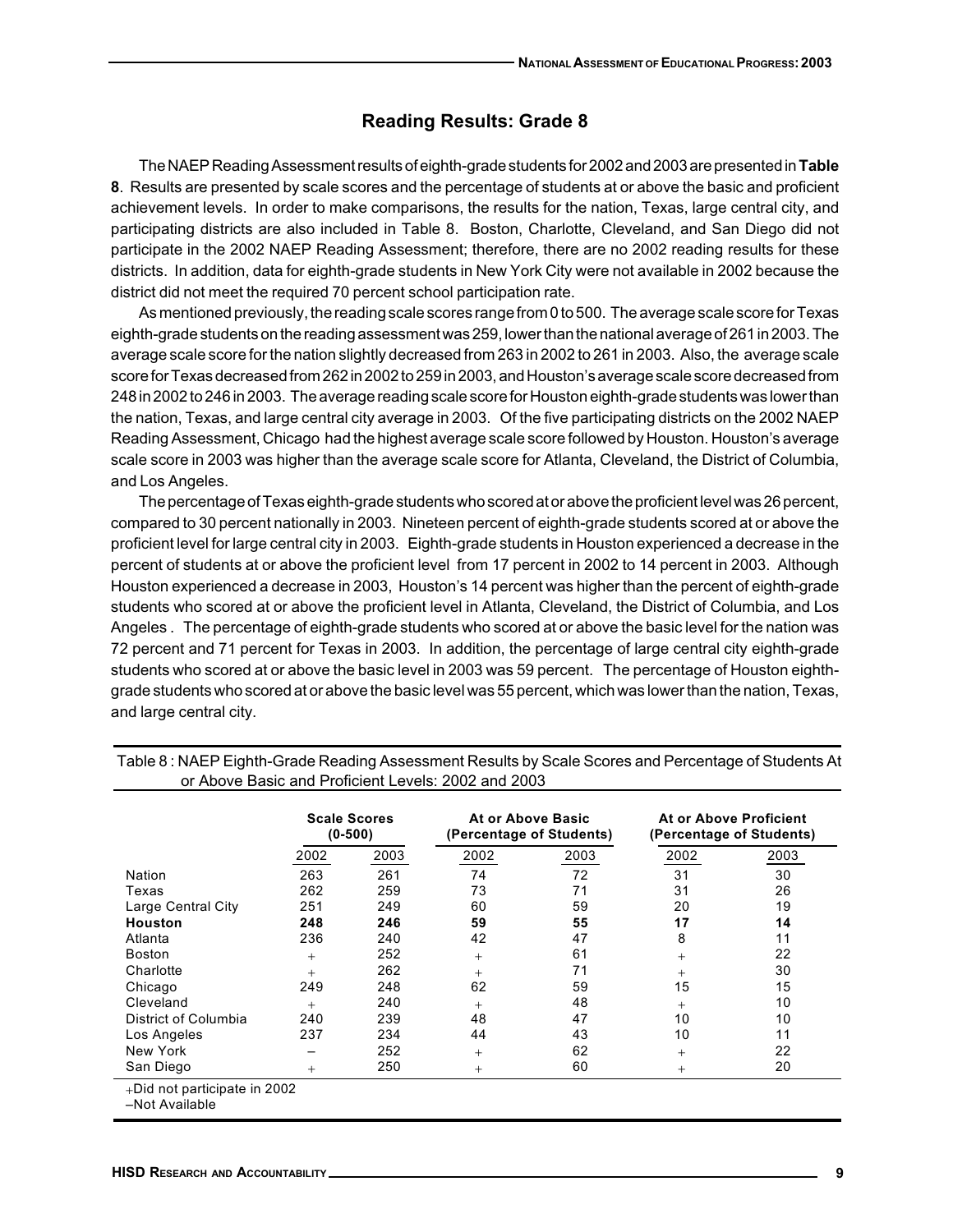### **Reading Results by Race/Ethnicity**

**Table 9** presents the average reading scale scores of African American, Hispanic, and White eighth-grade students. The average scale score of African American students in Texas remained the same from 2002 to 2003 at 247. The average scale score of Houston African American students decreased from 247 in 2002 to 244 in 2003. Hispanic students in Houston experienced a slight decrease in their average scale score from 243 in 2002 to 242 in 2003. The average scale score of White students decreased from 279 in 2002 to 270 in 2003.

Table 9: NAEP Average Reading Scale Scores by Race/Ethnicity in Reading for Grade 8: 2002 and 2003

|                              | African | American |             | <b>Hispanic</b> |        | White |
|------------------------------|---------|----------|-------------|-----------------|--------|-------|
|                              | 2002    | 2003     | <u>2002</u> | 2003            | 2002   | 2003  |
| Nation                       | 244     | 244      | 245         | 244             | 271    | 270   |
| Texas                        | 247     | 247      | 250         | 247             | 276    | 272   |
| Large Central City           | 241     | 241      | 243         | 241             | 270    | 268   |
| <b>Houston</b>               | 247     | 244      | 243         | 242             | 279    | 270   |
| Atlanta                      | 233     | 237      |             |                 | 275    |       |
| <b>Boston</b>                | $^{+}$  | 245      | $^{+}$      | 245             | $^{+}$ | 273   |
| Charlotte                    | $^{+}$  | 247      | $^{+}$      | 244             | $+$    | 278   |
| Chicago                      | 245     | 243      | 248         | 249             | 266    | 265   |
| Cleveland                    | $^{+}$  | 238      | $^{+}$      |                 | $^{+}$ | 250   |
| District of Columbia         | 238     | 236      | 240         | 240             |        |       |
| Los Angeles                  | 236     | 233      | 230         | 228             | 264    | 266   |
| New York                     |         | 245      |             | 247             |        | 270   |
| San Diego                    | $^{+}$  | 236      | $^{+}$      | 238             | $^{+}$ | 269   |
| +Did not participate in 2002 |         |          |             |                 |        |       |

–Not Available

**Figure 4** presents the average reading scale scores of African American eighth-grade students in 2003. The average scale score for African American eighth-grade students in Houston was 244, which was the same as the nation. The average scale score for Houston was higher than the large central city and six of the participating districts. The average scale for Texas was 247, which was three points higher than Houston's average scale score. The widest gap was found among African American students in Los Angeles, who scored 11 points lower than their counterparts in Houston. Charlotte, Boston, and New York City achieved higher average scale scores than Houston.



Figure 4: Average Reading Scale Scores for African American Students in Grade 8: 2003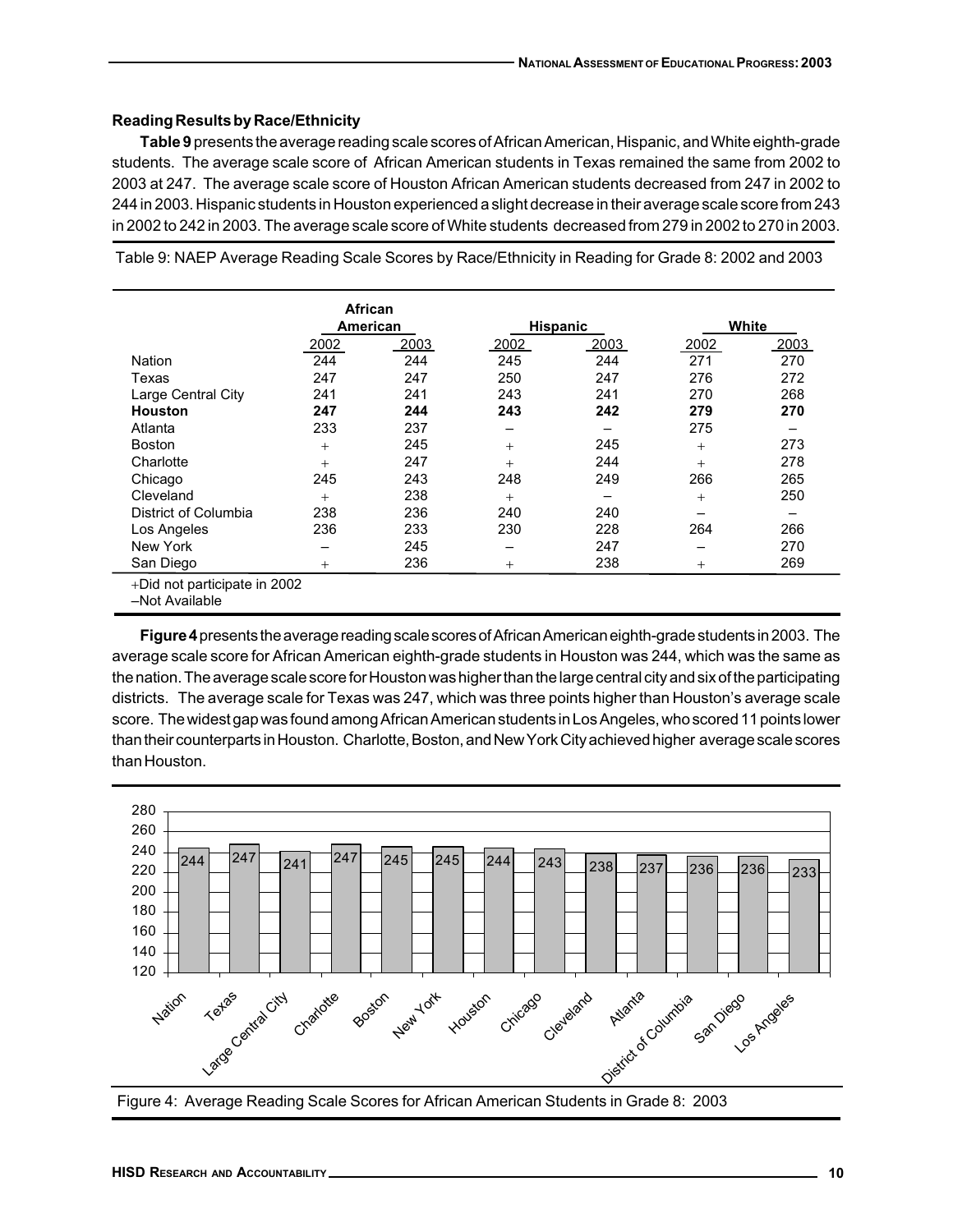**Figure 5** presents the average reading scale scores of Hispanic eighth- grade students in 2003. The average scale score for Hispanic eighth- grade students in Houston was lower than the average scale score for the nation, Texas, and four of the participating districts. However, Hispanic eighth-grade students in Houston achieved higher average scale scores than the large central city, the District of Columbia, San Diego, and Los Angeles. The gap between Hispanic students in Houston and San Diego was 4 points compared to Los Angeles with an even wider gap at 14 points. Atlanta was not included in Figure 5 because there was not a sufficient number of Hispanic students tested.



Figure 5: Average Reading Scale Scores for Hispanic Students in Grade 8: 2003

**Figure 6** presents the average reading scale scores of White eighth-grade students in 2003. The average scale score for White eighth-grade students in Houston was 270, which was higher than the large central city average scale score. White students in Houston also experienced higher average scale scores than four of the participating districts. Houston and New York City had the same average scale score. The widest gap was found among White students in Cleveland, who scored 20 points lower than their counterparts in Houston. White eighthgrade students in Charlotte and Boston achieved higher average scale scores than Houston. Atlanta and the District of Columbia were not included in Figure 6 because there was not a sufficient number of White students tested.



Figure 6: Average Reading Scale Scores for White Students in Grade 8: 2003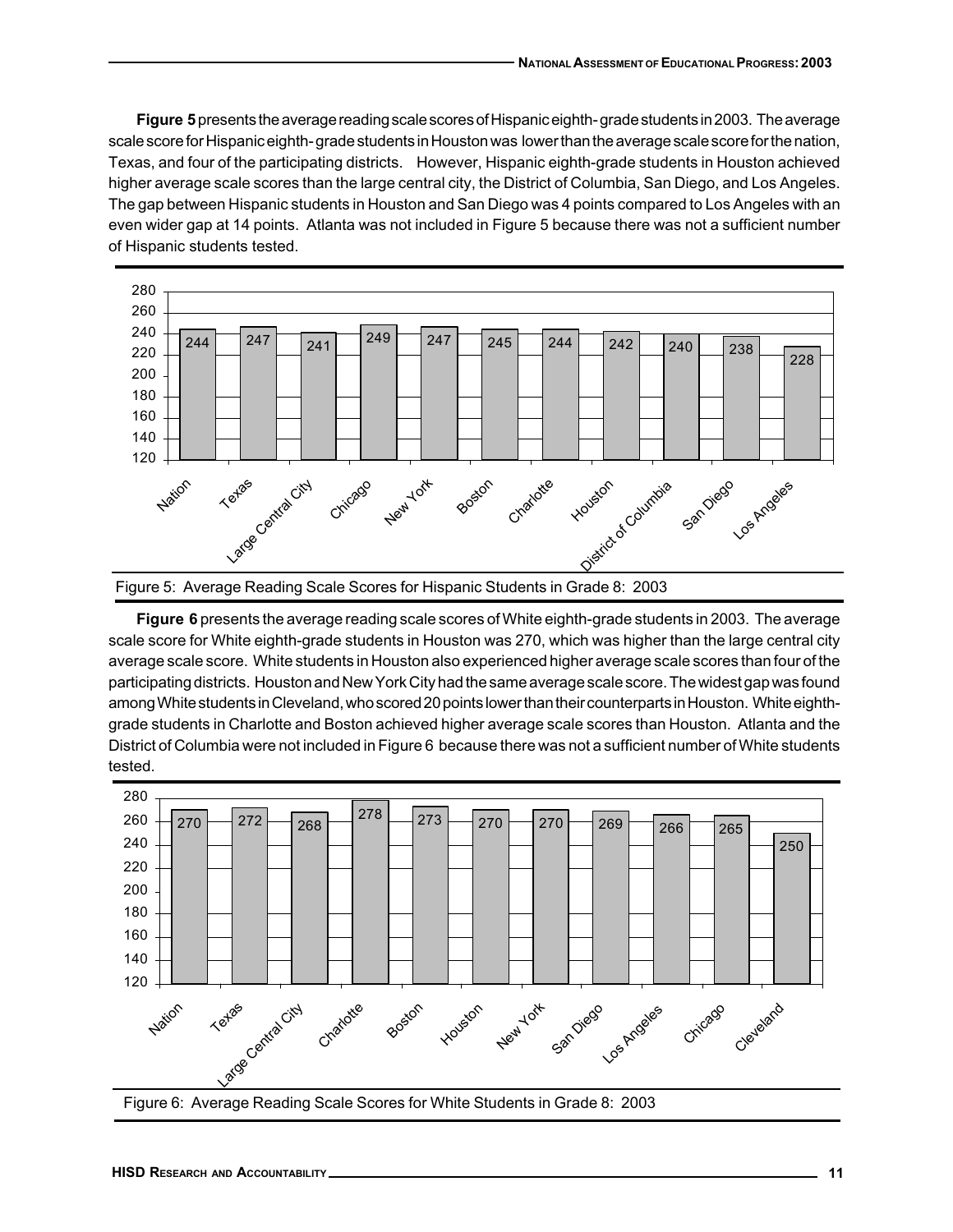**Table 10** presents the percentage of eighth-grade students at or above the basic and proficient level by race/ethnicity for 2002 and 2003. The percentage of African American students in Houston who were at or above the basic level decreased from 60 percent in 2002 to 53 percent in 2003, and the percent at or above proficient decreased from 15 to 12 percent. Also, African American students in Houston had a higher percent of students at or above the proficient level than the percent for large central city and six of the districts in 2003. The percentage of Hispanic students in Houston who were at or above the basic level decreased from 52 in 2002 to 51 percent in 2003, and the percent at or above proficient decreased from 13 to 10 percent. Hispanic students in Houston had a higher percent of students at or above the proficient level than the percent for Los Angeles and San Diego. The percentage of White students in Houston who were at or above the basic level decreased from 87 in 2002 to 80 percent in 2003, and the percent at or above the proficient level decreased from 47 percent to 40 percent. Also, White students in Houston had a higher percent of students at or above the proficient level than the percent for the nation, Texas, large central city, and four of the participating districts.

| LUTTIONY. ZUUZ ANU ZUUJ |        |                             |                                  |      |        |                             |                                  |      |                          |                             |                          |                                  |
|-------------------------|--------|-----------------------------|----------------------------------|------|--------|-----------------------------|----------------------------------|------|--------------------------|-----------------------------|--------------------------|----------------------------------|
|                         |        |                             | <b>African American</b>          |      |        | Hispanic                    |                                  |      |                          |                             | White                    |                                  |
|                         |        | At or Above<br><b>Basic</b> | At or Above<br><b>Proficient</b> |      |        | At or Above<br><b>Basic</b> | At or Above<br><b>Proficient</b> |      |                          | At or Above<br><b>Basic</b> |                          | At or Above<br><b>Proficient</b> |
|                         | 2002   | 2003                        | 2002                             | 2003 | 2002   | 2003                        | 2002                             | 2003 | 2002                     | 2003                        | 2002                     | 2003                             |
| Nation                  | 54     | 53                          | 13                               | 12   | 56     | 54                          | 14                               | 14   | 83                       | 82                          | 39                       | 39                               |
| Texas                   | 57     | 56                          | 15                               | 14   | 62     | 59                          | 17                               | 14   | 88                       | 84                          | 47                       | 39                               |
| Large Central City      | 49     | 49                          | 11                               | 10   | 53     | 51                          | 13                               | 12   | 80                       | 79                          | 40                       | 36                               |
| <b>Houston</b>          | 60     | 53                          | 15                               | 12   | 52     | 51                          | 13                               | 10   | 87                       | 80                          | 47                       | 40                               |
| Atlanta                 | 39     | 44                          | 5                                | 8    | -      |                             | -                                |      | 84                       | $\overline{\phantom{0}}$    | 47                       |                                  |
| <b>Boston</b>           | $^{+}$ | 53                          | $^{+}$                           | 14   | $^{+}$ | 54                          | $^{+}$                           | 14   | $^{+}$                   | 79                          | $^{+}$                   | 44                               |
| Charlotte               | $^{+}$ | 55                          | $^{+}$                           | 14   | $^{+}$ | 52                          | $^{+}$                           | 14   | $^{+}$                   | 88                          | $^{+}$                   | 49                               |
| Chicago                 | 57     | 52                          | 10                               | 10   | 61     | 61                          | 12                               | 15   | 75                       | 79                          | 31                       | 30                               |
| Cleveland               | $^{+}$ | 45                          | $^{+}$                           | 8    | $^{+}$ |                             | $^{+}$                           |      | $^{+}$                   | 62                          | $^{+}$                   | 14                               |
| District of Columbia    | 46     | 45                          | 8                                | 8    | 53     | 51                          | 11                               | 11   |                          |                             |                          |                                  |
| Los Angeles             | 43     | 41                          | 8                                | 7    | 36     | 37                          | 5                                | 6    | 73                       | 76                          | 33                       | 36                               |
| New York City           | —      | 56                          | —                                | 13   | —      | 57                          | $\overline{\phantom{0}}$         | 17   | $\overline{\phantom{0}}$ | 79                          | $\overline{\phantom{0}}$ | 42                               |
| San Diego               | $^{+}$ | 46                          | $^{+}$                           | 7    | $^{+}$ | 46                          | $^{+}$                           | 9    | $^{+}$                   | 79                          | $^{+}$                   | 37                               |

Table 10: Percentage of Students At or Above Basic and Proficient Levels in Reading for Grade 8 by Race/ Ethnicity: 2002 and 2003

+Did not participate in 2002

–Not Available

### **Reading Results by Eligibility for Free/Reduced Lunch**

**Table 11** presents NAEP average reading scale scores of eighth-grade students by eligibility for free/ reduced lunch for 2002 and 2003. The average reading scale score for students in Houston who were eligible for free/reduced lunch decreased from 243 in 2002 to 241 in 2003. Houston students who were eligible for free/ reduced lunch had higher average scale scores than students in five of the participating districts in 2003. The average scale score for students who were eligible for free/reduced lunch in large central city was the same as Houston's average. The nation's and Texas' average scale score of 246 was higher than Houston's average. The average scale score of students in Houston who were not eligible for free/reduced lunch decreased from 261 in 2002 to 256 in 2003. In addition, eighth-grade students who were not eligible for free/reduced lunch in the nation, Texas, large central city, and all participating districts scored higher, on average, than students who were eligible for free/reduced lunch.

Table 11 also presents the gap between students who were eligible and students who were not eligible for free/reduced lunch in 2002 and 2003. The gap for Houston was narrowed from 18 to 15 points, since the average scale score decreased more for students who were not eligible for free/reduced lunch than for students who were eligible for free/reduced lunch. Also, the gap for Houston between students who were eligible and students who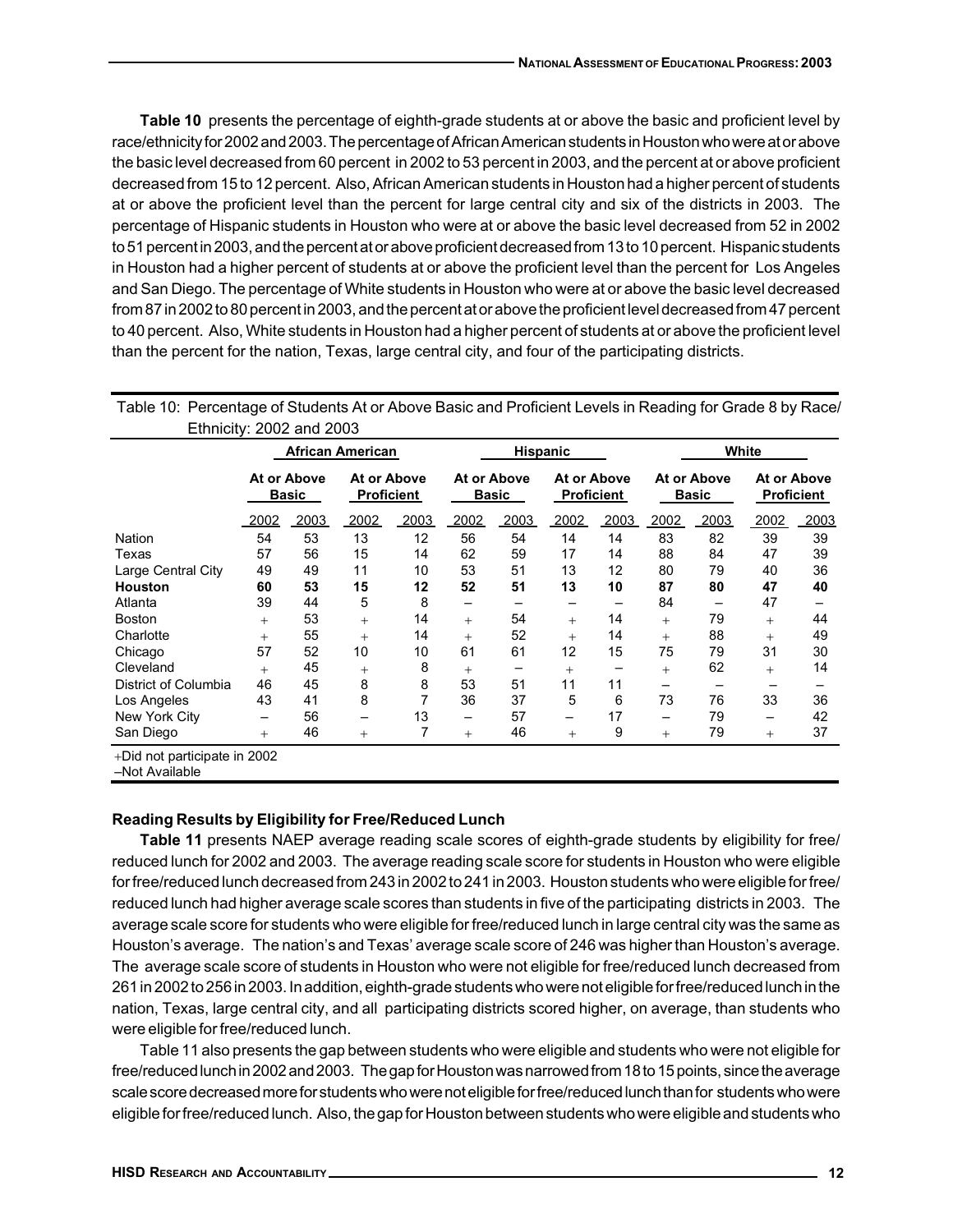were not eligible for free/reduced lunch was narrower than the gaps for the nation, Texas, large central city, and all of the participating districts in 2003.

|      | Table 11: NAEP Average Reading Scale Scores by Eligibility for Free/Reduced Lunch in Grade 8: 2002 and |  |  |
|------|--------------------------------------------------------------------------------------------------------|--|--|
| 2003 |                                                                                                        |  |  |

|                      | <b>Eligible</b> |      |                          | <b>Not Eligible</b> |        | Gap  |
|----------------------|-----------------|------|--------------------------|---------------------|--------|------|
|                      | 2002            | 2003 | 2002                     | 2003                | 2002   | 2003 |
| Nation               | 249             | 246  | 271                      | 271                 | 22     | 25   |
| Texas                | 248             | 246  | 275                      | 269                 | 27     | 23   |
| Large Central City   | 242             | 241  | 268                      | 263                 | 26     | 22   |
| Houston              | 243             | 241  | 261                      | 256                 | 18     | 15   |
| Atlanta              | 233             | 235  | 244                      | 256                 | 11     | 21   |
| <b>Boston</b>        | $^{+}$          | 247  | $^{+}$                   | 265                 | $^{+}$ | 18   |
| Charlotte            | $^{+}$          | 244  | $^{+}$                   | 273                 | $+$    | 29   |
| Chicago              | 246             | 246  | 267                      | 267                 | 21     | 21   |
| Cleveland            | $^{+}$          | 240  | $^{+}$                   |                     | $+$    |      |
| District of Columbia | 235             | 232  | 251                      | 248                 | 16     | 16   |
| Los Angeles          | -               | 230  | -                        | 247                 | -      | 17   |
| New York             | -               | 248  | $\overline{\phantom{0}}$ | 278                 | -      | 30   |
| San Diego            | $^{+}$          | 240  | $^{+}$                   | 262                 | $^{+}$ | 22   |

**Table 12** presents the percentage of eighth-grade students at or above the basic and proficient levels by eligibility for free/reduced lunch for 2002 and 2003. Eighth-grade students eligible for free/reduced lunch in the nation, Texas, and large central city all experienced a decrease in the percent at or above the basic and proficient level from 2002 to 2003. Houston students who were eligible for free/reduced lunch also experienced decreases in the percent at or above the basic and proficient level. Specifically, the percent at or above the basic level decreased from 52 in 2002 to 49 percent in 2003, and the percent at or above the proficient level decreased from 13 to 10 percent. Students eligible for free/reduced lunch in Houston had a higher percent of students at or above the proficient level in 2003 than Atlanta, the District of Columbia, and Los Angeles. The percent of students eligible for free/reduced lunch at or above the proficient level for Houston was the same for Cleveland in 2003.

Table 12: Percentage of Students At or Above Basic and Proficient Levels in Reading for Grade 8 by Eligibility for Free/Reduced Lunch: 2002 and 2003

|                      | <b>Eligible</b>      |      |                                  |      |                      | <b>Not Eligible</b> |                                  |      |
|----------------------|----------------------|------|----------------------------------|------|----------------------|---------------------|----------------------------------|------|
|                      | At or Above<br>Basic |      | At or Above<br><b>Proficient</b> |      | At or Above<br>Basic |                     | At or Above<br><b>Proficient</b> |      |
|                      | 2002                 | 2003 | 2002                             | 2003 | 2002                 | 2003                | 2002                             | 2003 |
| <b>Nation</b>        | 60                   | 56   | 17                               | 15   | 83                   | 82                  | 40                               | 39   |
| Texas                | 60                   | 57   | 16                               | 12   | 86                   | 81                  | 44                               | 37   |
| Large Central City   | 51                   | 50   | 11                               | 12   | 78                   | 74                  | 37                               | 31   |
| <b>Houston</b>       | 52                   | 49   | 13                               | 10   | 75                   | 67                  | 26                               | 23   |
| Atlanta              | 38                   | 42   | 6                                | 7    | 53                   | 68                  | 12                               | 26   |
| <b>Boston</b>        | $^{+}$               | 56   | $^{+}$                           | 16   | $+$                  | 74                  | $+$                              | 34   |
| Charlotte            | $^{+}$               | 51   | $+$                              | 13   | $^{+}$               | 83                  | $+$                              | 41   |
| Chicago              | 59                   | 56   | 11                               | 13   | 76                   | 78                  | 36                               | 32   |
| Cleveland            | $+$                  | 48   | $^{+}$                           | 10   | $+$                  |                     | $+$                              |      |
| District of Columbia | 43                   | 39   | 6                                | 6    | 61                   | 56                  | 18                               | 17   |
| Los Angeles          |                      | 37   |                                  | 7    |                      | 58                  |                                  | 18   |
| New York City        |                      | 58   |                                  | 18   |                      | 87                  |                                  | 48   |
| San Diego            | $^{+}$               | 48   | $+$                              | 11   | $^{+}$               | 74                  | $^{+}$                           | 30   |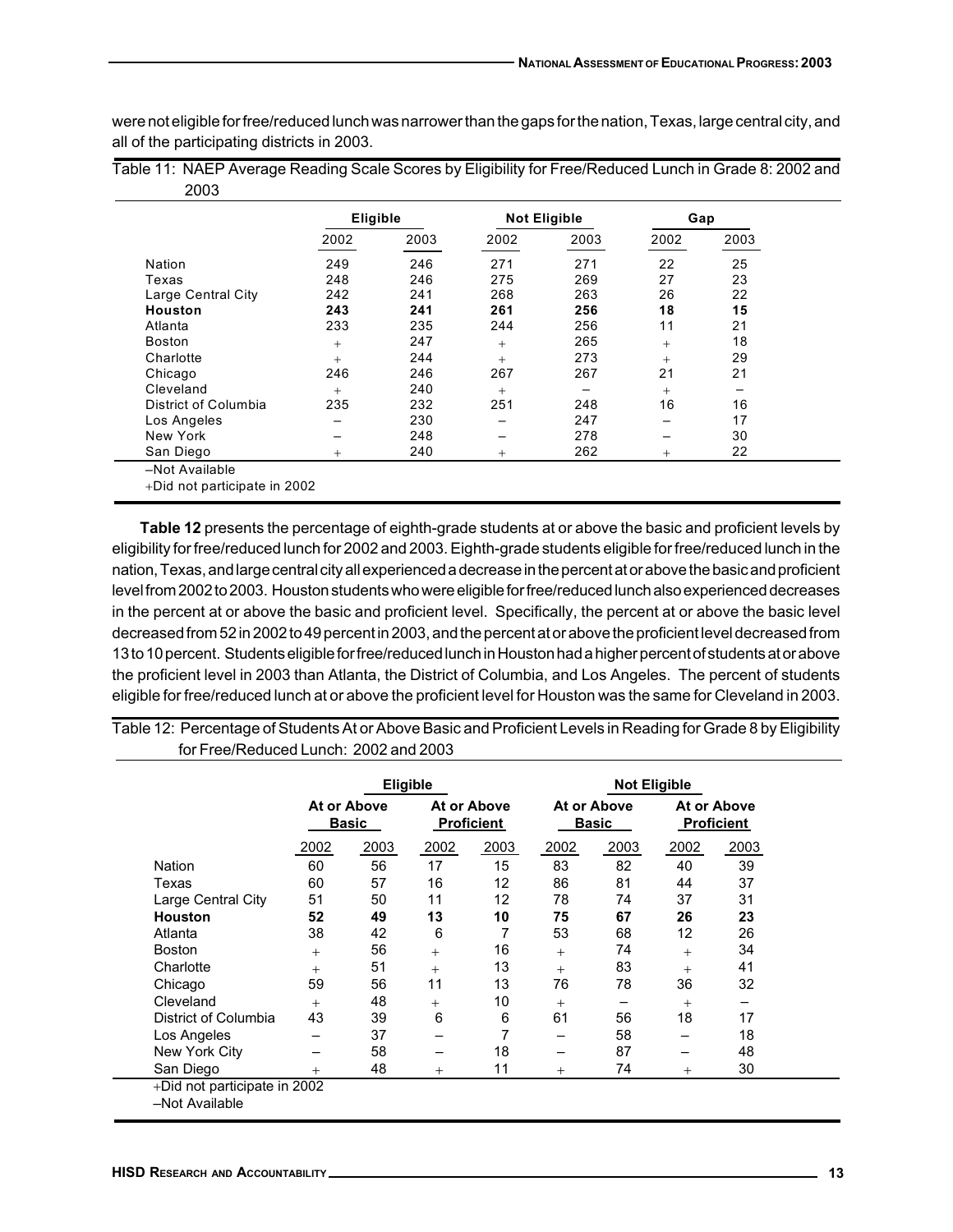### **Reading Results by Contexts**

As mentioned previously, the NAEP reading framework included assessing eighth-grade students on reading for literary experience, reading for information, and reading to perform a task. **Table 13** presents the average reading scale scores of Houston eighth-grade students by context. The average scale score for the context, "reading for literary experience," decreased from 249 in 2002 to 247 in 2003. Also, the average scale score for the context, "reading for information," decreased by one point from 248 in 2002 to 247 in 2003. The average scale score for the context, "reading to perform a task," decreased from 245 in 2002 to 242 in 2003. A comparison of the average scale scores between the three contexts within the NAEP reading framework reveals that eighth-grade students achieved higher scale scores for "reading for literary experience" and "reading for information" with a scale score of 247, each. The composite average scale score in 2003 was 246.

Table 13: NAEP Average Reading Scale Scores by Context for Houston Eighth-Grade Students: 2002 and 2003

|                                 |      | <b>Average Scale Score</b> |
|---------------------------------|------|----------------------------|
|                                 | 2002 | 2003                       |
| Reading for Literary Experience | 249  | 247                        |
| Reading for Information         | 248  | 247                        |
| Reading to Perform a Task       | 245  | 242                        |
| <b>Reading Composite Score</b>  | 248  | 246                        |

## **2003 MATHEMATICS**

### **NAEP Mathematics Framework**

The NAEP mathematics section assessed five content strands. These content strands were:

- number sense, properties, and operations;
- measurement;
- geometry and spatial sense;
- data analysis, statistics, and probability; and
- algebra and functions.

The NAEP mathematics framework also describes two process dimensions. The first dimension was mathematical abilities which included:

- Conceptual understanding—"knowing that," "knowing about";
- Procedural knowledge—"knowing how"; and
- Problem solving—both conceptual understanding and procedural knowledge. The second dimension was mathematical power which included:
- Reasoning—demonstrating and communicating the reasoning used to solve problems;
- Connections—making connections across content strands and connecting mathematical ideas from one context to another context or to another discipline; and
- Communications—communicating mathematical ideas and explaining reasoning underlying solutions to problems.

Mathematics was assessed through multiple choice, short constructed-response questions and extendedconstructed response. The short constructed-response questions required students to give either a numerical result or the correct name or classification for a group of mathematical objects, draw an example of a given concept, or write a brief explanation for a given result. Extended constructed-response questions required students to plan an approach, solve the problem, and interpret their solution. In addition, students were required to show evidence of their work and communicate their decision-making process in solving the problem. Unique scoring guides were developed for each constructed-response question. Each student took a two 25-minute block of questions.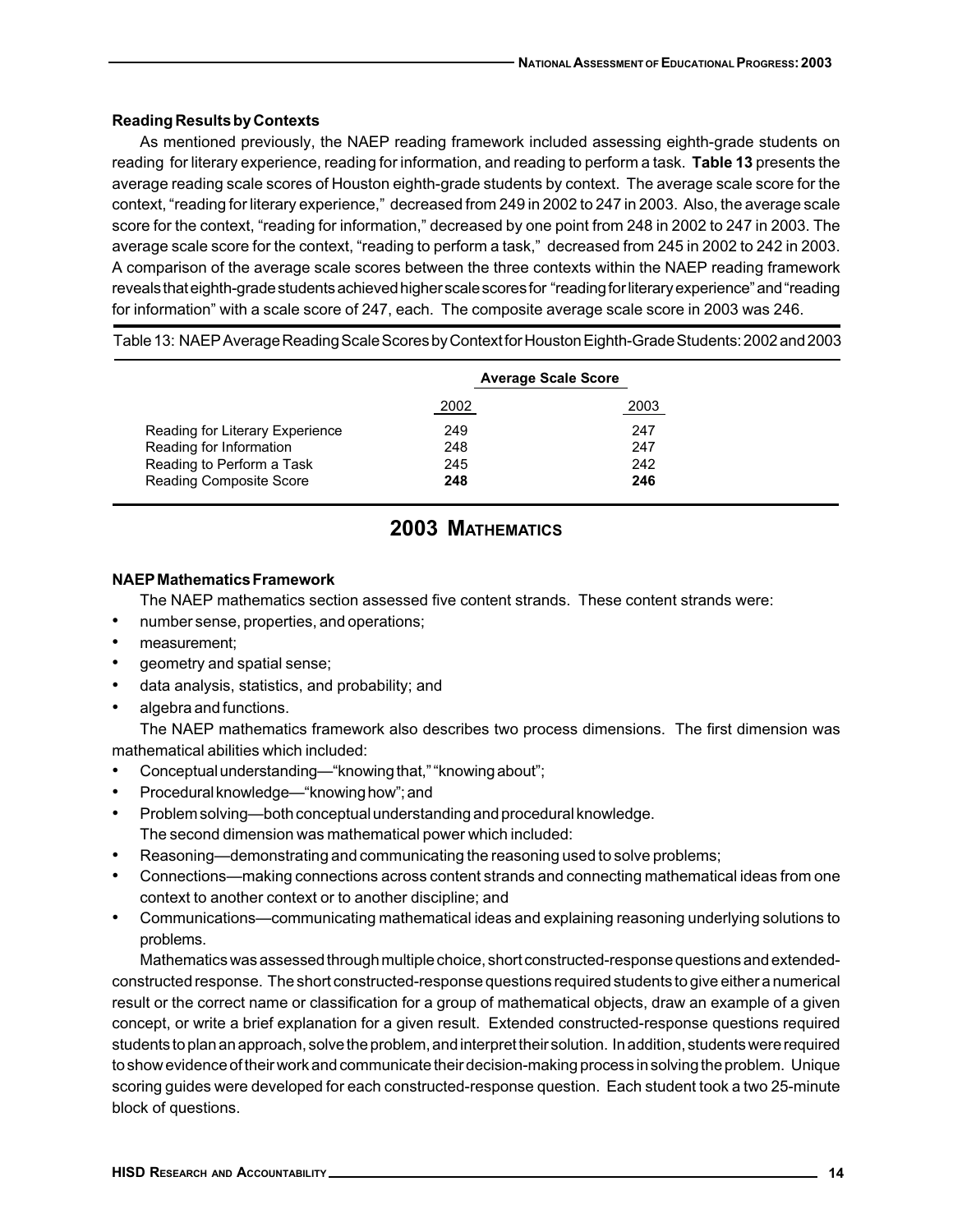### **Mathematics Results: Grade 4**

The NAEP Mathematics Assessment results of fourth-grade students for 2003 are presented in **Table 14**. The administration of the 2003 mathematics sets the initial benchmark for the TUDA. Results are presented by scale scores and the percentage of students at or above the basic and proficient achievement levels. In order to make comparisons, the results for the nation, Texas, large central city, and participating districts are also included in Table 14.

As mentioned previously, the mathematics scale scores range from 0 to 500. The average scale score for Texas fourth-grade students on the mathematics assessment was 237, higher than the national average of 234. Houston fourth-grade students achieved an average scale score of 227, which was higher than the large central city average of 224. Also, fourth-grade students in Houston outperformed their counterparts in eight of the participating districts. The widest gap found was among fourth-grade students in the District of Columbia, where students scored 22 points lower that their peers in Houston. Charlotte was the only district that had a higher average scale score than Houston.

The percentage of Texas fourth-grade students who scored at or above the proficient level was 33 percent compared to 31 percent nationally. Also, the percentage of fourth-grade students in large central city who scored at or above the proficient level was 21 percent, lower than the nation and Texas. The percent of fourth-grade students in Houston who scored at or above the proficient level was 18 percent, higher than six other districts. Charlotte, New York City, and San Diego had a higher percent of students who scored at or above the proficient level than Houston. The percentage of Texas fourth-grade students who scored at or above the basic level was 82 percent compared to 76 percent nationally. The percentage of large central city fourth-grade students who scored at or above the basic level was 63 percent, compared to 70 percent in Houston. Also, there was a higher percent of fourth-grade students in Houston at or above the basic level than eight of the participating districts. Charlotte had a higher percent of fourth-grade students who scored at or above the basic level than Houston.

|                      | <b>Scale Scores</b><br>$(0-500)$ | At or Above Basic<br>(Percentage of Students) | At or Above Proficient<br>(Percentage of Students) |
|----------------------|----------------------------------|-----------------------------------------------|----------------------------------------------------|
| <b>Nation</b>        | 234                              | 76                                            | 31                                                 |
| Texas                | 237                              | 82                                            | 33                                                 |
| Large Central City   | 224                              | 63                                            | 21                                                 |
| Houston              | 227                              | 70                                            | 18                                                 |
| Atlanta              | 216                              | 50                                            | 13                                                 |
| <b>Boston</b>        | 220                              | 59                                            | 12                                                 |
| Charlotte            | 242                              | 84                                            | 41                                                 |
| Chicago              | 214                              | 50                                            | 10                                                 |
| Cleveland            | 215                              | 51                                            | 10                                                 |
| District of Columbia | 205                              | 36                                            | 7                                                  |
| Los Angeles          | 216                              | 52                                            | 13                                                 |
| New York City        | 226                              | 67                                            | 21                                                 |
| San Diego            | 226                              | 66                                            | 20                                                 |

Table 14: NAEP Fourth-Grade Mathematics Assessment Results by Scale Scores and Percentage of Students At or Above Basic and Proficient Levels: 2003

### **Mathematics Results by Race/Ethnicity**

**Table 15** presents the average mathematics scale scores of African American, Hispanic, and White fourthgrade students. The average scale score of African American students in Texas was 226 and in Houston was 221, both higher than the nation and large central city. The average scale score of Houston's Hispanic students was 226, higher than the nation and large central city. The average scale score of White students was 254, higher than the nation, Texas, and large central city.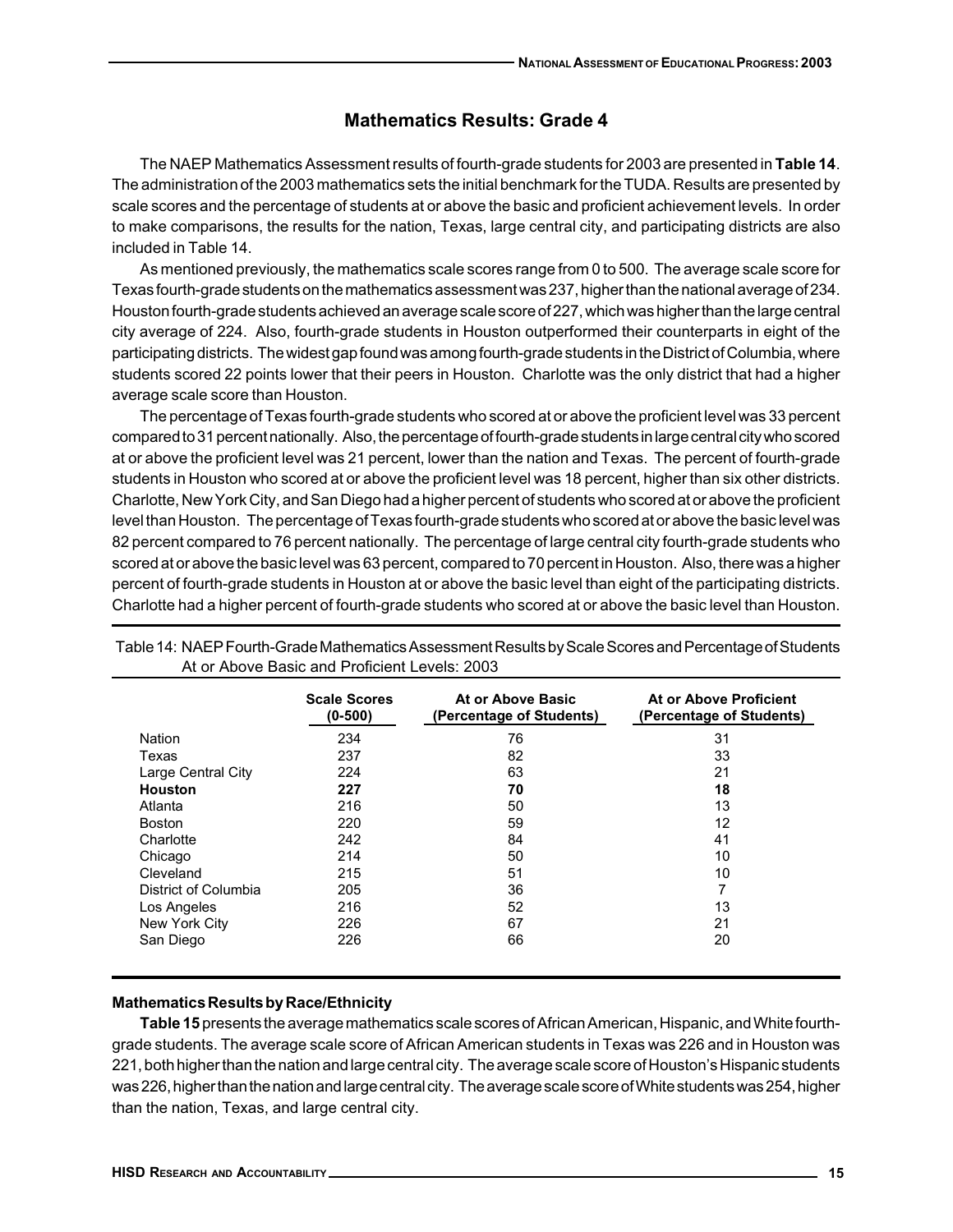|                      | African<br>American | <b>Hispanic</b> | White |
|----------------------|---------------------|-----------------|-------|
| <b>Nation</b>        | 216                 | 221             | 243   |
| Texas                | 226                 | 230             | 248   |
| Large Central City   | 212                 | 220             | 243   |
| <b>Houston</b>       | 221                 | 226             | 254   |
| Atlanta              | 211                 | -               | 258   |
| <b>Boston</b>        | 216                 | 215             | 234   |
| Charlotte            | 229                 | 233             | 257   |
| Chicago              | 207                 | 217             | 235   |
| Cleveland            | 210                 | 220             | 233   |
| District of Columbia | 202                 | 205             | 262   |
| Los Angeles          | 208                 | 211             | 241   |
| New York City        | 219                 | 220             | 244   |
| San Diego            | 216                 | 216             | 243   |
| -Not Available       |                     |                 |       |

Table 15: NAEP Average Mathematics Scale Scores by Race/Ethnicity in Grade 4 : 2003

**Figure 7** presents the average mathematics scale scores of African American fourth-grade students in 2003. The average scale score for African American fourth-grade students in Houston was higher than the nation, large central city, New York City, Boston, San Diego, Atlanta, Cleveland, Los Angeles, Chicago, and the District of Columbia. The widest gap was found among African American students in the District of Columbia, who scored 19 points lower than their counterparts in Houston. Charlotte was the only district with a higher average scale score than Houston.





**Figure 8** presents the average mathematics scale scores of Hispanic fourth-grade students in 2003. The average scale score for Hispanic fourth-grade students in Houston was 226, higher than the nation, large central city, Cleveland, New York City, Chicago, San Diego, Boston, Los Angeles, and the District of Columbia. Charlotte was the only district with a higher average scale score than Houston. Atlanta was not included in Figure 8 because there was not a sufficient number of Hispanic students tested.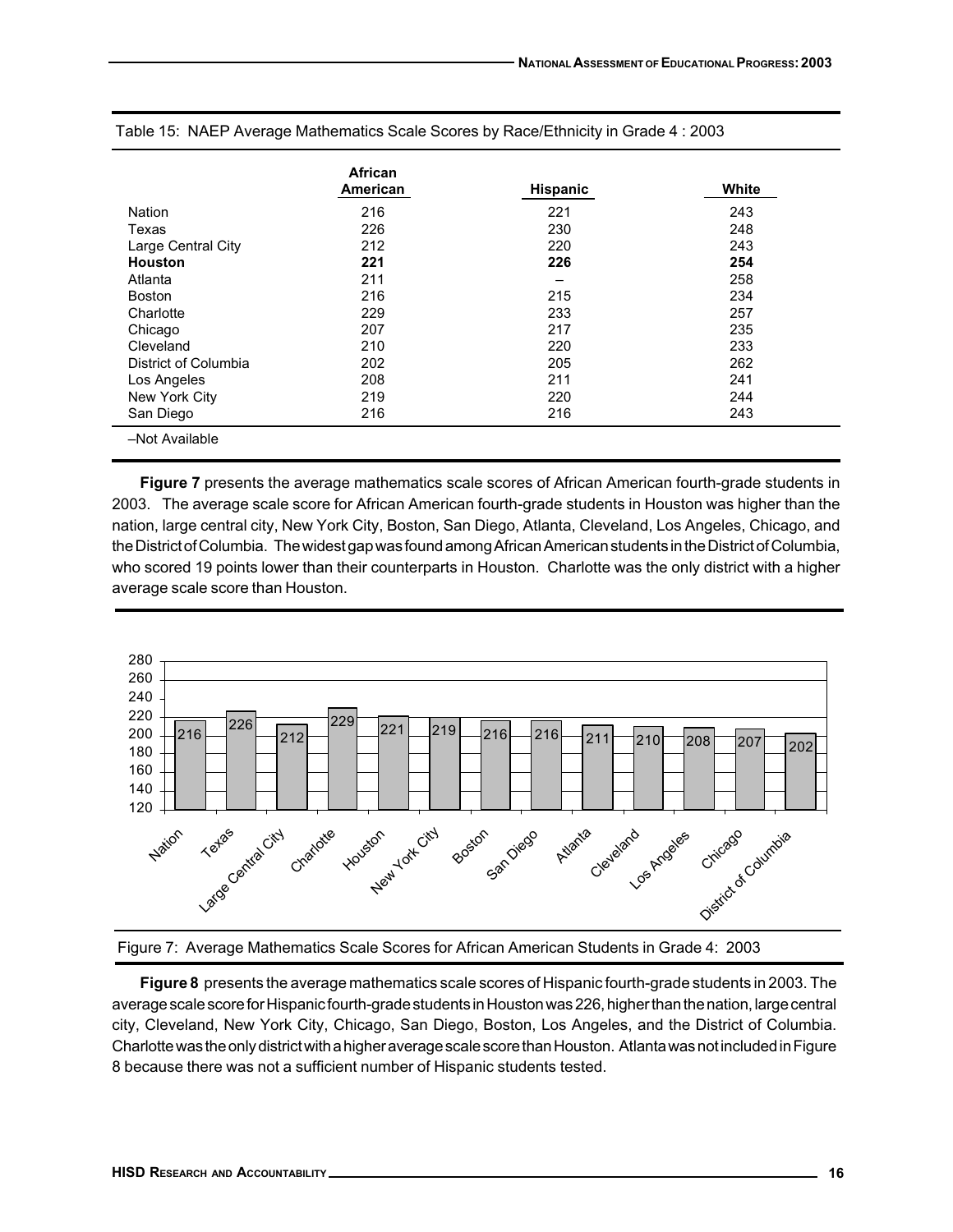

Figure 8: Average Mathematics Scale Scores for Hispanic Students in Grade 4: 2003

**Figure 9** presents the average mathematics scale scores of White fourth-grade students in 2003. The average scale score for White fourth-grade students in Houston was 254, which was higher than the nation, Texas, and large central city averages. White students in Houston had a higher average scale score than six of the participating districts. The widest gap was found among White students in Cleveland, who scored 21 points lower than their counterparts in Houston. The District of Columbia, Atlanta, and Charlotte had higher average scale scores than Houston.



Figure 9: Average Mathematics Scale Scores for White Students in Grade 4: 2003

**Table 16** presents the percentage of fourth-grade students at or above the basic and proficient level by race/ ethnicity for the 2003 mathematics assessment. The percentage of African American students in Houston who were at or above the basic level was 62 percent in 2003, while the percent at or above proficient was 12 percent. Also, African American students in Houston had a higher percent of students at or above the proficient level than the percent for the nation, large central city, and seven of the districts in 2003. The percentage of Hispanic students in Houston who were at or above the basic level was 70 percent in 2003, while the percent at or above proficient was 15 percent. Also, Hispanic students in Houston had a higher percent of students at or above the proficient level than the percent for large central city and seven of the participating districts. The percentage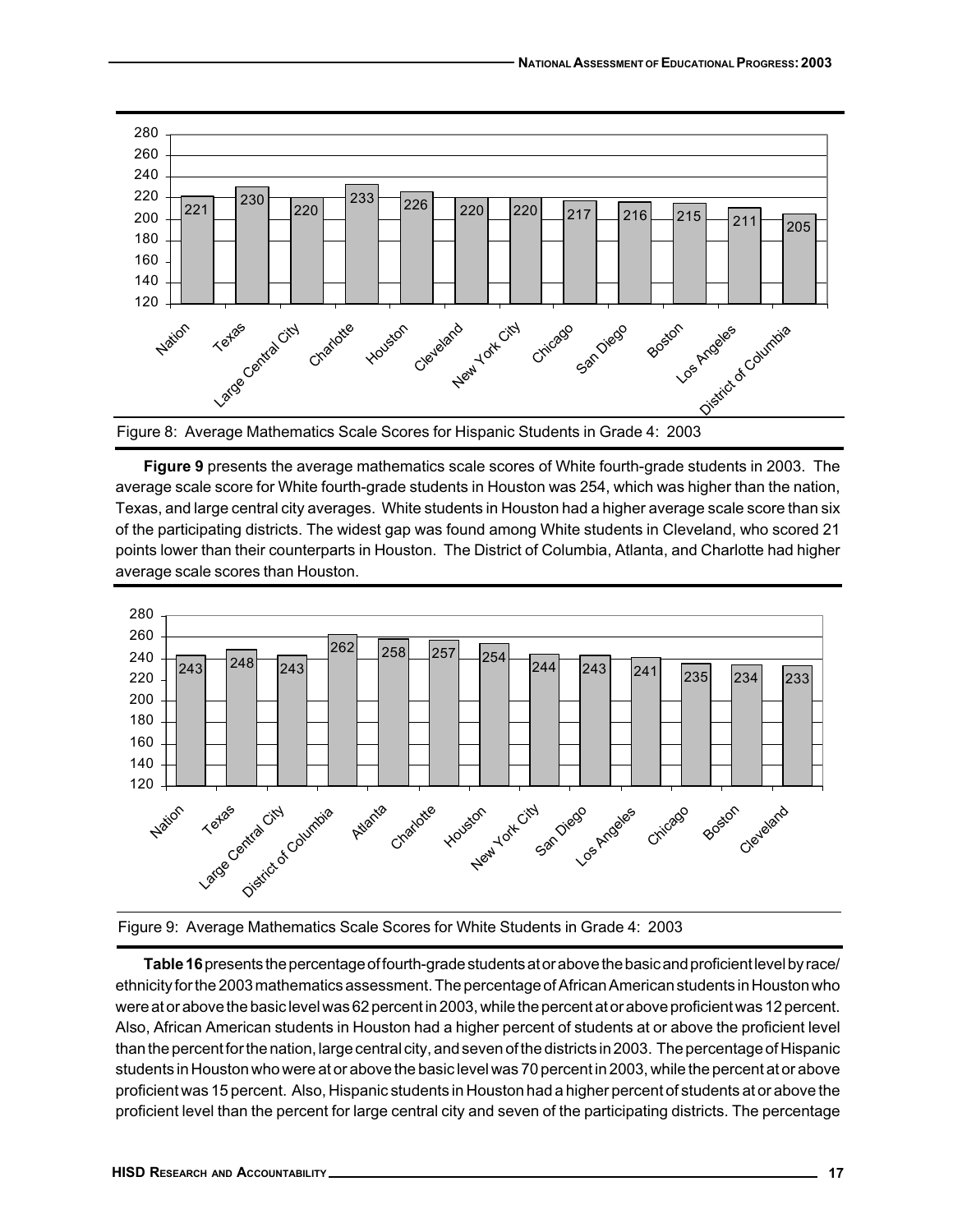of White students in Houston who were at or above the basic level was 96 percent in 2003, and the percent at or above the proficient level was 63 percent. Also, White students in Houston had a higher percent of students at or above the proficient level than the percent for the nation, Texas, large central city, and six of the participating districts.

|                      | <b>African American</b>     |                                  |                             | <b>Hispanic</b>                  |                             | White                            |
|----------------------|-----------------------------|----------------------------------|-----------------------------|----------------------------------|-----------------------------|----------------------------------|
|                      | At or Above<br><b>Basic</b> | At or Above<br><b>Proficient</b> | At or Above<br><b>Basic</b> | At or Above<br><b>Proficient</b> | At or Above<br><b>Basic</b> | At or Above<br><b>Proficient</b> |
| <b>Nation</b>        | 54                          | 10                               | 62                          | 15                               | 87                          | 42                               |
| Texas                | 71                          | 15                               | 76                          | 21                               | 92                          | 49                               |
| Large Central City   | 47                          | 8                                | 60                          | 13                               | 85                          | 42                               |
| <b>Houston</b>       | 62                          | 12                               | 70                          | 15                               | 96                          | 63                               |
| Atlanta              | 45                          |                                  |                             |                                  | 89                          | 70                               |
| <b>Boston</b>        | 55                          | 6                                | 51                          | 7                                | 77                          | 32                               |
| Charlotte            | 73                          | 20                               | 80                          | 26                               | 96                          | 66                               |
| Chicago              | 39                          | 4                                | 55                          | 10                               | 82                          | 31                               |
| Cleveland            | 44                          | 5                                | 58                          | 14                               | 80                          | 27                               |
| District of Columbia | 33                          | 4                                | 39                          | 7                                | 97                          | 71                               |
| Los Angeles          | 42                          | 6                                | 46                          | 7                                | 83                          | 44                               |
| New York City        | 58                          | 12                               | 60                          | 13                               | 88                          | 42                               |
| San Diego            | 54                          | 8                                | 53                          | 9                                | 87                          | 41                               |
| -Not Available       |                             |                                  |                             |                                  |                             |                                  |

Table 16: Percentage of Students At or Above Basic and Proficient Levels in Grade 4 by Race/Ethnicity: 2003

### **Mathematics Results by Eligibility for Free/Reduced Lunch**

**Table 17** presents NAEP average mathematics scale scores of fourth-grade students by eligibility for free/ reduced lunch in 2003. The average mathematics scale score for students in Houston who were eligible for free/ reduced lunch was 223 in 2003. Houston students who were eligible for free/reduced lunch had higher average scale scores than students in seven of the participating districts in 2003. Also, Houston students had a higher average scale score than students who were eligible for free/reduced lunch in the nation and large central city. The average scale score of students in Houston who were not eligible for free/reduced lunch was 239 in 2003. In addition, fourth-grade students who were not eligible for free/reduced lunch in the nation, Texas, large central city, and all participating districts scored higher, on average, than students who were eligible for free/reduced lunch. Data for Cleveland were not available.

|                      | Eligible | Not Eligible | Gap |  |
|----------------------|----------|--------------|-----|--|
| <b>Nation</b>        | 222      | 244          | 22  |  |
| Texas                | 229      | 247          | 18  |  |
| Large Central City   | 217      | 240          | 23  |  |
| <b>Houston</b>       | 223      | 239          | 16  |  |
| Atlanta              | 209      | 244          | 35  |  |
| <b>Boston</b>        | 218      | 233          | 15  |  |
| Charlotte            | 229      | 252          | 23  |  |
| Chicago              | 212      | 230          | 18  |  |
| Cleveland            | 215      |              |     |  |
| District of Columbia | 200      | 221          | 21  |  |
| Los Angeles          | 212      | 229          | 17  |  |
| New York             | 224      | 248          | 24  |  |
| San Diego            | 217      | 239          | 22  |  |

Table 17: NAEP Average Mathematics Scale Scores by Eligibility for Free/Reduced Lunch in Grade 4 : 2003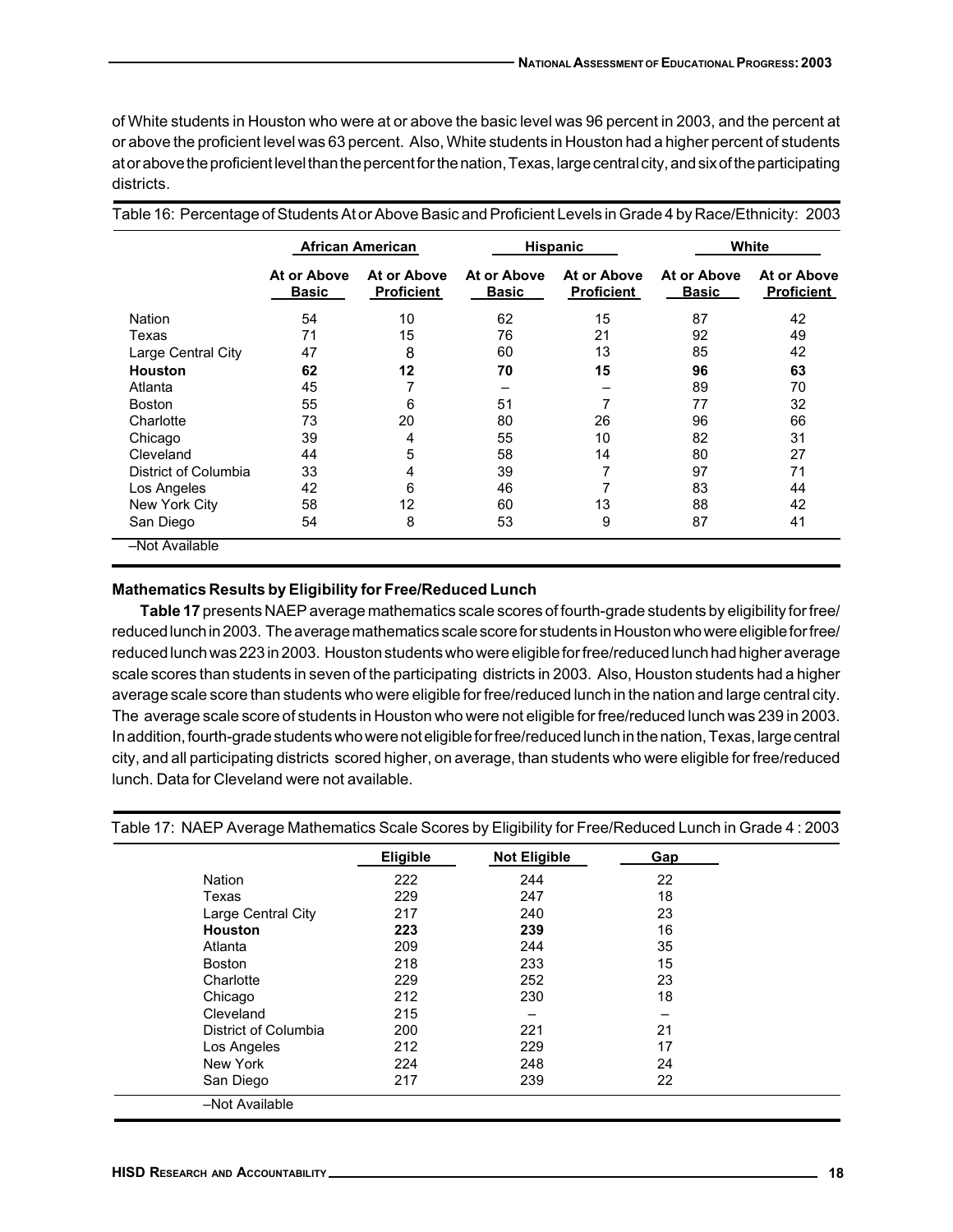Table 17 presents the gap between students who were eligible and students who were not eligible for free/ reduced lunch in 2003. The gap for Houston was 16 points, which was narrower than the gap for seven of the participating districts. Also, the gap for Houston between students who were eligible and students who were not eligible for free/reduced lunch was narrower than the gaps for the nation, Texas, and large central city.

**Table 18** presents the percentage of fourth-grade students at or above the basic and proficient levels by eligibility for free/reduced lunch in 2003. The percentage of students eligible for free/reduced lunch in Houston who were at or above the basic level was 66 percent, and the percent at or above the proficient level was 13 percent. Students eligible for free/reduced lunch in Houston had a higher percent of students at or above the proficient level than seven districts.

|                      | Eligible                    |                                  |                             | <b>Not Eligible</b>              |
|----------------------|-----------------------------|----------------------------------|-----------------------------|----------------------------------|
|                      | At or Above<br><b>Basic</b> | At or Above<br><b>Proficient</b> | At or Above<br><b>Basic</b> | At or Above<br><b>Proficient</b> |
| <b>Nation</b>        | 62                          | 15                               | 88                          | 45                               |
| Texas                | 75                          | 20                               | 91                          | 48                               |
| Large Central City   | 55                          | 12                               | 81                          | 40                               |
| <b>Houston</b>       | 66                          | 13                               | 82                          | 37                               |
| Atlanta              | 43                          | 5                                | 79                          | 50                               |
| <b>Boston</b>        | 57                          | 10                               | 76                          | 31                               |
| Charlotte            | 74                          | 19                               | 92                          | 59                               |
| Chicago              | 47                          | 8                                | 72                          | 24                               |
| Cleveland            | 51                          | 10                               |                             |                                  |
| District of Columbia | 29                          | 3                                | 57                          | 20                               |
| Los Angeles          | 47                          | 8                                | 70                          | 25                               |
| New York City        | 64                          | 18                               | 89                          | 49                               |
| San Diego            | 56                          | 10                               | 82                          | 35                               |

Table 18: Percentage of Students At or Above Basic and Proficient Levels in Mathematics for Grade 4 by Eligibility for Free/Reduced Lunch: 2003

### **Mathematics Results by Content Strands**

As mentioned previously, the NAEP mathematics framework included assessing fourth-grade students on five content strands: number sense, properties, and operations; measurement; geometry and spatial sense; data analysis, statistics, and probability; and algebra and functions. **Table 19** presents the average mathematics scale scores of Houston fourth-grade students by each of the mathematics content strands tested. The average scale score for the content strand, "number sense, properties, and operations," was 227 in 2003. Also, the average scale score for the strand, "measurement," was 222 in 2003. The average scale score for the strand, "statistics, and probability," was 229 in 2003. A comparison of the average scale scores between the five content strands within the NAEP mathematics framework reveals that fourth-grade students achieved the highest scale score for "algebra and functions." The composite average scale score in 2003 was 227.

Table 19: NAEP Average Mathematics Scale Scores by Content Strands for Houston Fourth-Grade Students: 2003

|                                           | <b>Average Scale Score</b> |
|-------------------------------------------|----------------------------|
| Number Sense, Properties, and Operations  | 227                        |
| Measurement                               | 222                        |
| Geometry and Spatial Sense                | 227                        |
| Data Analysis, Statistics and Probability | 229                        |
| Algebra and Functions                     | 231                        |
| <b>Mathematics Composite Score</b>        | 227                        |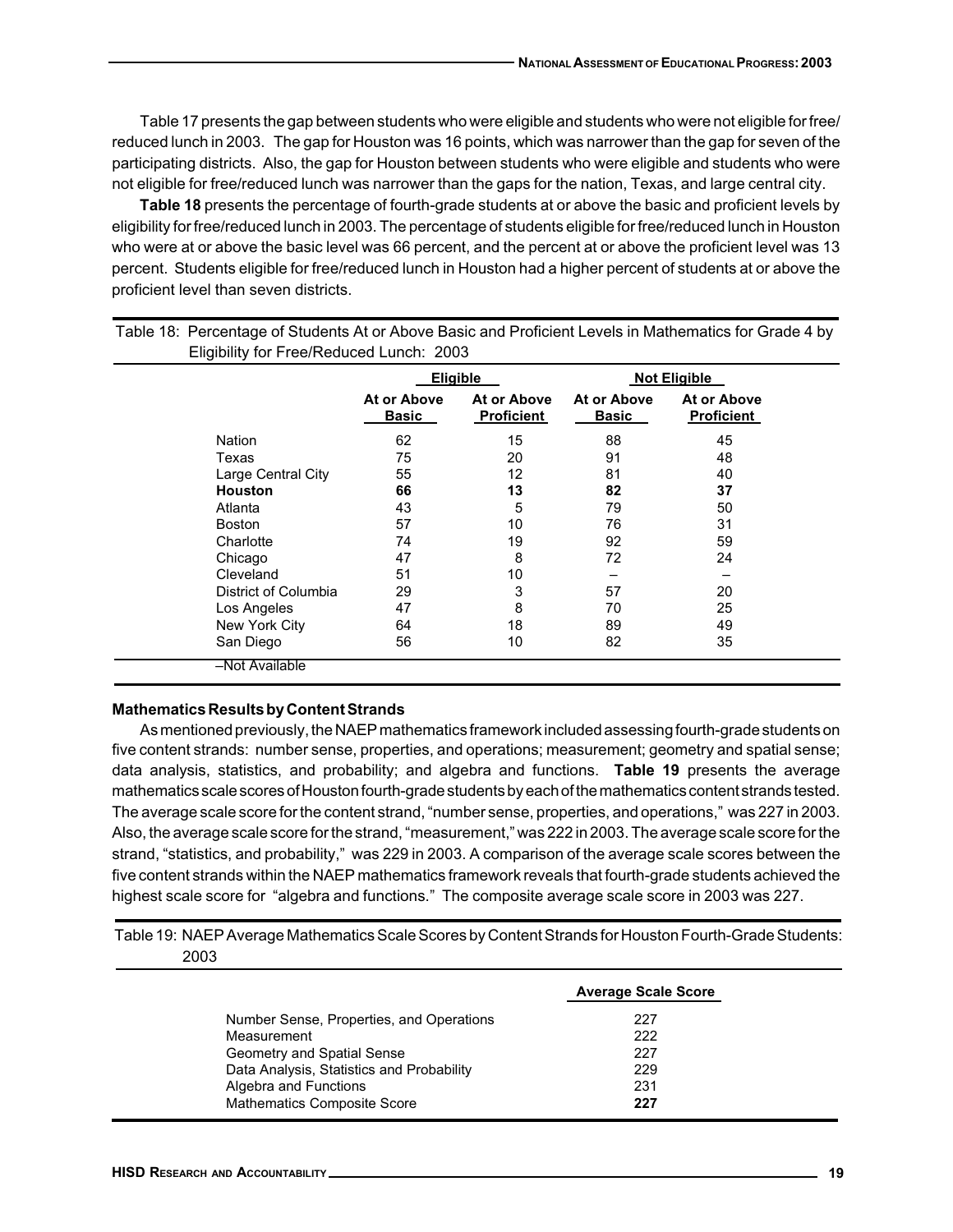### **Mathematics Results: Grade 8**

The NAEP Mathematics Assessment results of eighth-grade students for 2003 are presented in **Table 20**. The administration of the 2003 mathematics sets the initial benchmark for the TUDA. Results are presented by scale scores and the percentage of students at or above the basic and proficient achievement levels. In order to make comparisons, the results for the nation, Texas, large central city, and participating districts are also included in Table 20.

As mentioned previously, the mathematics scale scores range from 0 to 500. The average scale score for Texas eighth-grade students on the mathematics assessment was 277, one point higher than the national average of 276. Houston eighth-grade students achieved an average scale score of 264, which was slightly higher than the large central city average of 262. However, Houston's average scale score was lower than the nation and Texas. Also, eighth-grade students in Houston outperformed their counterparts in six of the participating districts. Charlotte and New York City were the only districts that had a higher average scale score than Houston. San Diego had the same average scale score as Houston.

The percentage of Texas eighth-grade students who scored at or above the proficient level was 25 percent compared to 27 percent nationally. Also, the percentage of eighth-grade students in large central city who scored at or above the proficient level was 17 percent, lower than the nation and Texas. The percent of eighth-grade students in Houston who scored at or above the proficient level was 12 percent, higher than five other districts. Boston, Charlotte, New York City, and San Diego had a higher percent of students who scored at or above the proficient level than Houston. The percentage of Texas eighth-grade students who scored at or above the basic level was 69 percent compared to 67 percent nationally. The percentage of large central city eighth-grade students who scored at or above the basic level was 51 percent, compared to 52 percent in Houston.

|                      | <b>Scale Scores</b><br>$(0-500)$ | At or Above Basic<br>(Percentage of Students) | At or Above Proficient<br>(Percentage of Students) |
|----------------------|----------------------------------|-----------------------------------------------|----------------------------------------------------|
| <b>Nation</b>        | 276                              | 67                                            | 27                                                 |
| Texas                | 277                              | 69                                            | 25                                                 |
| Large Central City   | 262                              | 51                                            | 17                                                 |
| <b>Houston</b>       | 264                              | 52                                            | 12                                                 |
| Atlanta              | 244                              | 30                                            | 6                                                  |
| <b>Boston</b>        | 262                              | 48                                            | 17                                                 |
| Charlotte            | 279                              | 67                                            | 32                                                 |
| Chicago              | 254                              | 42                                            | 9                                                  |
| Cleveland            | 253                              | 38                                            | 6                                                  |
| District of Columbia | 243                              | 29                                            | 6                                                  |
| Los Angeles          | 245                              | 32                                            | 7                                                  |
| New York City        | 266                              | 54                                            | 20                                                 |
| San Diego            | 264                              | 53                                            | 18                                                 |

Table 20: NAEP Eighth-Grade Mathematics Assessment Results by Scale Scores and Percentage of Students At or Above Basic and Proficient Levels: 2003

### **Mathematics Results by Race/Ethnicity**

**Table 21** presents the average mathematics scale scores of African American, Hispanic, and White eighthgrade students. The average scale score of African American students in Texas was 260 and in Houston was 259, both higher than the nation and large central city. The average scale score of Hispanic students in Houston was 261, higher than the nation and large central city. The average scale score of White students in Houston was 293, higher than the nation, Texas, and large central city.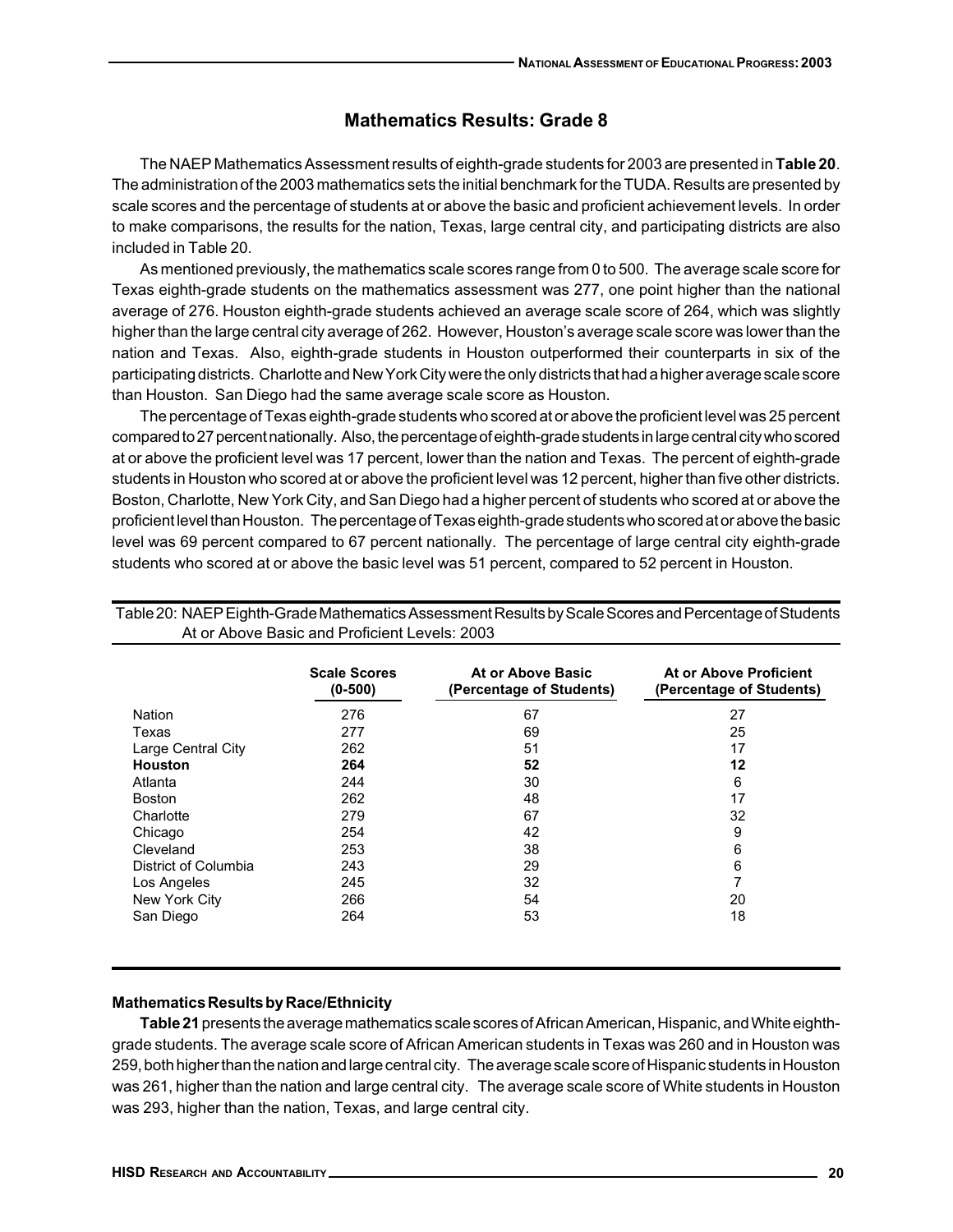| American<br>252<br>260 | <b>Hispanic</b><br>258 | White<br>287 |
|------------------------|------------------------|--------------|
|                        |                        |              |
|                        |                        |              |
|                        | 267                    | 290          |
| 247                    | 257                    | 285          |
| 259                    | 261                    | 293          |
| 241                    |                        | 298          |
| 251                    | 252                    | 289          |
| 258                    | 262                    | 301          |
| 245                    | 259                    | 276          |
| 249                    | 249                    | 269          |
| 240                    | 246                    | -            |
| 234                    | 240                    | 277          |
| 253                    | 260                    | 289          |
| 252                    | 248                    | 284          |
|                        |                        |              |

#### Table 21: NAEP Average Mathematics Scale Scores by Race/Ethnicity in Grade 8: 2003

**Figure 10** presents the average mathematics scale scores of African American eighth-grade students in 2003. The average scale score for African American eighth-grade students in Houston was higher than all nine of the participating districts, the nation, and large central city. The gap between African American students in Houston and the District of Columbia was 19 points; however, Los Angeles had an even wider gap at 25 points.



Figure 10: Average Mathematics Scale Scores for African American Students in Grade 8: 2003

**Figure 11** presents the average mathematics scale scores of Hispanic eighth-grade students in 2003. The average scale score for Hispanic eighth-grade students in Houston was 261, which was higher than the nation, large central city, New York, Chicago, Boston, Cleveland, San Diego, the District of Columbia, and Los Angeles. The widest gap was found among Hispanic eighth-grade students in Los Angeles, who scored 21 points lower than Houston. Hispanic eighth-grade students in Charlotte were the only ones who had a higher average scale score than their counterparts in Houston, by one point. Atlanta was not included in Figure 11 because there was not a sufficient number of Hispanic students tested.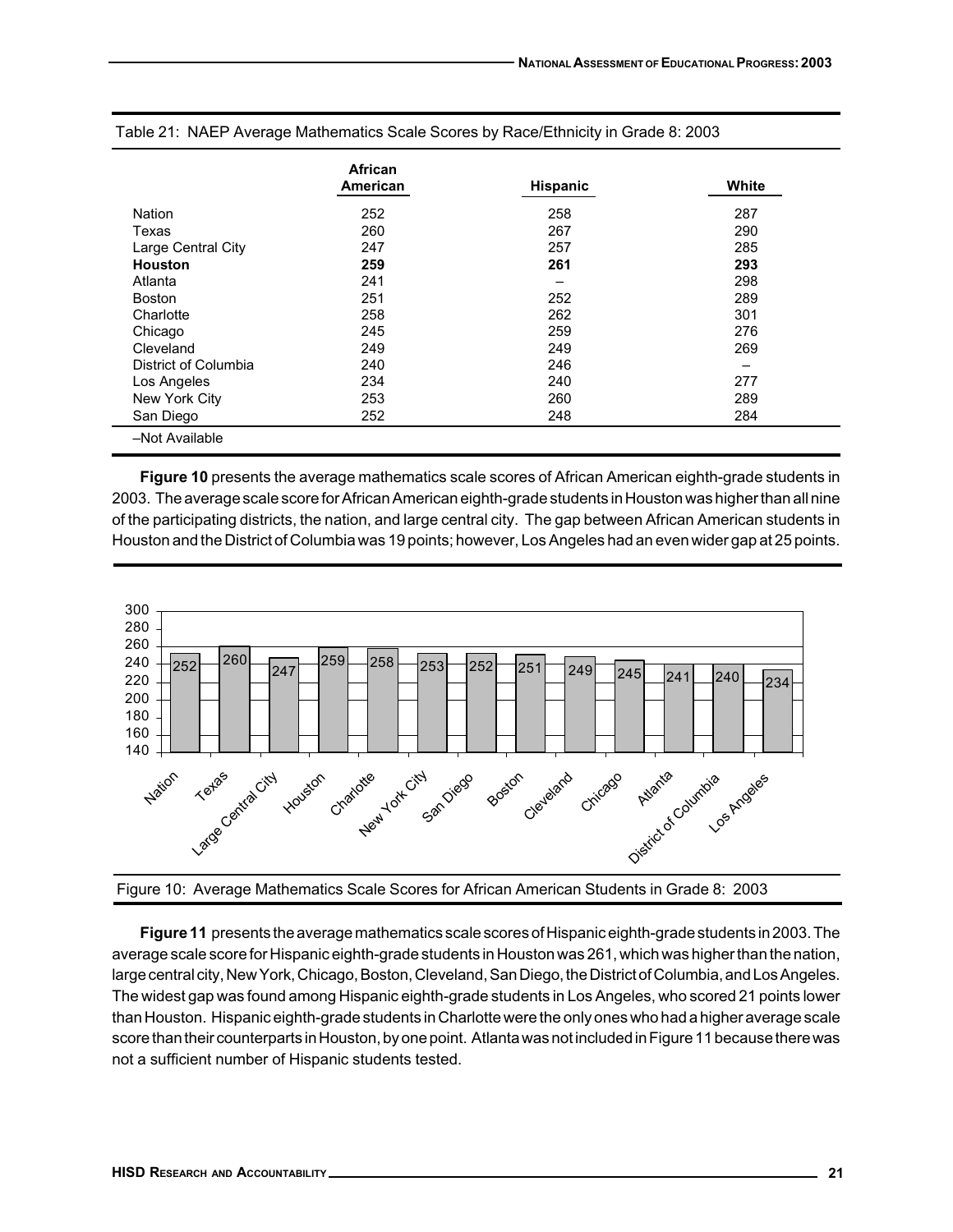

Figure 11: Average Mathematics Scale Scores for Hispanic Students in Grade 8: 2003

**Figure 12** presents the average mathematics scale scores of White eighth-grade students in 2003. The average scale score for White eighth-grade students in Houston was 293, which was higher than the nation, Texas, and large central city averages. White students in Houston had higher average scale scores than six of the participating districts. The widest gap was found among White eighth-grade students in Cleveland, who scored 24 points lower than Houston. Charlotte and Atlanta had higher average scale scores than Houston. The District of Columbia was not included in Figure 12 because there was not a sufficient number of White students tested.



Figure 12: Average Mathematics Scale Scores for White Students in Grade 8: 2003

**Table 22** presents the percentage of eighth-grade students at or above the basic and proficient level by race/ ethnicity for the 2003 mathematics assessment. The percentage of African American students in Houston who were at or above the basic level was 47 percent in 2003, while the percent at or above proficient was 7 percent. Also, African American students in Houston had a higher percent of students at or above the proficient level than the percent for large central city and six of the districts in 2003. The percentage of Hispanic students in Houston who were at or above the basic level was 49 percent in 2003, while the percent at or above proficient was 9 percent. Also, Hispanic students in Houston had a higher percent of students at or above the proficient level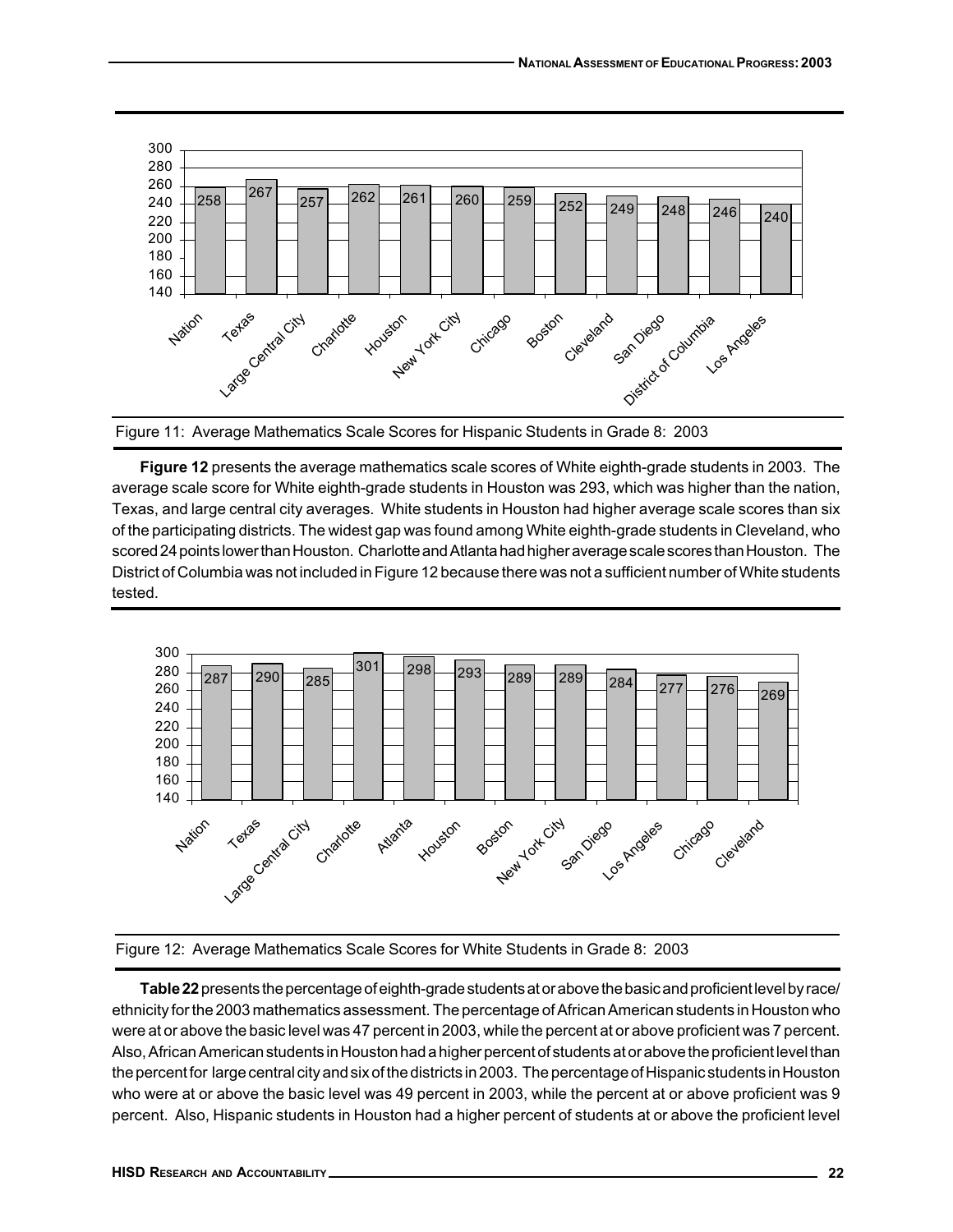than the percent for six of the participating districts. The percentage of White students in Houston who were at or above the basic level was 80 percent in 2003, and the percent at or above the proficient level was 47 percent. Also, White students in Houston had a higher percent of students at or above the proficient level than the percent for the nation, Texas, large central city, and five of the participating districts.

|                      | <b>African American</b>     |                                  |                             | <b>Hispanic</b>                  |                             | White                            |  |
|----------------------|-----------------------------|----------------------------------|-----------------------------|----------------------------------|-----------------------------|----------------------------------|--|
|                      | At or Above<br><b>Basic</b> | At or Above<br><b>Proficient</b> | At or Above<br><b>Basic</b> | At or Above<br><b>Proficient</b> | At or Above<br><b>Basic</b> | At or Above<br><b>Proficient</b> |  |
| <b>Nation</b>        | 39                          | 7                                | 47                          | 11                               | 79                          | 36                               |  |
| Texas                | 47                          | 8                                | 58                          | 14                               | 84                          | 38                               |  |
| Large Central City   | 34                          | 5                                | 44                          | 10                               | 77                          | 36                               |  |
| <b>Houston</b>       | 47                          |                                  | 49                          | 9                                | 80                          | 47                               |  |
| Atlanta              | 26                          | 3                                |                             |                                  | 83                          | 54                               |  |
| <b>Boston</b>        | 36                          | 6                                | 38                          |                                  | 77                          | 48                               |  |
| Charlotte            | 47                          | 11                               | 46                          | 18                               | 91                          | 55                               |  |
| Chicago              | 29                          | 4                                | 48                          | 8                                | 68                          | 25                               |  |
| Cleveland            | 32                          | 5                                | 35                          | 2                                | 63                          | 14                               |  |
| District of Columbia | 26                          | 3                                | 33                          | 3                                |                             |                                  |  |
| Los Angeles          | 21                          | 2                                | 26                          | 3                                | 67                          | 29                               |  |
| New York City        | 40                          | 9                                | 48                          | 15                               | 79                          | 40                               |  |
| San Diego            | 39                          | 7                                | 34                          | 6                                | 76                          | 35                               |  |

Table 22: Percentage of Students At or Above Basic and Proficient Levels in Mathematics for Grade 8 by Race/ Ethnicity: 2003

### **Mathematics Results by Eligibility for Free/Reduced Lunch**

**Table 23** presents NAEP average mathematics scale scores of eighth-grade students by eligibility for free/ reduced lunch in 2003. The average mathematics scale score for students in Houston who were eligible for free/ reduced lunch was 259 in 2003. Houston students who were eligible for free/reduced lunch had higher average scale scores than students in eight of the participating districts in 2003. Also, Houston students had a higher average scale score than students who were eligible for free/reduced lunch in the nation and large central city. The average scale score of students in Houston who were not eligible for free/reduced lunch was 276 in 2003. In addition, eighth-grade students who were not eligible for free/reduced lunch in the nation, Texas, large central city, and participating districts scored higher, on average, than students who were eligible for free/reduced lunch.

| Table 23: NAEP Average Mathematics Scale Scores by Eligibility for Free/Reduced Lunch in Grade 8: 2003 |  |
|--------------------------------------------------------------------------------------------------------|--|
|                                                                                                        |  |

|                      | <b>Eligible</b> | <b>Not Eligible</b> | Gap |
|----------------------|-----------------|---------------------|-----|
| <b>Nation</b>        | 258             | 287                 | 29  |
| Texas                | 264             | 288                 | 24  |
| Large Central City   | 253             | 279                 | 26  |
| <b>Houston</b>       | 259             | 276                 | 17  |
| Atlanta              | 239             | 265                 | 26  |
| Boston               | 256             | 282                 | 26  |
| Charlotte            | 256             | 292                 | 36  |
| Chicago              | 252             | 279                 | 27  |
| Cleveland            | 253             |                     |     |
| District of Columbia | 235             | 254                 | 19  |
| Los Angeles          | 240             | 245                 | 5   |
| New York             | 261             | 295                 | 34  |
| San Diego            | 252             | 278                 | 26  |
| -Not Available       |                 |                     |     |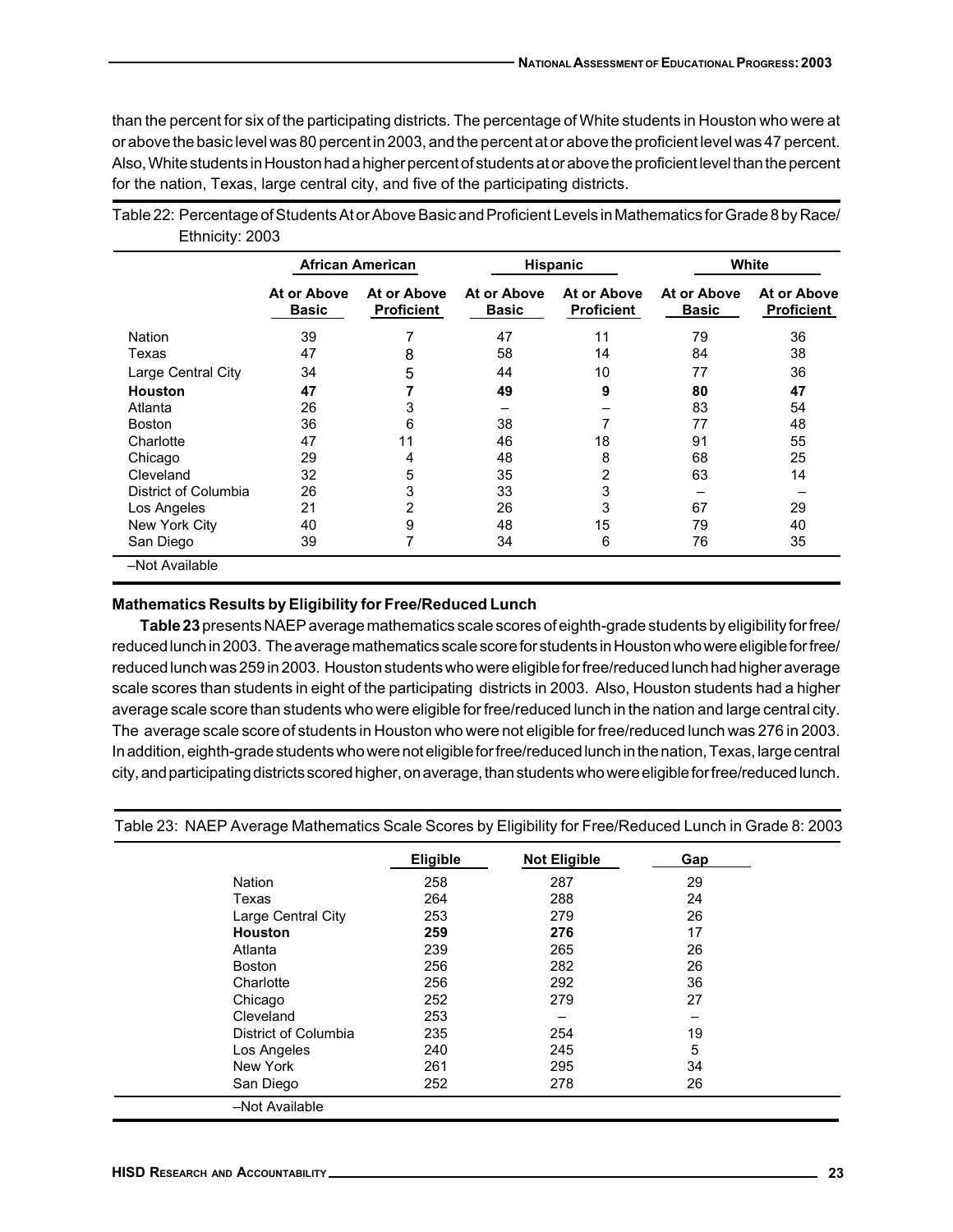Table 23 presents the gap between students who were eligible and students who were not eligible for free/ reduced lunch in 2003. The gap for Houston was 17 points, which was narrower than the gap for seven of the participating districts. Also, the gap for Houston between students who were eligible and students who were not eligible for free/reduced lunch was narrower than the gaps for the nation, Texas, and large central city.

**Table 24** presents the percentage of eighth-grade students at or above the basic and proficient levels by eligibility for free/reduced lunch in 2003. The percentage of students eligible for free/reduced lunch in Houston who were at or above the basic level was 46 percent, and the percent at or above the proficient level was 7 percent. Students eligible for free/reduced lunch in Houston had a higher percent of students at or above the proficient level than four districts and the same as Chicago.

|                      | <b>Eligible</b>             |                                  |                             | <b>Not Eligible</b>              |
|----------------------|-----------------------------|----------------------------------|-----------------------------|----------------------------------|
|                      | At or Above<br><b>Basic</b> | At or Above<br><b>Proficient</b> | At or Above<br><b>Basic</b> | At or Above<br><b>Proficient</b> |
| Nation               | 47                          | 11                               | 78                          | 37                               |
| Texas                | 54                          | 12                               | 81                          | 36                               |
| Large Central City   | 40                          | 9                                | 69                          | 31                               |
| <b>Houston</b>       | 46                          |                                  | 65                          | 25                               |
| Atlanta              | 24                          | $\overline{2}$                   | 52                          | 19                               |
| <b>Boston</b>        | 43                          | 11                               | 68                          | 35                               |
| Charlotte            | 44                          | 10                               | 81                          | 44                               |
| Chicago              | 39                          |                                  | 70                          | 30                               |
| Cleveland            | 38                          | 6                                |                             |                                  |
| District of Columbia | 21                          | $\overline{2}$                   | 40                          | 12                               |
| Los Angeles          | 28                          | 4                                | 33                          | 7                                |
| New York City        | 49                          | 15                               | 82                          | 49                               |
| San Diego            | 39                          | 9                                | 69                          | 29                               |

Table 24: Percentage of Students At or Above Basic and Proficient Levels in Mathematics for Grade 8 by Eligibility for Free/Reduced Lunch: 2003

### **Mathematics Results by Content Strands**

As mentioned previously, the NAEP mathematics framework included assessing eighth-grade students on five content strands: number sense, properties, and operations; measurement; geometry and spatial sense; data analysis, statistics, and probability; and algebra and functions. **Table 25** presents the average mathematics scale scores of Houston eighth-grade students by each of the mathematics content strands tested. The average scale score for the strand, "number sense, properties, and operations," was 268 in 2003. Also, the average scale score for the strand, "measurement," was 258 in 2003. The average scale score for the strand, "geometry and spatial sense," was 263 in 2003. A comparison of the average scale scores between the five content strands within the NAEP mathematics framework reveals that eighth-grade students achieved the highest scale score for "number sense, properties, and operations." The composite average scale score in 2003 was 264.

Table 25: NAEP Average Mathematics Scale Scores by Content Strands for Houston Eighth-Grade Students: 2003

|                                           | <b>Average Scale Score</b> |
|-------------------------------------------|----------------------------|
| Number Sense, Properties, and Operations  | 268                        |
| Measurement                               | 258                        |
| Geometry and Spatial Sense                | 263                        |
| Data Analysis, Statistics and Probability | 264                        |
| Algebra and Functions                     | 265                        |
| <b>Mathematics Composite Score</b>        | 264                        |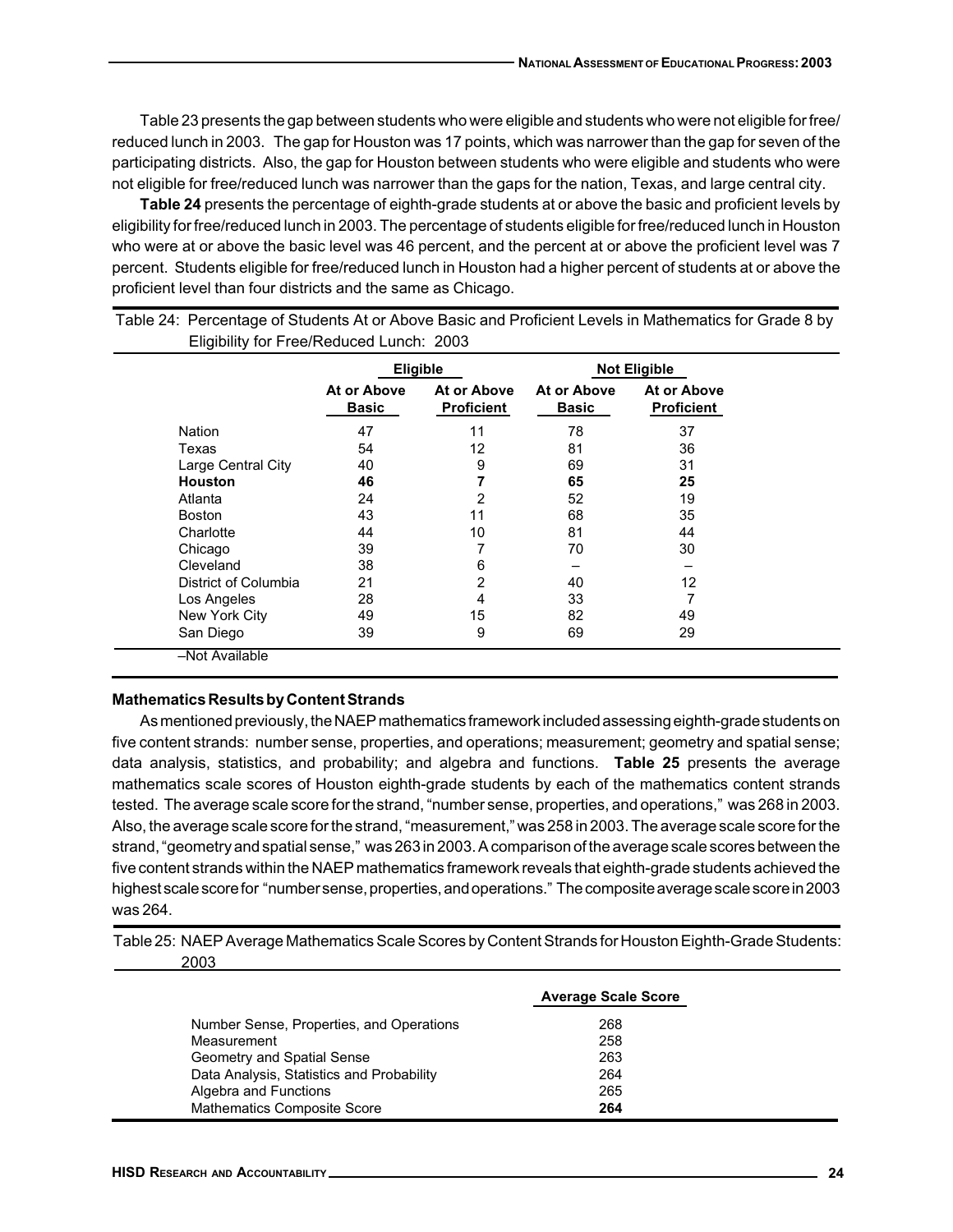## **2002 WRITING**

#### **NAEP Writing Framework**

The NAEP writing framework addressed three purposes. The three purposes were:

- narrative;
- informative; and
- persuasive.

Narrative writing allowed students to write a story by using their imagination. Students were asked to write in response to prompts such as photographs, drawings, cartoons, poems, or stories. Informative writing had the writer provide the reader with information. Students were asked to write on specified subjects using prompts such as newspaper articles, charts, or photographs. Persuasive writing allowed the student to persuade the reader to take action or to bring about change. Prompts used for persuasive writing asked students to write letters to the editor or to friends, to refute arguments, or to take sides in a debate.

Writing was assessed by having students respond to two prompts. At the time the writing assessment was administered, students received a brochure "How to Plan for Writing." Also, students were encouraged to edit and revise their writing. Six performance levels were used to evaluate student responses. The performance levels were unsatisfactory, insufficient, uneven, sufficient, skillful, and excellent. For each grade level, scoring guides were developed and specific notes describing various student approaches to each prompt were given to the scorers. Each student responded to two 25-minute prompts.

### **Writing Results: Grade 4**

The NAEP Writing Assessment results of fourth-grade students for 2002 are presented in **Table 26**. The administration of the 2002 writing sets the initial benchmark for the TUDA. Results are presented by scale scores and the percentage of students at or above the basic and proficient achievement levels. Atlanta, Chicago, Los Angeles, New York City, and Houston were the only districts that participated in the 2002 Writing Assessment. Also, scores for large central city were not available for the 2002 Writing Assessment.

The writing scale scores range from 0 to 300. The average scale score for Texas fourth-grade students on the writing assessment was 154, one point higher than the national average of 153. Houston fourth-grade students achieved an average scale score of 148, which was lower than the nation and Texas. Also, fourthgrade students in Houston outperformed their counterparts in four of the participating districts. New York City was the only district that had a higher average scale score than Houston.

The percentage of Texas fourth-grade students who scored at or above the proficient level was 29 percent compared to 27 percent nationally. The percent of fourth-grade students in Houston who scored at or above the proficient level was 23 percent, higher than four of the participating districts. The percentage of Texas fourthgrade students who scored at or above the basic level was 84 percent compared to 85 percent nationally. The percentage of Houston fourth-grade students who scored at or above the basic level was 81 percent.

|                      | or Above Basic and Proficient Levels: 2002 |                                               |                                                    |
|----------------------|--------------------------------------------|-----------------------------------------------|----------------------------------------------------|
|                      | <b>Scale Scores</b><br>$(0-300)$           | At or Above Basic<br>(Percentage of Students) | At or Above Proficient<br>(Percentage of Students) |
| National             | 153                                        | 85                                            | 27                                                 |
| Texas                | 154                                        | 84                                            | 29                                                 |
| <b>Houston</b>       | 148                                        | 81                                            | 23                                                 |
| Atlanta              | 140                                        | 77                                            | 13                                                 |
| Chicago              | 138                                        | 76                                            | 12                                                 |
| District of Columbia | 135                                        | 73                                            | 11                                                 |
| Los Angles           | 141                                        | 77                                            | 16                                                 |
| New York City        | 153                                        | 85                                            | 27                                                 |

Table 26: NAEP Fourth-Grade Writing Assessment Results by Scale Scores and Percentage of Students At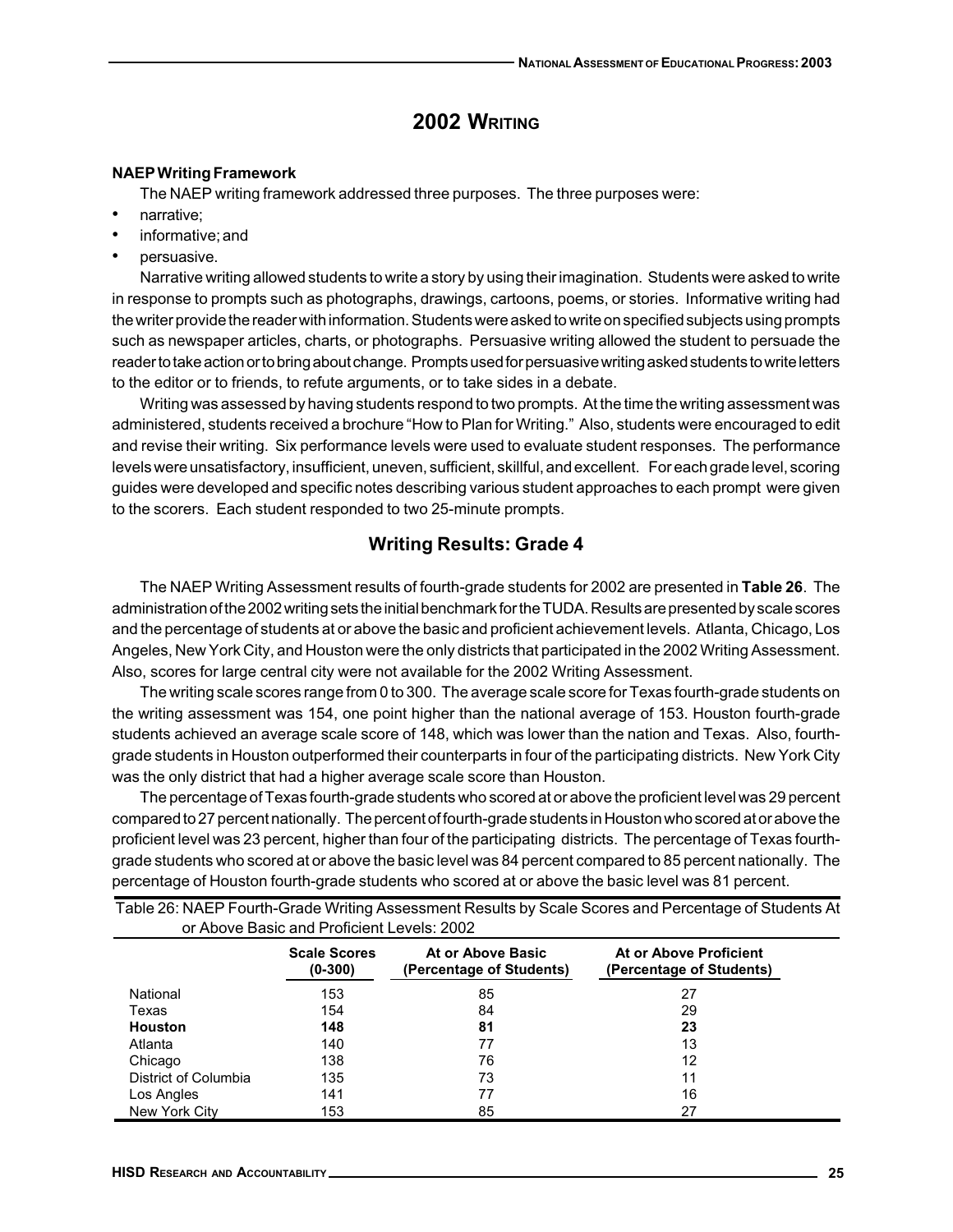### **Writing Results by Race/Ethnicity**

**Table 27** presents the average writing scale scores of African American, Hispanic, and White fourth-grade students. The average scale score of African American students in Texas was 142, compared to the national average of 139. The average scale score of African American students in Houston was 147, higher than the average for the nation and Texas. The average scale score of Hispanic students in Houston was 141, higher than the national average. Also, the average scale score of White students in Houston was 169, higher than the average for the nation and Texas.

|                      | African<br>American | <b>Hispanic</b> | White |
|----------------------|---------------------|-----------------|-------|
| Nation               | 139                 | 140             | 159   |
| Texas                | 142                 | 145             | 168   |
| Houston              | 147                 | 141             | 169   |
| Atlanta              | 136                 |                 | 194   |
| Chicago              | 132                 | 136             | 161   |
| District of Columbia | 132                 | 137             | 183   |
| Los Angeles          | 140                 | 135             | 164   |
| New York City        | 147                 | 146             | 171   |

**Figure 13** presents the average writing scale scores of African American fourth-grade students in 2002. The average scale score for African American fourth-grade students in Houston was higher than Los Angeles, Atlanta, the District of Columbia, and Chicago. Houston and New York City had the same average scale score. African American fourth-grade students in the District of Columbia and Chicago scored lower than Houston and New York City by 15 points.



### Figure 13: Average Writing Scale Scores for African American Students in Grade 4: 2002

**Figure 14** presents the average writing scale scores of Hispanic fourth-grade students in 2002. The average scale score for Hispanic fourth-grade students in Houston was higher than the District of Columbia, Chicago, and Los Angeles. The widest gap was found among Hispanic fourth-grade students in Los Angeles, who scored six points lower than their counterparts in Houston. New York City had a higher average scale score than Houston. Atlanta was not included in Figure 14 because there was not a sufficient number of Hispanic students tested.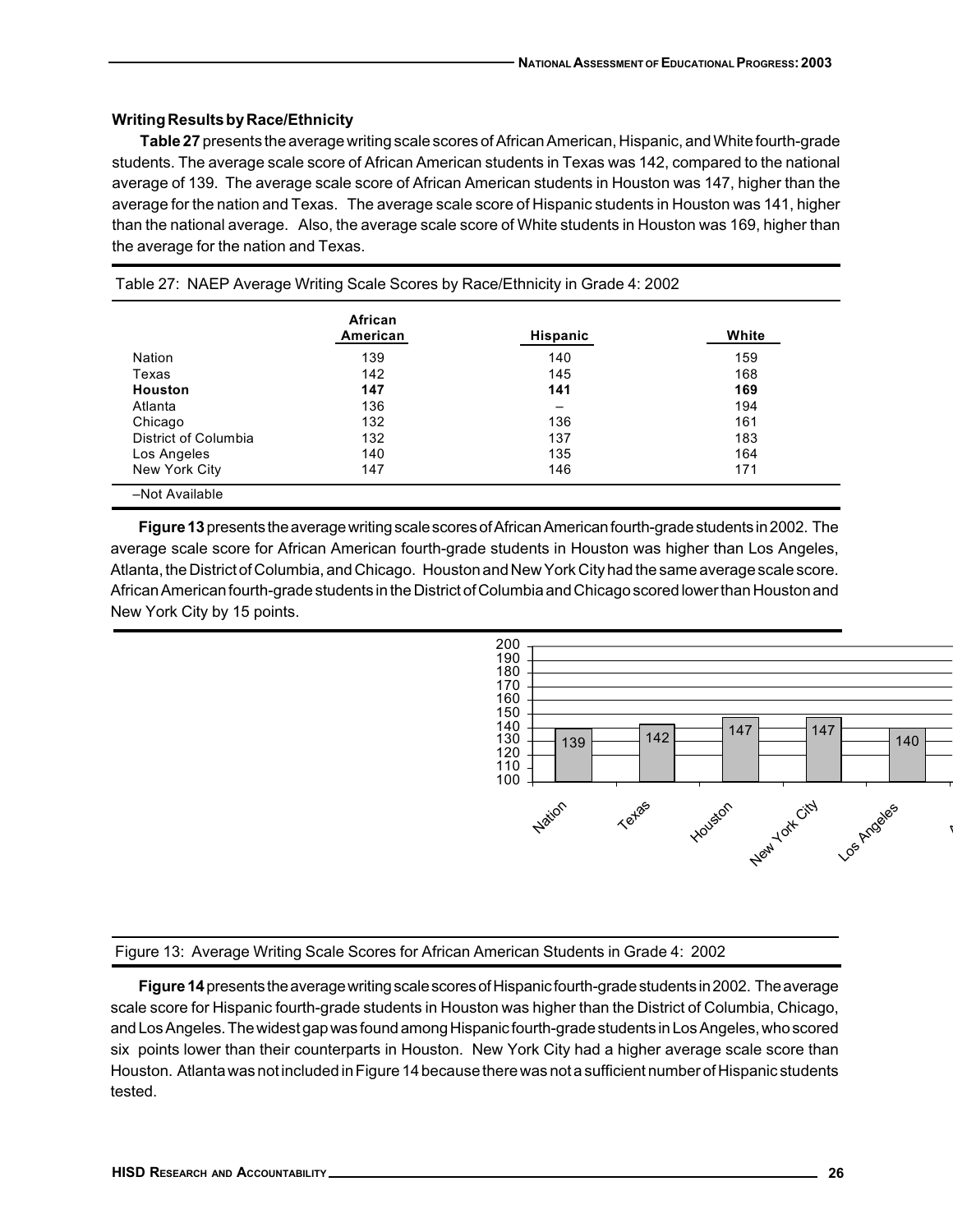

Figure 14: Average Writing Scale Scores for Hispanic Students in Grade 4: 2002

**Figure 15** presents the average writing scale scores of White fourth-grade students in 2002. The average scale score for White fourth-grade students in Houston was higher than the average scale scores for Los Angeles and Chicago. The widest gap was found among White fourth-grade students in Chicago, who scored eight points lower than Houston. Atlanta, the District of Columbia, and Atlanta had higher average scale scores than Houston.



Figure 15: Average Writing Scale Scores for White Students in Grade 4: 2002

**Table 28** presents the percentage of fourth-grade students at or above the basic and proficient level by race/ ethnicity for the 2002 writing assessment. The percentage of African American students in Houston who were at or above the basic level was 83 percent, while the percent at or above proficient was 19 percent. Also, African American students in Houston had a higher percent of students at or above the proficient level than the percent for the nation, Texas, and four of the districts. The percentage of Hispanic students in Houston who were at or above the basic level was 76 percent, while the percent at or above proficient was 19 percent. Also, Hispanic students in Houston had a higher percent of students at or above the proficient level than the nation and three of the participating districts. The percentage of White students in Houston who were at or above the basic level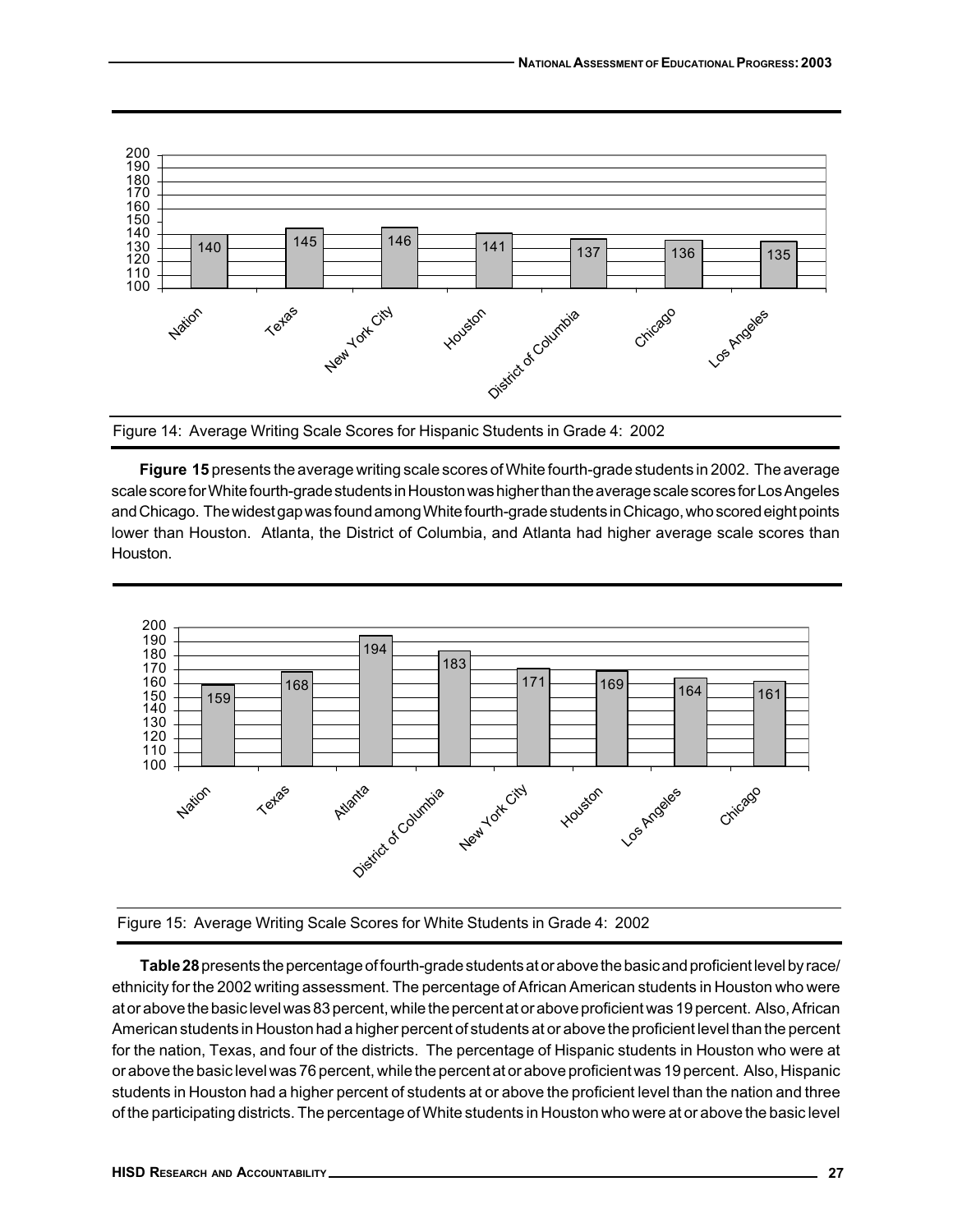was 91 percent, and the percent at or above the proficient level was 44 percent. Also, White students in Houston had a higher percent of students at or above the proficient level than the percent for the nation, Texas, and two of the participating districts.

|                      |                             | <b>African American</b>          |                             | <b>Hispanic</b>                  | White                       |                                  |
|----------------------|-----------------------------|----------------------------------|-----------------------------|----------------------------------|-----------------------------|----------------------------------|
|                      | At or Above<br><b>Basic</b> | At or Above<br><b>Proficient</b> | At or Above<br><b>Basic</b> | At or Above<br><b>Proficient</b> | At or Above<br><b>Basic</b> | At or Above<br><b>Proficient</b> |
| Nation               | 77                          | 14                               | 76                          | 17                               | 90                          | 32                               |
| Texas                | 78                          | 17                               | 78                          | 20                               | 92                          | 42                               |
| <b>Houston</b>       | 83                          | 19                               | 76                          | 19                               | 91                          | 44                               |
| Atlanta              | 76                          | 10                               | -                           |                                  | 98                          | 70                               |
| Chicago              | 71                          | 7                                | 75                          | 10                               | 94                          | 32                               |
| District of Columbia | 71                          | 8                                | 76                          | 10                               | 95                          | 64                               |
| Los Angeles          | 78                          | 12                               | 73                          | 11                               | 93                          | 37                               |
| New York City        | 82                          | 20                               | 82                          | 21                               | 94                          | 45                               |

### **Writing Results by Eligibility for Free/Reduced Lunch**

**Table 29** presents NAEP average writing scale scores of fourth-grade students by eligibility for free/reduced lunch in 2002. The average mathematics scale score for students in Houston who were eligible for free/reduced lunch was 142. Houston students who were eligible for free/reduced lunch had higher average scale scores than students in four of the participating districts. Also, Houston students had a slightly higher average scale score than students who were eligible for free/reduced lunch in the nation. The average scale score of students in Houston who were not eligible for free/reduced lunch was 164. In addition, fourth-grade students in the nation, Texas, and participating districts who were not eligible for free/reduced lunch scored higher, on average, than students who were eligible for free/reduced lunch.

|                      | <b>Eligible</b> | <b>Not Eligible</b> | Gap |
|----------------------|-----------------|---------------------|-----|
| Nation               | 141             | 163                 | 22  |
| Texas                | 147             | 164                 | 17  |
| Houston              | 142             | 164                 | 22  |
| Atlanta              | 135             | 158                 | 23  |
| Chicago              | 134             | 169                 | 35  |
| District of Columbia | 131             | 150                 | 19  |
| Los Angeles          | 137             | 147                 | 10  |
| New York City        | 147             | 161                 | 14  |

Table 29: NAEP Average Writing Scale Scores by Eligibility for Free/Reduced Lunch in Grade 4: 2002

Table 29 also presents the gap between students who were eligible and students who were not eligible for free/reduced lunch in 2002. The gap for Houston was 22 points, which was narrower than the gap for two of the participating districts. Also, the gap for Houston between students who were eligible and students who were not eligible for free/reduced lunch was wider than the gap for Texas and the same for the nation.

**Table 30** presents the percentage of fourth-grade students at or above the basic and proficient levels by eligibility for free/reduced lunch in 2002. The percentage of students eligible for free/reduced lunch in Houston who were at or above the basic level in writing was 77 percent, and the percent at or above the proficient level was 18 percent. Students eligible for free/reduced lunch in Houston had a higher percent of students at or above the proficient level than the nation and four districts.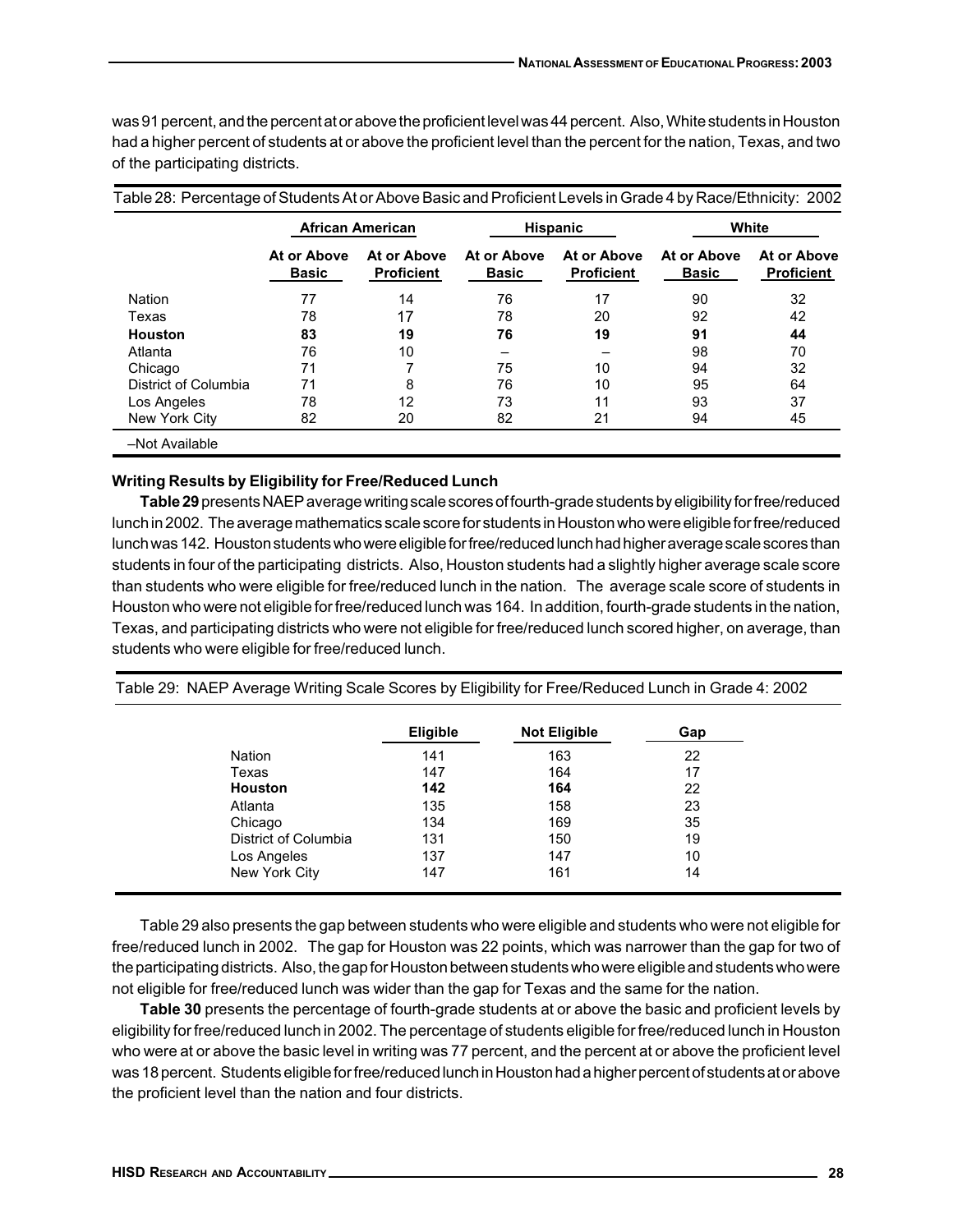|                      | <b>Eligible</b>             |                                  |                             | <b>Not Eligible</b>              |
|----------------------|-----------------------------|----------------------------------|-----------------------------|----------------------------------|
|                      | At or Above<br><b>Basic</b> | At or Above<br><b>Proficient</b> | At or Above<br><b>Basic</b> | At or Above<br><b>Proficient</b> |
| <b>Nation</b>        | 77                          | 15                               | 92                          | 36                               |
| Texas                | 80                          | 22                               | 89                          | 38                               |
| <b>Houston</b>       | 77                          | 18                               | 91                          | 38                               |
| Atlanta              | 74                          | 9                                | 86                          | 32                               |
| Chicago              | 74                          | 9                                | 95                          | 43                               |
| District of Columbia | 70                          |                                  | 82                          | 27                               |
| Los Angeles          | 75                          | 12                               | 81                          | 22                               |
| New York City        | 82                          | 21                               | 91                          | 37                               |

### Table 30: Percentage of Students At or Above Basic and Proficient Levels in Writing for Grade 4 by Eligibility for Free/Reduced Lunch: 2002

### **Writing Results: Grade 8**

The NAEP Writing Assessment results of eighth-grade students for 2002 are presented in **Table 31**. The administration of the 2002 writing sets the initial benchmark for the TUDA. Results are presented by scale scores and the percentage of students at or above the basic and proficient achievement levels. Atlanta, Chicago, Los Angeles, New York City, and Houston were the only districts that participated in the 2002 Writing Assessment. However, there was an insufficient sample size of eighth-grade students for New York City, therefore, results were not available. Also, scores for large central city were also not available for eighth-grade students for the 2002 Writing Assessment.

As mentioned previously, the writing scale scores range from 0 to 300. The average scale score for Texas eighth-grade students on the writing assessment was 152, which was the same scale score as the nation. Houston eighth-grade students achieved an average scale score of 138, which was lower than the nation and Texas. However, eighth grade students in Houston outperformed their counterparts in all of the participating districts.

The percentage of Texas eighth-grade students who scored at or above the proficient level was 31 percent compared to 30 percent nationally. The percent of eighth-grade students in Houston who scored at or above the proficient level was 19 percent, higher than all of the participating districts. The percentage of Texas eighthgrade students who scored at or above the basic level was 83 percent slightly lower than the national average of 84 percent. The percentage of Houston eighth-grade students who scored at or above the basic level was 74 percent.

|                      | or Above Basic and Proficient Levels: 2002 |                                               |                                                    |
|----------------------|--------------------------------------------|-----------------------------------------------|----------------------------------------------------|
|                      | <b>Scale Scores</b><br>$(0-300)$           | At or Above Basic<br>(Percentage of Students) | At or Above Proficient<br>(Percentage of Students) |
| National             | 152                                        | 84                                            | 30                                                 |
| Texas                | 152                                        | 83                                            | 31                                                 |
| <b>Houston</b>       | 138                                        | 74                                            | 19                                                 |
| Atlanta              | 130                                        | 68                                            | 10                                                 |
| Chicago              | 136                                        | 72                                            | 16                                                 |
| District of Columbia | 128                                        | 66                                            | 10                                                 |
| Los Angles           | 128                                        | 64                                            | 11                                                 |

Table 31: NAEP Eighth-Grade Writing Assessment Results by Scale Scores and Percentage of Students At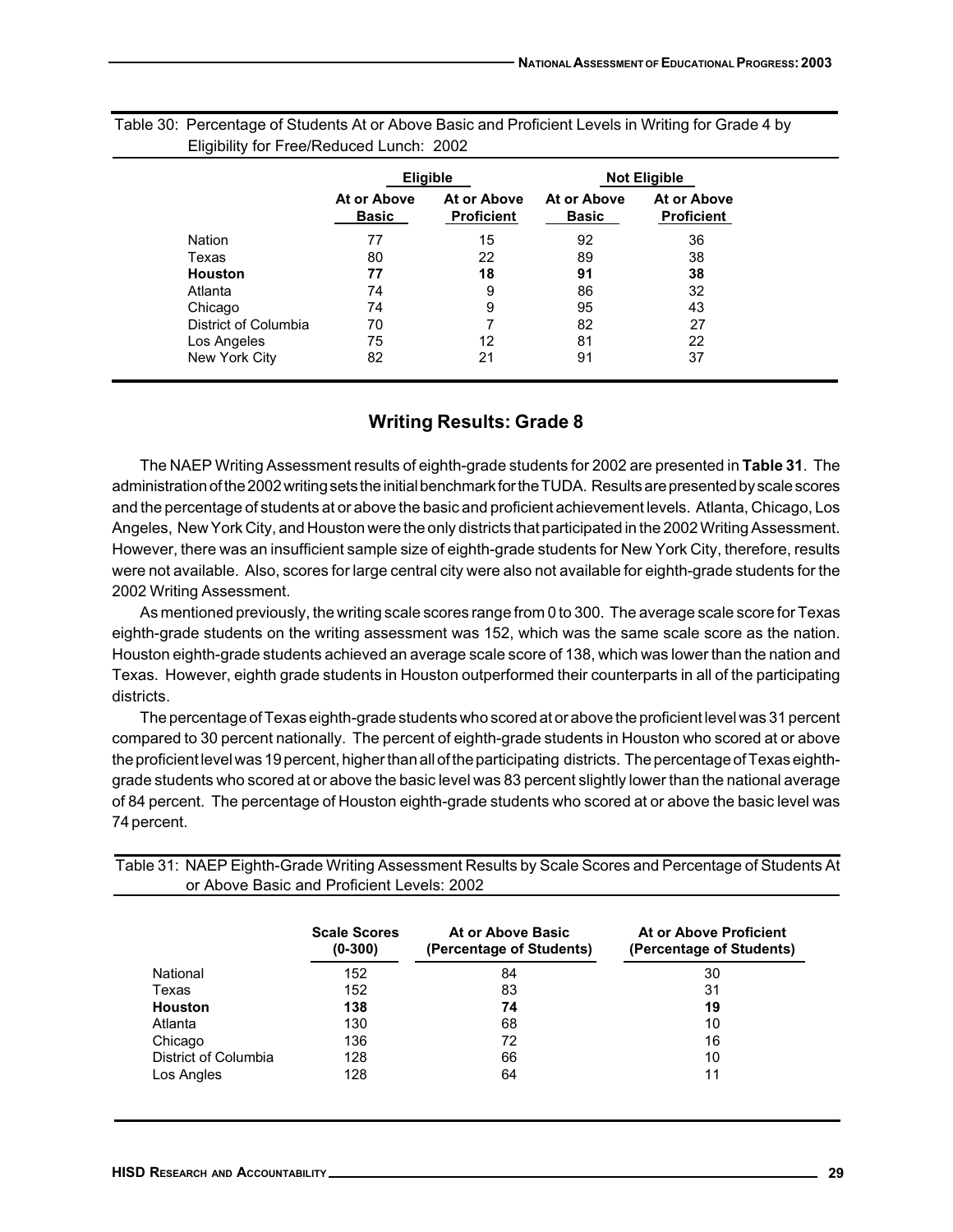### **Writing Results by Race/Ethnicity**

**Table 32** presents the average writing scale scores of African American, Hispanic, and White fourth-grade students. The average scale score of African American students in Texas was 140, compared to the national average of 134. The average scale score of African American students in Houston was 136, higher than the average for the nation, but lower than Texas. The average scale score of Hispanic students in Houston was 132, lower than Texas and the nation. The average scale score of White students in Houston was 176, higher than the average for the nation and Texas.

|                      | African<br>American | <b>Hispanic</b> | White |
|----------------------|---------------------|-----------------|-------|
| Nation               | 134                 | 135             | 159   |
| Texas                | 140                 | 137             | 168   |
| <b>Houston</b>       | 136                 | 132             | 176   |
| Atlanta              | 128                 |                 | 168   |
| Chicago              | 128                 | 135             | 165   |
| District of Columbia | 126                 | 130             |       |
| Los Angeles          | 126                 | 122             | 146   |

**Figure 16** presents the average writing scale scores of African American eighth-grade students in 2002. African American eighth-grade students in Houston outperformed their counterparts in Atlanta, Chicago, the District of Columbia, and Los Angeles. African American students in Atlanta and Chicago scored eight points lower than their counterparts in Houston, while African American students in the District of Columbia and Los Angeles scored 10 points lower than their counterparts in Houston.



### Figure 16: Average Writing Scale Scores for African American Students in Grade 8: 2002

**Figure 17** presents the average writing scale scores of Hispanic eighth-grade students in 2002. The average scale score for Hispanic eighth-grade students in Houston was higher than the District of Columbia and Los Angeles. The gap between Hispanic students in Houston and Los Angeles was 10 points. Hispanic students in the District of Columbia fell two points behind their counterparts in Houston. Hispanic students in Chicago performed three points higher on their average scale score than Hispanic students in Houston. Atlanta was not included in Figure 17 because there was not a sufficient number of Hispanic students tested.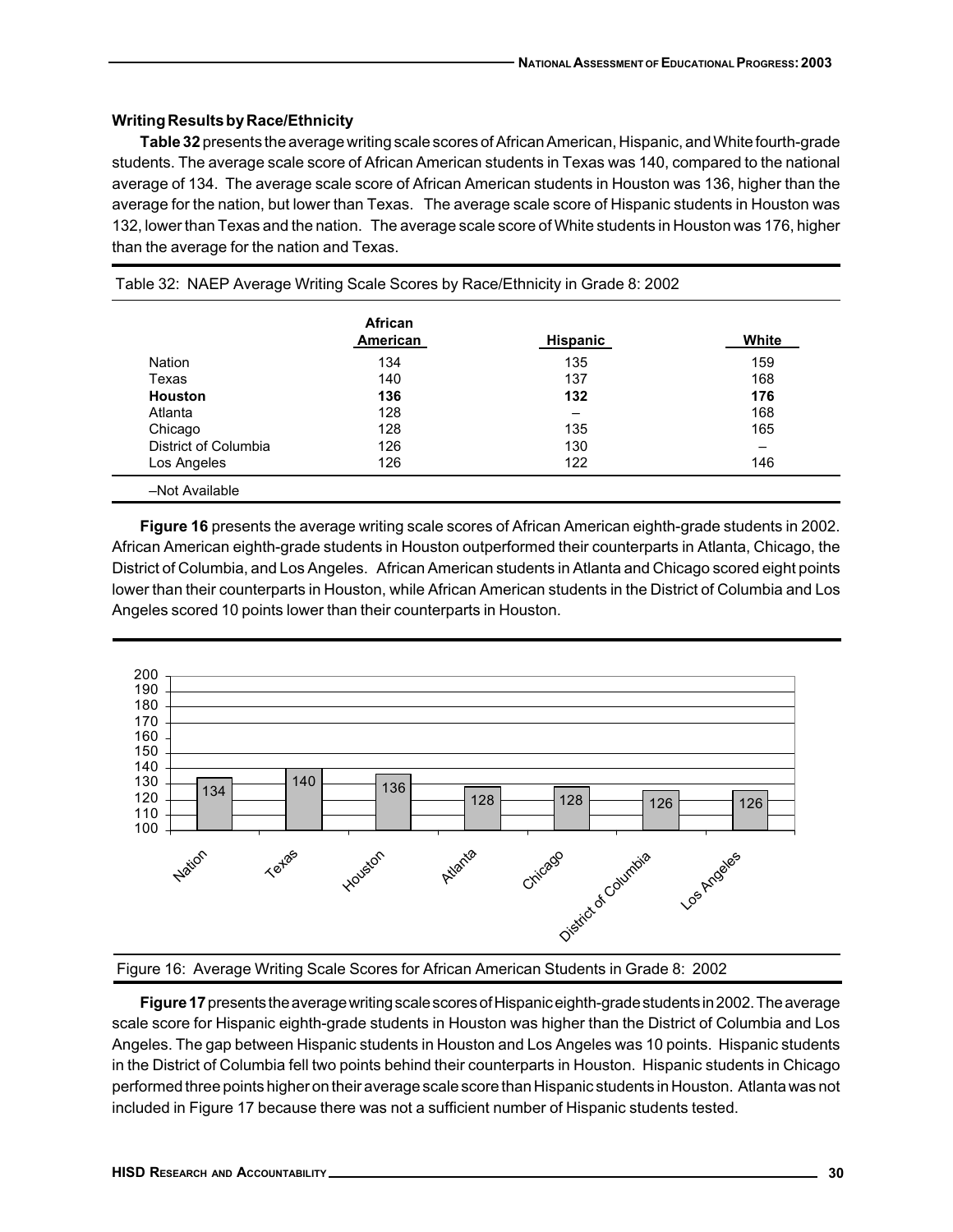

**Figure 18** presents the average writing scale scores of White eighth-grade students in 2002. The average scale score for White eighth-grade students in Houston was higher than the average scale scores for Atlanta, Chicago, and Los Angeles. White students in Atlanta scored eight points lower than their counterparts in Houston, while White students in Chicago scored 11 points lower. The gap between White students in Los Angeles and Houston was even wider at 20 points. The District of Columbia was not included in Figure 18 because there was not a sufficient number of White students tested.



Figure 18: Average Writing Scale Scores for White Students in Grade 8: 2002

**Table 33** presents the percentage of eighth-grade students at or above the basic and proficient level by race/ ethnicity for the 2002 writing assessment. The percentage of African American students in Houston who were at or above the basic level was 75 percent, while the percent at or above proficient was 15 percent. Also, African American students in Houston had a higher percent of students at or above the proficient level than the percent for the nation and all of the participating districts. The percentage of Hispanic students in Houston who were at or above the basic level was 70 percent, while the percent at or above proficient was 14 percent. Also, Hispanic students in Houston had a higher percent of students at or above the proficient level than two of the participating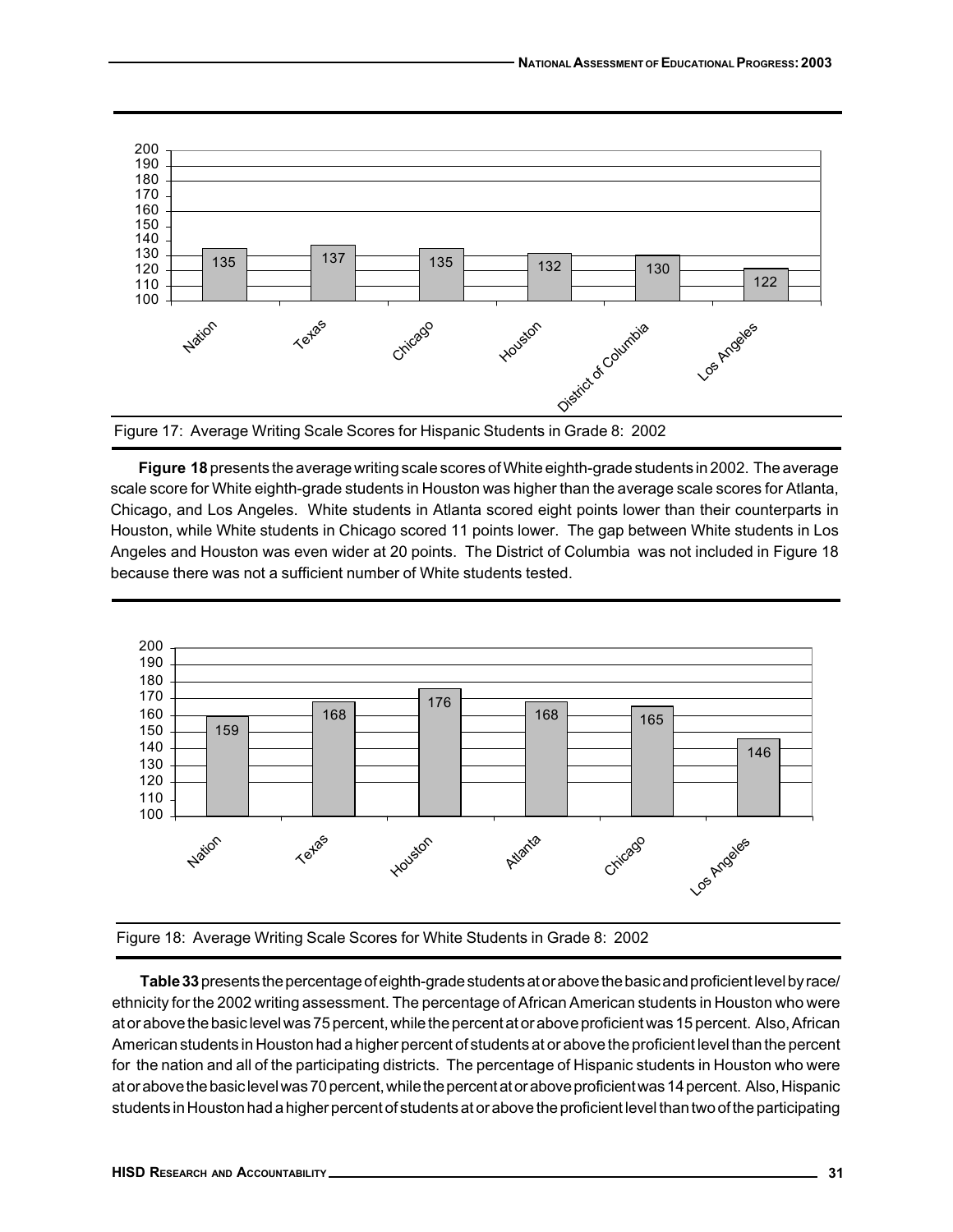districts. The percentage of White students in Houston who were at or above the basic level was 95 percent, and the percent at or above the proficient level was 63 percent. Also, White students in Houston had a higher percent of students at or above the proficient level than the percent for the nation, Texas, and three of the participating districts.

|                      | <b>African American</b>     |                                  |                             | <b>Hispanic</b>                  |                             | White                            |
|----------------------|-----------------------------|----------------------------------|-----------------------------|----------------------------------|-----------------------------|----------------------------------|
|                      | At or Above<br><b>Basic</b> | At or Above<br><b>Proficient</b> | At or Above<br><b>Basic</b> | At or Above<br><b>Proficient</b> | At or Above<br><b>Basic</b> | At or Above<br><b>Proficient</b> |
| <b>Nation</b>        | 73                          | 13                               | 72                          | 15                               | 89                          | 37                               |
| Texas                | 77                          | 20                               | 74                          | 17                               | 93                          | 47                               |
| <b>Houston</b>       | 75                          | 15                               | 70                          | 14                               | 95                          | 63                               |
| Atlanta              | 67                          |                                  |                             |                                  | 90                          | 49                               |
| Chicago              | 68                          | 8                                | 73                          | 14                               | 88                          | 44                               |
| District of Columbia | 64                          | 8                                | 67                          | 11                               |                             |                                  |
| Los Angeles          | 66                          | 6                                | 59                          |                                  | 81                          | 24                               |
| -Not Available       |                             |                                  |                             |                                  |                             |                                  |

Table 33: Percentage of Students At or Above Basic and Proficient Levels in Writing for Grade 8 by Race/Ethnicity: 2002

### **Writing Results by Eligibility for Free/Reduced Lunch**

**Table 34** presents NAEP average writing scale scores of eighth-grade students by eligibility for free/reduced lunch in 2002. The average mathematics scale score for students in Houston who were eligible for free/reduced lunch was 130. Houston students who were eligible for free/reduced lunch had higher average scale scores than students in two of the participating districts. However, students who were eligible for free/reduced lunch in the nation and Texas achieved higher scale scores than Houston. The average scale score of students in Houston who were not eligible for free/reduced lunch was 155. In addition, eighth-grade students in the nation, Texas, and participating districts who were not eligible for free/reduced lunch scored higher, on average, than students who were eligible for free/reduced lunch.

| Table 34: NAEP Average Writing Scale Scores by Eligibility for Free/Reduced Lunch in Grade 8: 2002 |  |  |  |  |  |  |  |
|----------------------------------------------------------------------------------------------------|--|--|--|--|--|--|--|
|----------------------------------------------------------------------------------------------------|--|--|--|--|--|--|--|

|                      | <b>Eligible</b> | <b>Not Eligible</b> | Gap |
|----------------------|-----------------|---------------------|-----|
| Nation               | 136             | 161                 | 25  |
| Texas                | 137             | 166                 | 29  |
| <b>Houston</b>       | 130             | 155                 | 25  |
| Atlanta              | 126             | 140                 | 14  |
| Chicago              | 131             | 152                 | 21  |
| District of Columbia | 123             | 140                 | 17  |
| Los Angeles          | -               |                     |     |
| -Not Available       |                 |                     |     |

Table 34 also presents the gap between students who were eligible and students who were not eligible for free/reduced lunch in 2002. The gap for Houston was 25 points, which was narrower than the gap for Texas. The gap for Houston between students who were eligible and students who were not eligible for free/reduced lunch was wider than the gaps for the participating districts.

**Table 35** presents the percentage of eighth-grade students at or above the basic and proficient levels by eligibility for free/reduced lunch in 2002. The percentage of students eligible for free/reduced lunch in Houston who were at or above the basic level was 69 percent, and the percent at or above the proficient level was 12 percent. Students eligible for free/reduced lunch in Houston had a higher percent of students at or above the proficient level than three of the participating districts.